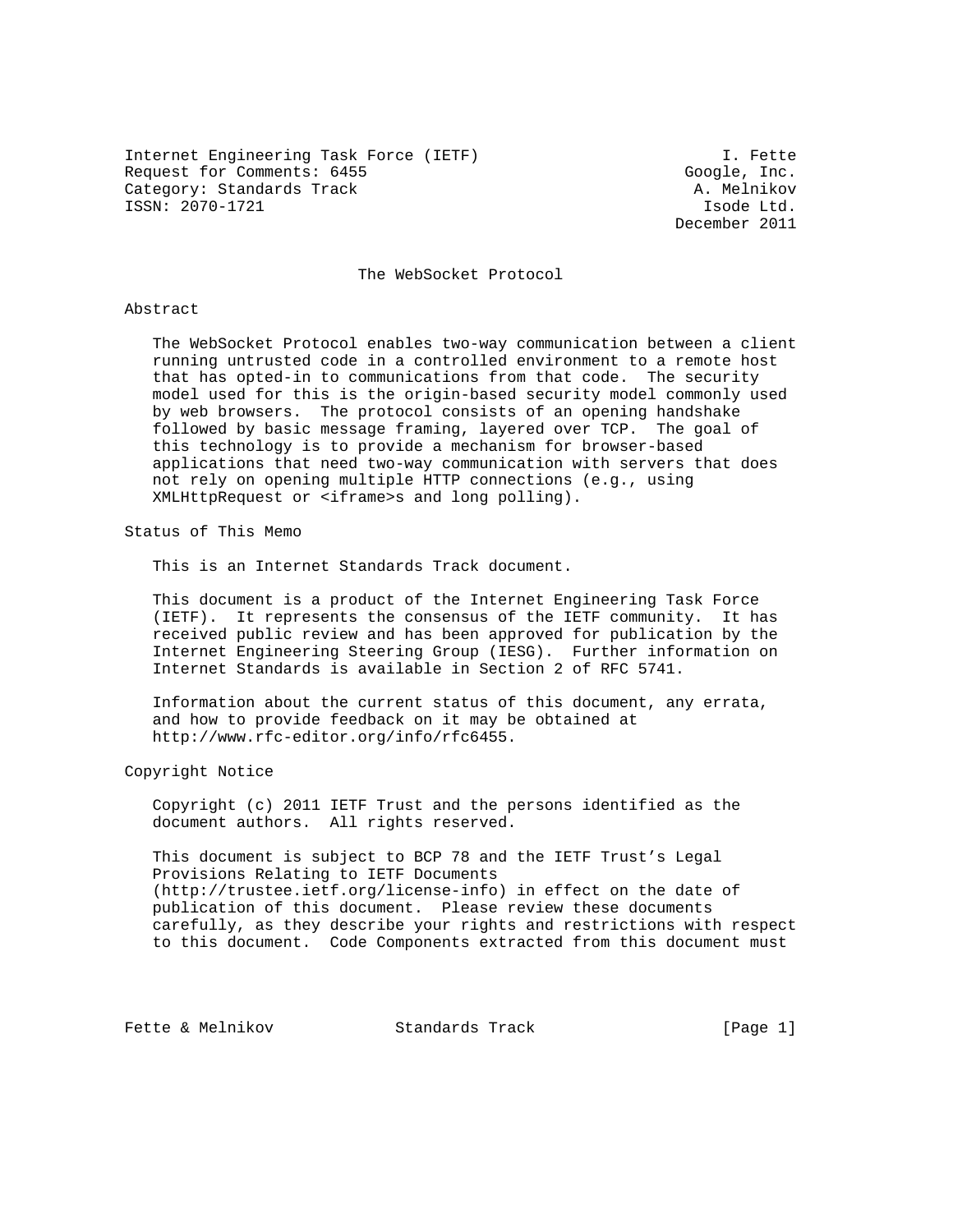include Simplified BSD License text as described in Section 4.e of the Trust Legal Provisions and are provided without warranty as described in the Simplified BSD License.

# Table of Contents

| 1.   | Introduction $\cdots$ , $\cdots$ , $\cdots$ , $\cdots$ , $\cdots$ , $\cdots$ , $\cdots$ , $\cdots$ , $\cdots$ , $\cdots$ | 4               |
|------|--------------------------------------------------------------------------------------------------------------------------|-----------------|
| 1.1. |                                                                                                                          | 4               |
| 1.2. |                                                                                                                          | 5               |
| 1.3. |                                                                                                                          | $6\phantom{1}6$ |
| 1.4. |                                                                                                                          | 9               |
| 1.5. |                                                                                                                          | 9               |
| 1.6. |                                                                                                                          |                 |
| 1.7. | Relationship to TCP and HTTP                                                                                             | 11              |
| 1.8. | Establishing a Connection                                                                                                | 11              |
| 1.9. | Subprotocols Using the WebSocket Protocol                                                                                | 12              |
| 2.   |                                                                                                                          | 12              |
| 2.1. | Terminology and Other Conventions                                                                                        | 13              |
| 3.   |                                                                                                                          | 14              |
| 4.   |                                                                                                                          |                 |
| 4.1. |                                                                                                                          | 14              |
| 4.2. | Server-Side Requirements                                                                                                 | 20              |
|      | Reading the Client's Opening Handshake<br>4.2.1.                                                                         | 21              |
|      | Sending the Server's Opening Handshake<br>4.2.2.                                                                         | 22              |
| 4.3. | Collected ABNF for New Header Fields Used in Handshake 25                                                                |                 |
| 4.4. | Supporting Multiple Versions of WebSocket Protocol 26                                                                    |                 |
| 5.   |                                                                                                                          | 27              |
| 5.1. |                                                                                                                          |                 |
|      |                                                                                                                          | 28              |
| 5.2. | Base Framing Protocol                                                                                                    |                 |
| 5.3. | Client-to-Server Masking                                                                                                 | 32              |
| 5.4. |                                                                                                                          | 33              |
| 5.5. |                                                                                                                          | 36              |
|      | 5.5.1.                                                                                                                   |                 |
|      | 5.5.2.                                                                                                                   |                 |
|      | 5.5.3.                                                                                                                   | 37              |
| 5.6. |                                                                                                                          | 38              |
| 5.7. |                                                                                                                          | 38              |
| 5.8. |                                                                                                                          |                 |
| б.   |                                                                                                                          | 39              |
| 6.1. |                                                                                                                          | 39              |
| 6.2. |                                                                                                                          | 40              |
| 7.   |                                                                                                                          | 41              |
| 7.1. | Definitions                                                                                                              | 41              |
|      | Close the WebSocket Connection<br>7.1.1.                                                                                 | 41              |
|      | Start the WebSocket Closing Handshake<br>7.1.2.                                                                          | 42              |
|      | The WebSocket Closing Handshake is Started 42<br>7.1.3.                                                                  |                 |
|      | The WebSocket Connection is Closed 42<br>7.1.4.                                                                          |                 |
|      | The WebSocket Connection Close Code 42<br>7.1.5.                                                                         |                 |
|      |                                                                                                                          |                 |

Fette & Melnikov Standards Track [Page 2]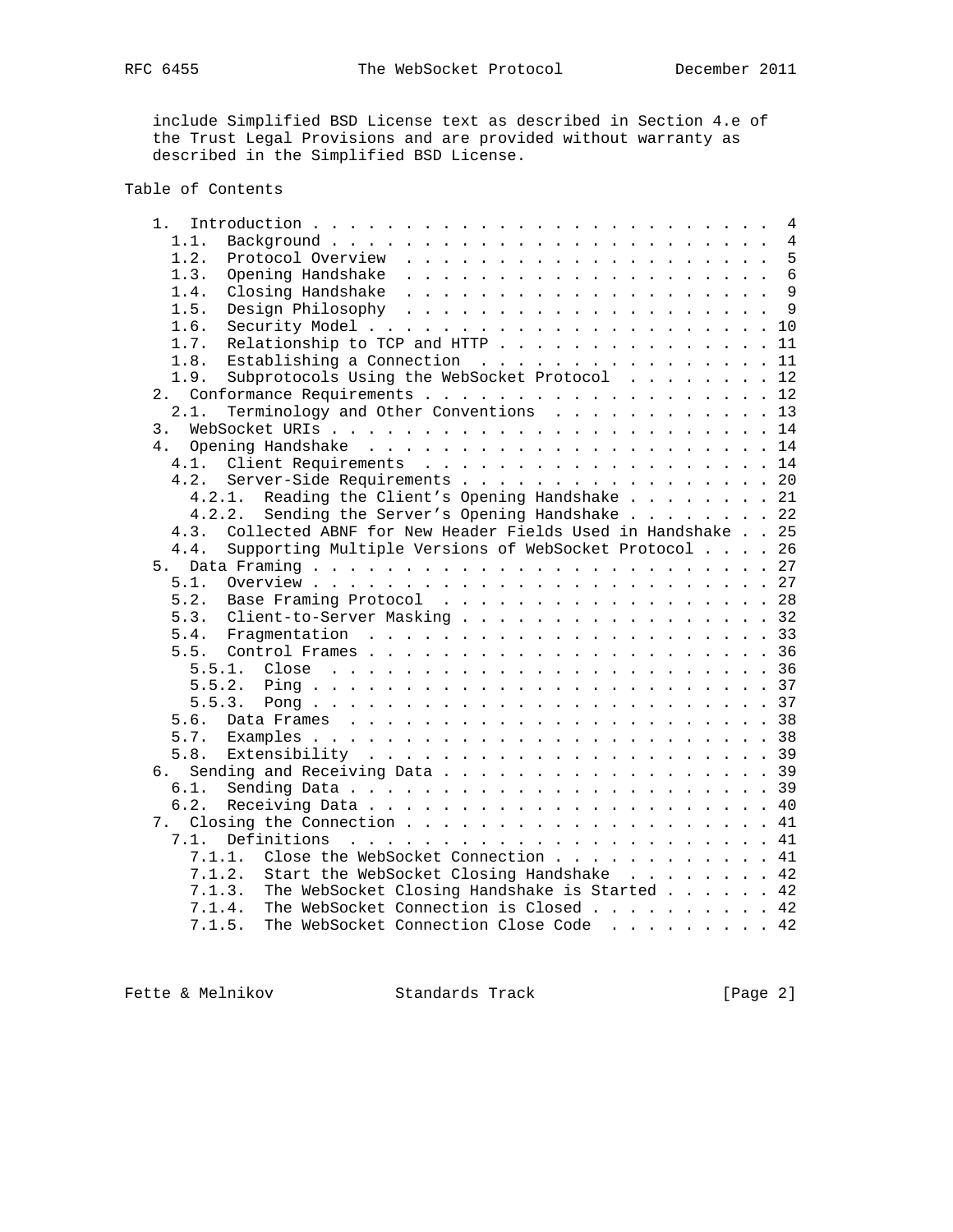| The WebSocket Connection Close Reason 43<br>7.1.6.            |    |
|---------------------------------------------------------------|----|
| Fail the WebSocket Connection 43<br>7.1.7.                    |    |
| 7.2.                                                          |    |
| Client-Initiated Closure 44<br>7.2.1.                         |    |
| 7.2.2. Server-Initiated Closure 44                            |    |
| 7.2.3. Recovering from Abnormal Closure 44                    |    |
| Normal Closure of Connections<br>7.3.                         | 45 |
| 7.4.                                                          |    |
| 7.4.1. Defined Status Codes 45                                |    |
| Reserved Status Code Ranges 47<br>7.4.2.                      |    |
| 8.                                                            |    |
| Handling Errors in UTF-8-Encoded Data 48<br>8.1.              |    |
|                                                               |    |
| Negotiating Extensions 48<br>9.1.                             |    |
|                                                               |    |
| 9.2.                                                          |    |
|                                                               |    |
| 10.1. Non-Browser Clients 50                                  |    |
| 10.2. Origin Considerations 50                                |    |
| 10.3. Attacks On Infrastructure (Masking) 51                  |    |
| 10.4. Implementation-Specific Limits 52                       |    |
| 10.5. WebSocket Client Authentication 53                      |    |
| 10.6. Connection Confidentiality and Integrity 53             |    |
| 10.7. Handling of Invalid Data 53                             |    |
| 10.8. Use of SHA-1 by the WebSocket Handshake 54              |    |
|                                                               |    |
| 11.1. Registration of New URI Schemes 54                      |    |
| 11.1.1. Registration of "ws" Scheme 54                        |    |
| 11.1.2. Registration of "wss" Scheme 55                       |    |
| 11.2. Registration of the "WebSocket" HTTP Upgrade Keyword 56 |    |
| 11.3. Registration of New HTTP Header Fields 57               |    |
| 11.3.1. Sec-WebSocket-Key 57                                  |    |
| 11.3.2. Sec-WebSocket-Extensions 58                           |    |
|                                                               |    |
| 11.3.3. Sec-WebSocket-Accept 58                               |    |
| 11.3.4. Sec-WebSocket-Protocol 59                             |    |
| 11.3.5. Sec-WebSocket-Version 60                              |    |
| 11.4. WebSocket Extension Name Registry 61                    |    |
| 11.5. WebSocket Subprotocol Name Registry 61                  |    |
| 11.6. WebSocket Version Number Registry 62                    |    |
| 11.7. WebSocket Close Code Number Registry 64                 |    |
| 11.8. WebSocket Opcode Registry 65                            |    |
| 11.9. WebSocket Framing Header Bits Registry 66               |    |
| 12. Using the WebSocket Protocol from Other Specifications 66 |    |
|                                                               |    |
|                                                               |    |
|                                                               |    |
|                                                               |    |
| 14.2. Informative References 69                               |    |

Fette & Melnikov Standards Track [Page 3]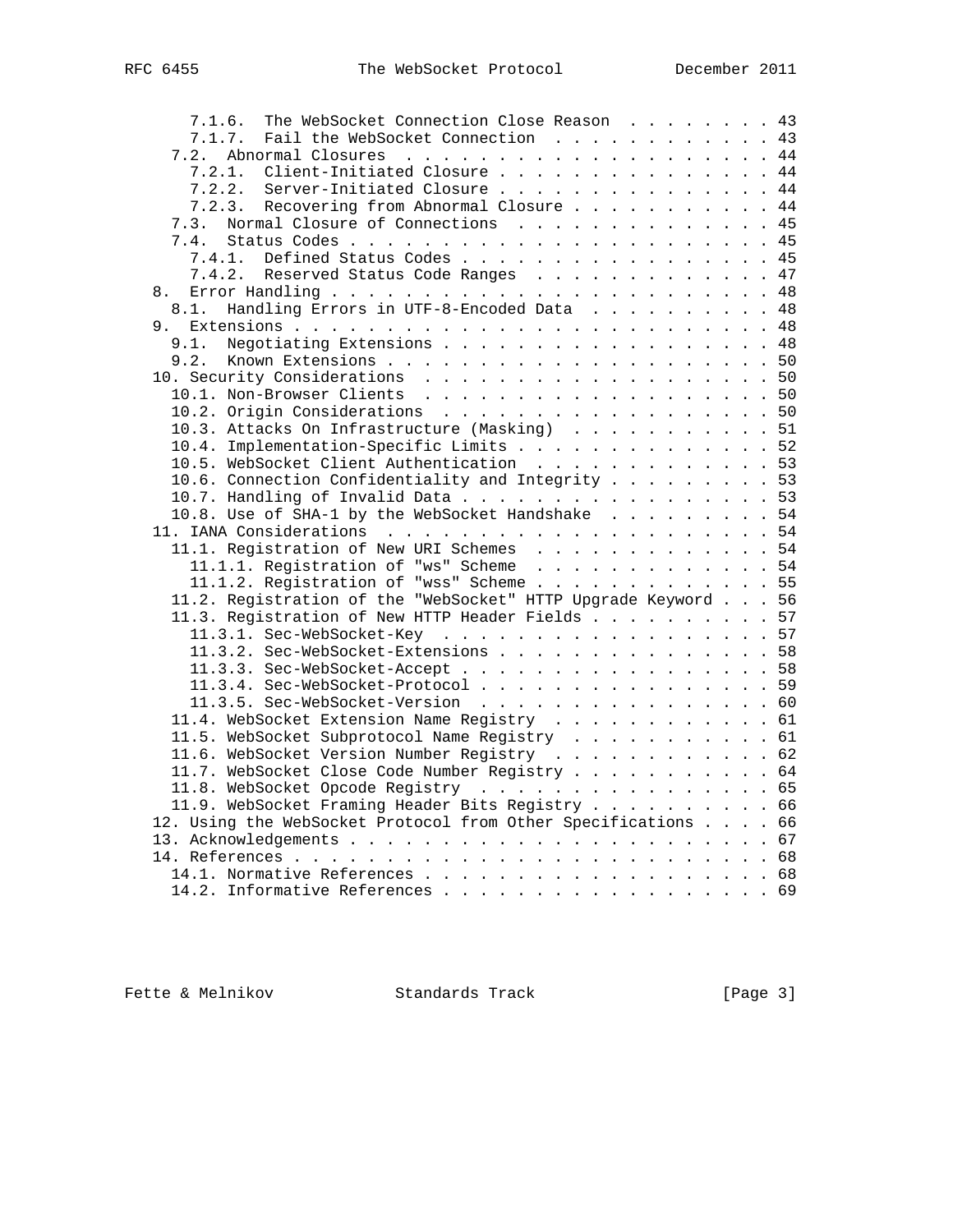## 1. Introduction

1.1. Background

\_This section is non-normative.\_

 Historically, creating web applications that need bidirectional communication between a client and a server (e.g., instant messaging and gaming applications) has required an abuse of HTTP to poll the server for updates while sending upstream notifications as distinct HTTP calls [RFC6202].

This results in a variety of problems:

- o The server is forced to use a number of different underlying TCP connections for each client: one for sending information to the client and a new one for each incoming message.
- o The wire protocol has a high overhead, with each client-to-server message having an HTTP header.
- o The client-side script is forced to maintain a mapping from the outgoing connections to the incoming connection to track replies.

 A simpler solution would be to use a single TCP connection for traffic in both directions. This is what the WebSocket Protocol provides. Combined with the WebSocket API [WSAPI], it provides an alternative to HTTP polling for two-way communication from a web page to a remote server.

 The same technique can be used for a variety of web applications: games, stock tickers, multiuser applications with simultaneous editing, user interfaces exposing server-side services in real time, etc.

 The WebSocket Protocol is designed to supersede existing bidirectional communication technologies that use HTTP as a transport layer to benefit from existing infrastructure (proxies, filtering, authentication). Such technologies were implemented as trade-offs between efficiency and reliability because HTTP was not initially meant to be used for bidirectional communication (see [RFC6202] for further discussion). The WebSocket Protocol attempts to address the goals of existing bidirectional HTTP technologies in the context of the existing HTTP infrastructure; as such, it is designed to work over HTTP ports 80 and 443 as well as to support HTTP proxies and intermediaries, even if this implies some complexity specific to the current environment. However, the design does not limit WebSocket to HTTP, and future implementations could use a simpler handshake over a

Fette & Melnikov Standards Track [Page 4]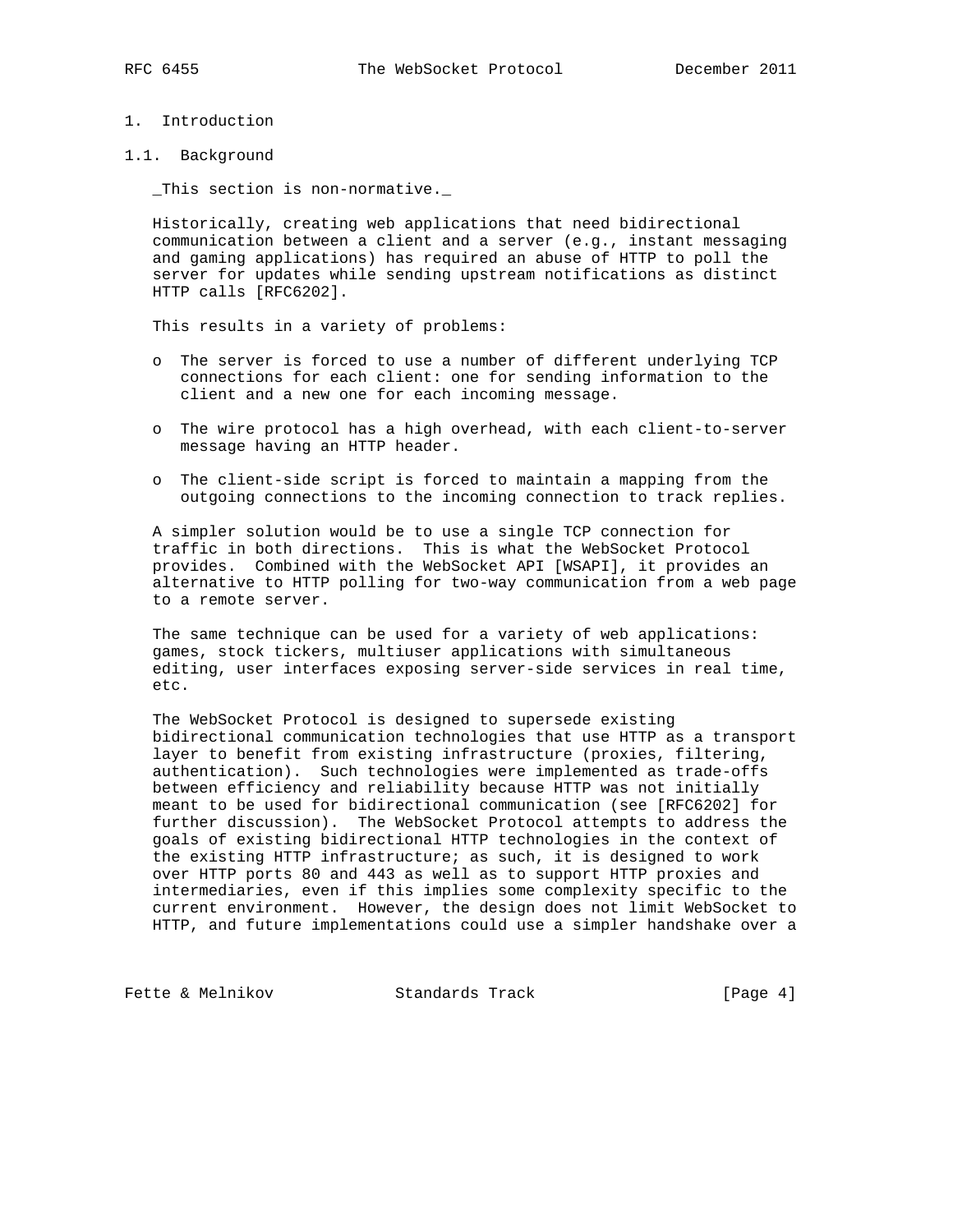dedicated port without reinventing the entire protocol. This last point is important because the traffic patterns of interactive messaging do not closely match standard HTTP traffic and can induce unusual loads on some components.

# 1.2. Protocol Overview

\_This section is non-normative.\_

The protocol has two parts: a handshake and the data transfer.

The handshake from the client looks as follows:

 GET /chat HTTP/1.1 Host: server.example.com Upgrade: websocket Connection: Upgrade Sec-WebSocket-Key: dGhlIHNhbXBsZSBub25jZQ== Origin: http://example.com Sec-WebSocket-Protocol: chat, superchat Sec-WebSocket-Version: 13

The handshake from the server looks as follows:

 HTTP/1.1 101 Switching Protocols Upgrade: websocket Connection: Upgrade Sec-WebSocket-Accept: s3pPLMBiTxaQ9kYGzzhZRbK+xOo= Sec-WebSocket-Protocol: chat

 The leading line from the client follows the Request-Line format. The leading line from the server follows the Status-Line format. The Request-Line and Status-Line productions are defined in [RFC2616].

 An unordered set of header fields comes after the leading line in both cases. The meaning of these header fields is specified in Section 4 of this document. Additional header fields may also be present, such as cookies [RFC6265]. The format and parsing of headers is as defined in [RFC2616].

 Once the client and server have both sent their handshakes, and if the handshake was successful, then the data transfer part starts. This is a two-way communication channel where each side can, independently from the other, send data at will.

 After a successful handshake, clients and servers transfer data back and forth in conceptual units referred to in this specification as "messages". On the wire, a message is composed of one or more

Fette & Melnikov Standards Track [Page 5]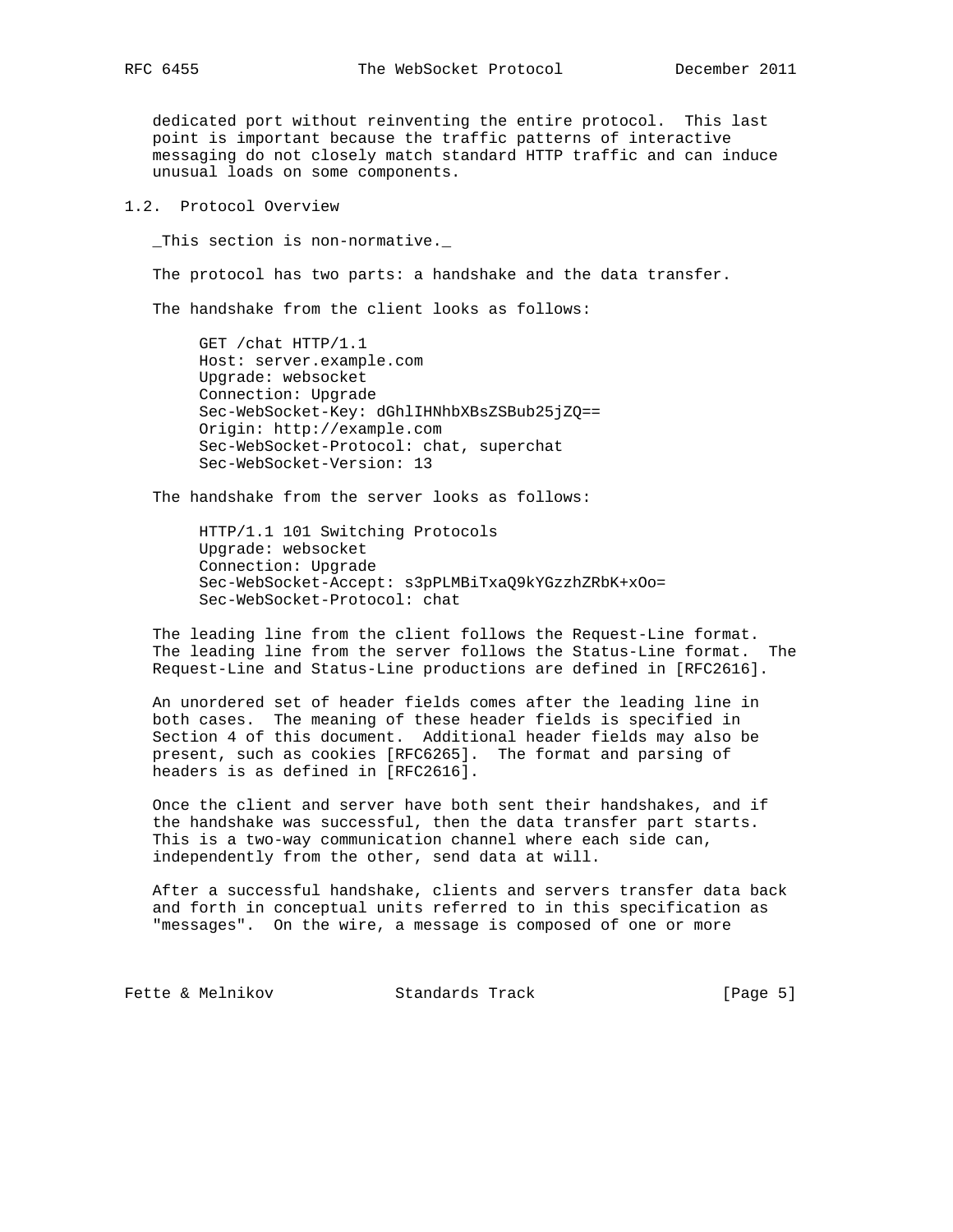frames. The WebSocket message does not necessarily correspond to a particular network layer framing, as a fragmented message may be coalesced or split by an intermediary.

 A frame has an associated type. Each frame belonging to the same message contains the same type of data. Broadly speaking, there are types for textual data (which is interpreted as UTF-8 [RFC3629] text), binary data (whose interpretation is left up to the application), and control frames (which are not intended to carry data for the application but instead for protocol-level signaling, such as to signal that the connection should be closed). This version of the protocol defines six frame types and leaves ten reserved for future use.

1.3. Opening Handshake

\_This section is non-normative.\_

 The opening handshake is intended to be compatible with HTTP-based server-side software and intermediaries, so that a single port can be used by both HTTP clients talking to that server and WebSocket clients talking to that server. To this end, the WebSocket client's handshake is an HTTP Upgrade request:

 GET /chat HTTP/1.1 Host: server.example.com Upgrade: websocket Connection: Upgrade Sec-WebSocket-Key: dGhlIHNhbXBsZSBub25jZQ== Origin: http://example.com Sec-WebSocket-Protocol: chat, superchat Sec-WebSocket-Version: 13

 In compliance with [RFC2616], header fields in the handshake may be sent by the client in any order, so the order in which different header fields are received is not significant.

 The "Request-URI" of the GET method [RFC2616] is used to identify the endpoint of the WebSocket connection, both to allow multiple domains to be served from one IP address and to allow multiple WebSocket endpoints to be served by a single server.

 The client includes the hostname in the |Host| header field of its handshake as per [RFC2616], so that both the client and the server can verify that they agree on which host is in use.

Fette & Melnikov Standards Track [Page 6]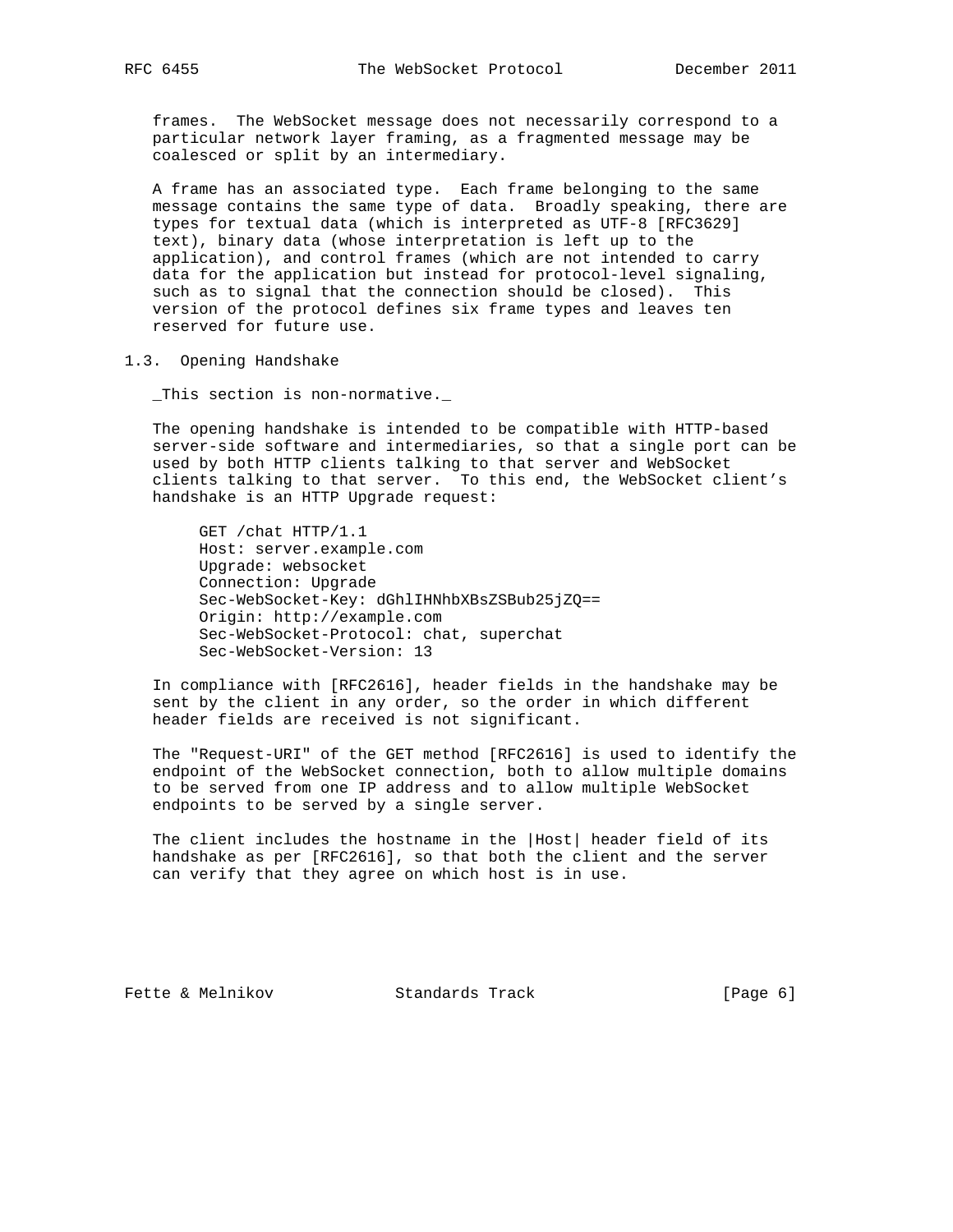Additional header fields are used to select options in the WebSocket Protocol. Typical options available in this version are the subprotocol selector (|Sec-WebSocket-Protocol|), list of extensions support by the client (|Sec-WebSocket-Extensions|), |Origin| header field, etc. The |Sec-WebSocket-Protocol| request-header field can be used to indicate what subprotocols (application-level protocols layered over the WebSocket Protocol) are acceptable to the client. The server selects one or none of the acceptable protocols and echoes that value in its handshake to indicate that it has selected that protocol.

Sec-WebSocket-Protocol: chat

 The |Origin| header field [RFC6454] is used to protect against unauthorized cross-origin use of a WebSocket server by scripts using the WebSocket API in a web browser. The server is informed of the script origin generating the WebSocket connection request. If the server does not wish to accept connections from this origin, it can choose to reject the connection by sending an appropriate HTTP error code. This header field is sent by browser clients; for non-browser clients, this header field may be sent if it makes sense in the context of those clients.

 Finally, the server has to prove to the client that it received the client's WebSocket handshake, so that the server doesn't accept connections that are not WebSocket connections. This prevents an attacker from tricking a WebSocket server by sending it carefully crafted packets using XMLHttpRequest [XMLHttpRequest] or a form submission.

 To prove that the handshake was received, the server has to take two pieces of information and combine them to form a response. The first piece of information comes from the |Sec-WebSocket-Key| header field in the client handshake:

#### Sec-WebSocket-Key: dGhlIHNhbXBsZSBub25jZQ==

 For this header field, the server has to take the value (as present in the header field, e.g., the base64-encoded [RFC4648] version minus any leading and trailing whitespace) and concatenate this with the Globally Unique Identifier (GUID, [RFC4122]) "258EAFA5-E914-47DA- 95CA-C5AB0DC85B11" in string form, which is unlikely to be used by network endpoints that do not understand the WebSocket Protocol. A SHA-1 hash (160 bits) [FIPS.180-3], base64-encoded (see Section 4 of [RFC4648]), of this concatenation is then returned in the server's handshake.

Fette & Melnikov Standards Track [Page 7]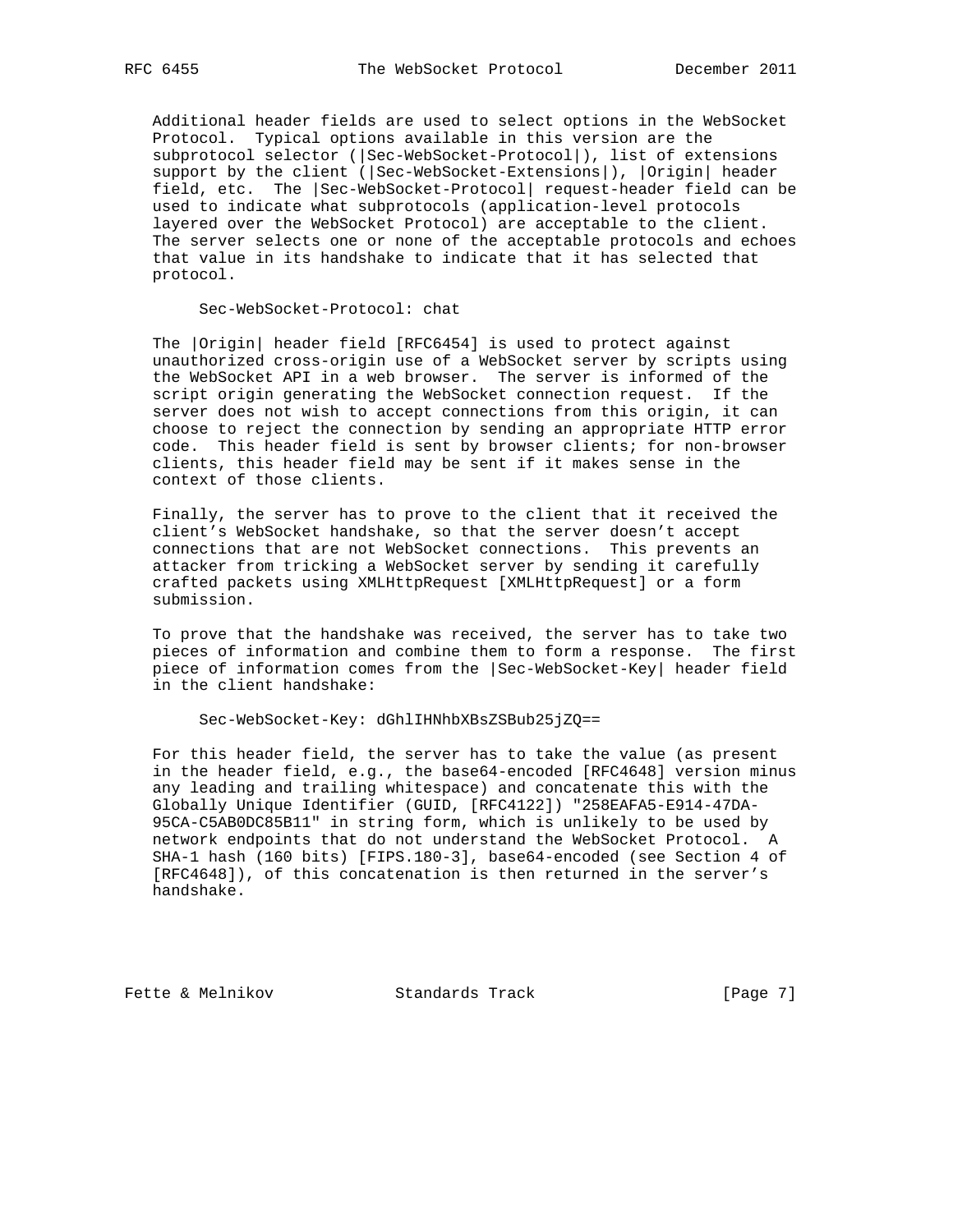Concretely, if as in the example above, the |Sec-WebSocket-Key| header field had the value "dGhlIHNhbXBsZSBub25jZQ==", the server would concatenate the string "258EAFA5-E914-47DA-95CA-C5AB0DC85B11" to form the string "dGhlIHNhbXBsZSBub25jZQ==258EAFA5-E914-47DA-95CA- C5AB0DC85B11". The server would then take the SHA-1 hash of this, giving the value 0xb3 0x7a 0x4f 0x2c 0xc0 0x62 0x4f 0x16 0x90 0xf6 0x46 0x06 0xcf 0x38 0x59 0x45 0xb2 0xbe 0xc4 0xea. This value is then base64-encoded (see Section 4 of [RFC4648]), to give the value "s3pPLMBiTxaQ9kYGzzhZRbK+xOo=". This value would then be echoed in the |Sec-WebSocket-Accept| header field.

 The handshake from the server is much simpler than the client handshake. The first line is an HTTP Status-Line, with the status code 101:

HTTP/1.1 101 Switching Protocols

 Any status code other than 101 indicates that the WebSocket handshake has not completed and that the semantics of HTTP still apply. The headers follow the status code.

 The |Connection| and |Upgrade| header fields complete the HTTP Upgrade. The |Sec-WebSocket-Accept| header field indicates whether the server is willing to accept the connection. If present, this header field must include a hash of the client's nonce sent in |Sec-WebSocket-Key| along with a predefined GUID. Any other value must not be interpreted as an acceptance of the connection by the server.

 HTTP/1.1 101 Switching Protocols Upgrade: websocket Connection: Upgrade Sec-WebSocket-Accept: s3pPLMBiTxaQ9kYGzzhZRbK+xOo=

 These fields are checked by the WebSocket client for scripted pages. If the |Sec-WebSocket-Accept| value does not match the expected value, if the header field is missing, or if the HTTP status code is not 101, the connection will not be established, and WebSocket frames will not be sent.

 Option fields can also be included. In this version of the protocol, the main option field is |Sec-WebSocket-Protocol|, which indicates the subprotocol that the server has selected. WebSocket clients verify that the server included one of the values that was specified in the WebSocket client's handshake. A server that speaks multiple subprotocols has to make sure it selects one based on the client's handshake and specifies it in its handshake.

Fette & Melnikov Standards Track [Page 8]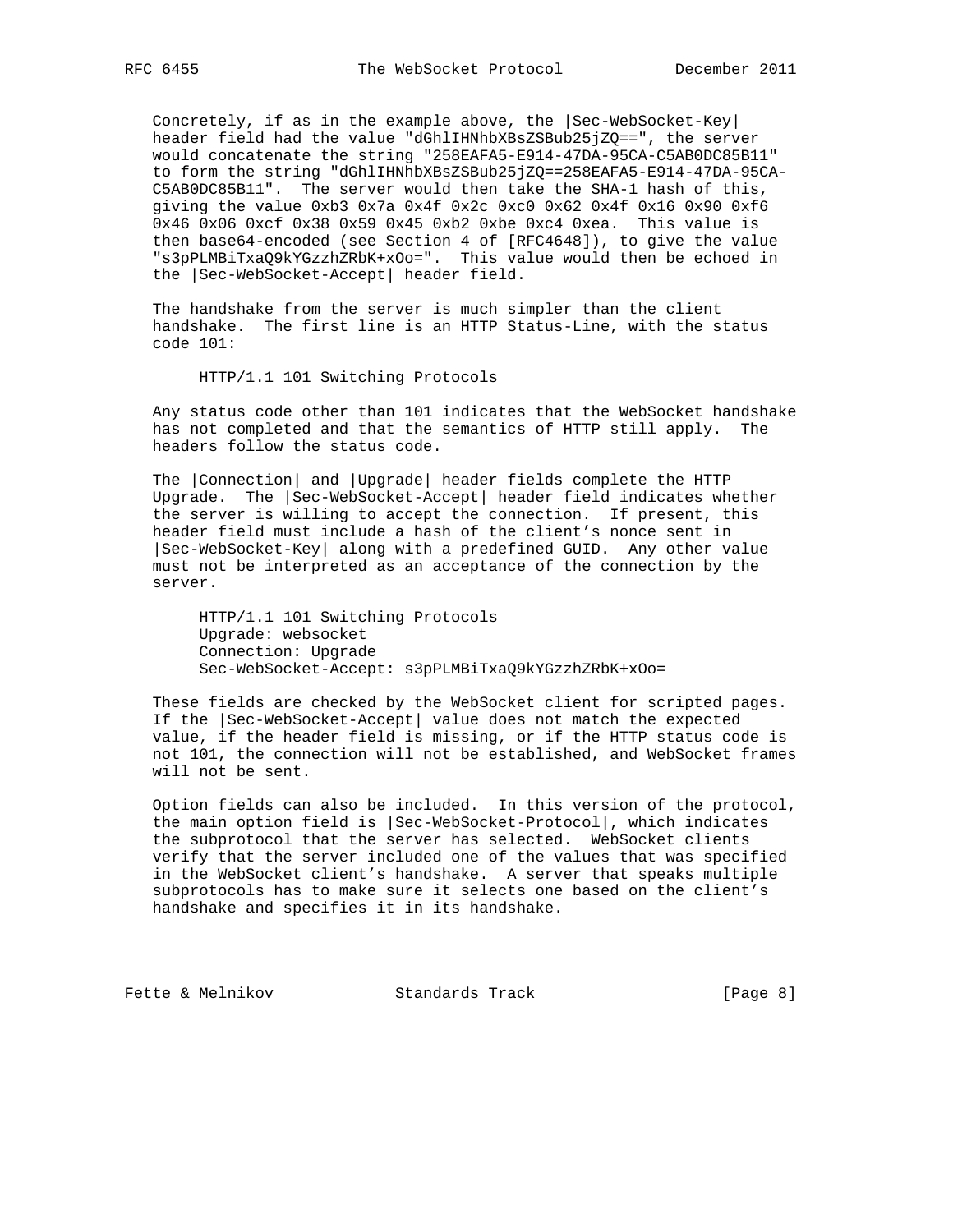Sec-WebSocket-Protocol: chat

The server can also set cookie-related option fields to \_set\_ cookies, as described in [RFC6265].

#### 1.4. Closing Handshake

\_This section is non-normative.\_

The closing handshake is far simpler than the opening handshake.

 Either peer can send a control frame with data containing a specified control sequence to begin the closing handshake (detailed in Section 5.5.1). Upon receiving such a frame, the other peer sends a Close frame in response, if it hasn't already sent one. Upon receiving \_that\_ control frame, the first peer then closes the connection, safe in the knowledge that no further data is forthcoming.

 After sending a control frame indicating the connection should be closed, a peer does not send any further data; after receiving a control frame indicating the connection should be closed, a peer discards any further data received.

It is safe for both peers to initiate this handshake simultaneously.

 The closing handshake is intended to complement the TCP closing handshake (FIN/ACK), on the basis that the TCP closing handshake is not always reliable end-to-end, especially in the presence of intercepting proxies and other intermediaries.

 By sending a Close frame and waiting for a Close frame in response, certain cases are avoided where data may be unnecessarily lost. For instance, on some platforms, if a socket is closed with data in the receive queue, a RST packet is sent, which will then cause recv() to fail for the party that received the RST, even if there was data waiting to be read.

## 1.5. Design Philosophy

\_This section is non-normative.\_

 The WebSocket Protocol is designed on the principle that there should be minimal framing (the only framing that exists is to make the protocol frame-based instead of stream-based and to support a distinction between Unicode text and binary frames). It is expected that metadata would be layered on top of WebSocket by the application

Fette & Melnikov Standards Track [Page 9]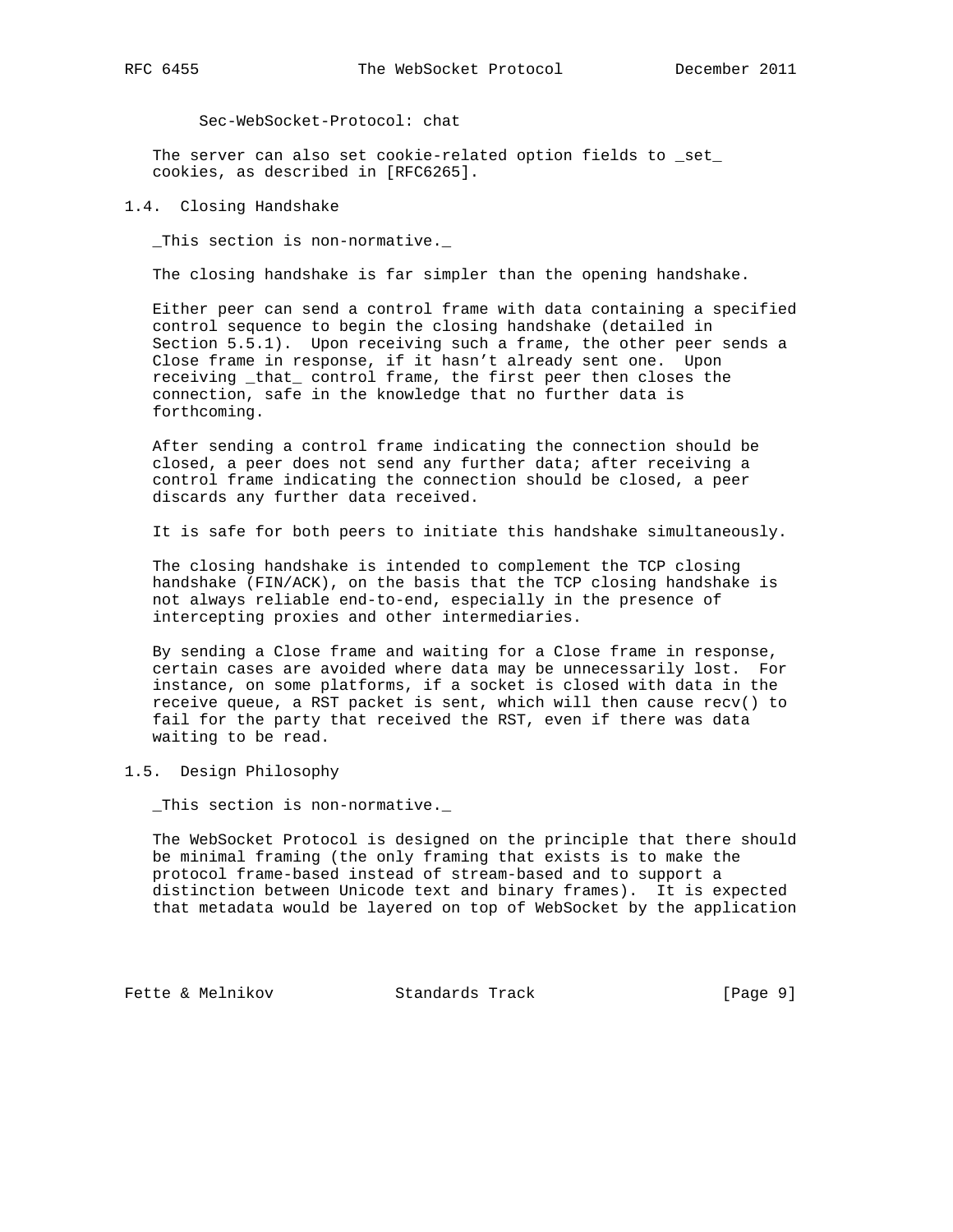layer, in the same way that metadata is layered on top of TCP by the application layer (e.g., HTTP).

 Conceptually, WebSocket is really just a layer on top of TCP that does the following:

- o adds a web origin-based security model for browsers
- o adds an addressing and protocol naming mechanism to support multiple services on one port and multiple host names on one IP address
- o layers a framing mechanism on top of TCP to get back to the IP packet mechanism that TCP is built on, but without length limits
- o includes an additional closing handshake in-band that is designed to work in the presence of proxies and other intermediaries

 Other than that, WebSocket adds nothing. Basically it is intended to be as close to just exposing raw TCP to script as possible given the constraints of the Web. It's also designed in such a way that its servers can share a port with HTTP servers, by having its handshake be a valid HTTP Upgrade request. One could conceptually use other protocols to establish client-server messaging, but the intent of WebSockets is to provide a relatively simple protocol that can coexist with HTTP and deployed HTTP infrastructure (such as proxies) and that is as close to TCP as is safe for use with such infrastructure given security considerations, with targeted additions to simplify usage and keep simple things simple (such as the addition of message semantics).

 The protocol is intended to be extensible; future versions will likely introduce additional concepts such as multiplexing.

1.6. Security Model

\_This section is non-normative.\_

 The WebSocket Protocol uses the origin model used by web browsers to restrict which web pages can contact a WebSocket server when the WebSocket Protocol is used from a web page. Naturally, when the WebSocket Protocol is used by a dedicated client directly (i.e., not from a web page through a web browser), the origin model is not useful, as the client can provide any arbitrary origin string.

 This protocol is intended to fail to establish a connection with servers of pre-existing protocols like SMTP [RFC5321] and HTTP, while allowing HTTP servers to opt-in to supporting this protocol if

Fette & Melnikov Standards Track [Page 10]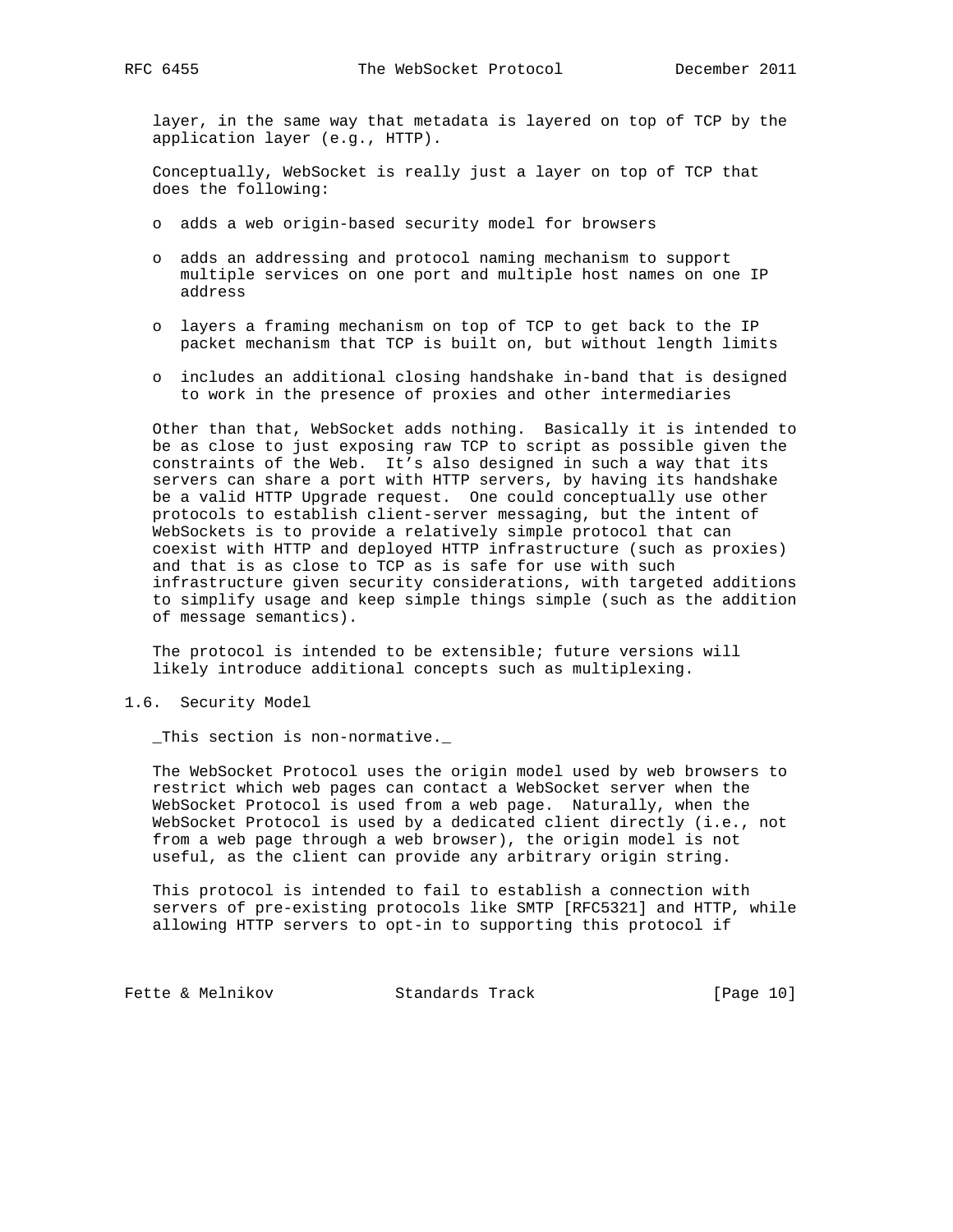desired. This is achieved by having a strict and elaborate handshake and by limiting the data that can be inserted into the connection before the handshake is finished (thus limiting how much the server can be influenced).

 It is similarly intended to fail to establish a connection when data from other protocols, especially HTTP, is sent to a WebSocket server, for example, as might happen if an HTML "form" were submitted to a WebSocket server. This is primarily achieved by requiring that the server prove that it read the handshake, which it can only do if the handshake contains the appropriate parts, which can only be sent by a WebSocket client. In particular, at the time of writing of this specification, fields starting with |Sec-| cannot be set by an attacker from a web browser using only HTML and JavaScript APIs such as XMLHttpRequest [XMLHttpRequest].

1.7. Relationship to TCP and HTTP

\_This section is non-normative.\_

 The WebSocket Protocol is an independent TCP-based protocol. Its only relationship to HTTP is that its handshake is interpreted by HTTP servers as an Upgrade request.

 By default, the WebSocket Protocol uses port 80 for regular WebSocket connections and port 443 for WebSocket connections tunneled over Transport Layer Security (TLS) [RFC2818].

1.8. Establishing a Connection

\_This section is non-normative.\_

 When a connection is to be made to a port that is shared by an HTTP server (a situation that is quite likely to occur with traffic to ports 80 and 443), the connection will appear to the HTTP server to be a regular GET request with an Upgrade offer. In relatively simple setups with just one IP address and a single server for all traffic to a single hostname, this might allow a practical way for systems based on the WebSocket Protocol to be deployed. In more elaborate setups (e.g., with load balancers and multiple servers), a dedicated set of hosts for WebSocket connections separate from the HTTP servers is probably easier to manage. At the time of writing of this specification, it should be noted that connections on ports 80 and 443 have significantly different success rates, with connections on port 443 being significantly more likely to succeed, though this may change with time.

Fette & Melnikov Standards Track [Page 11]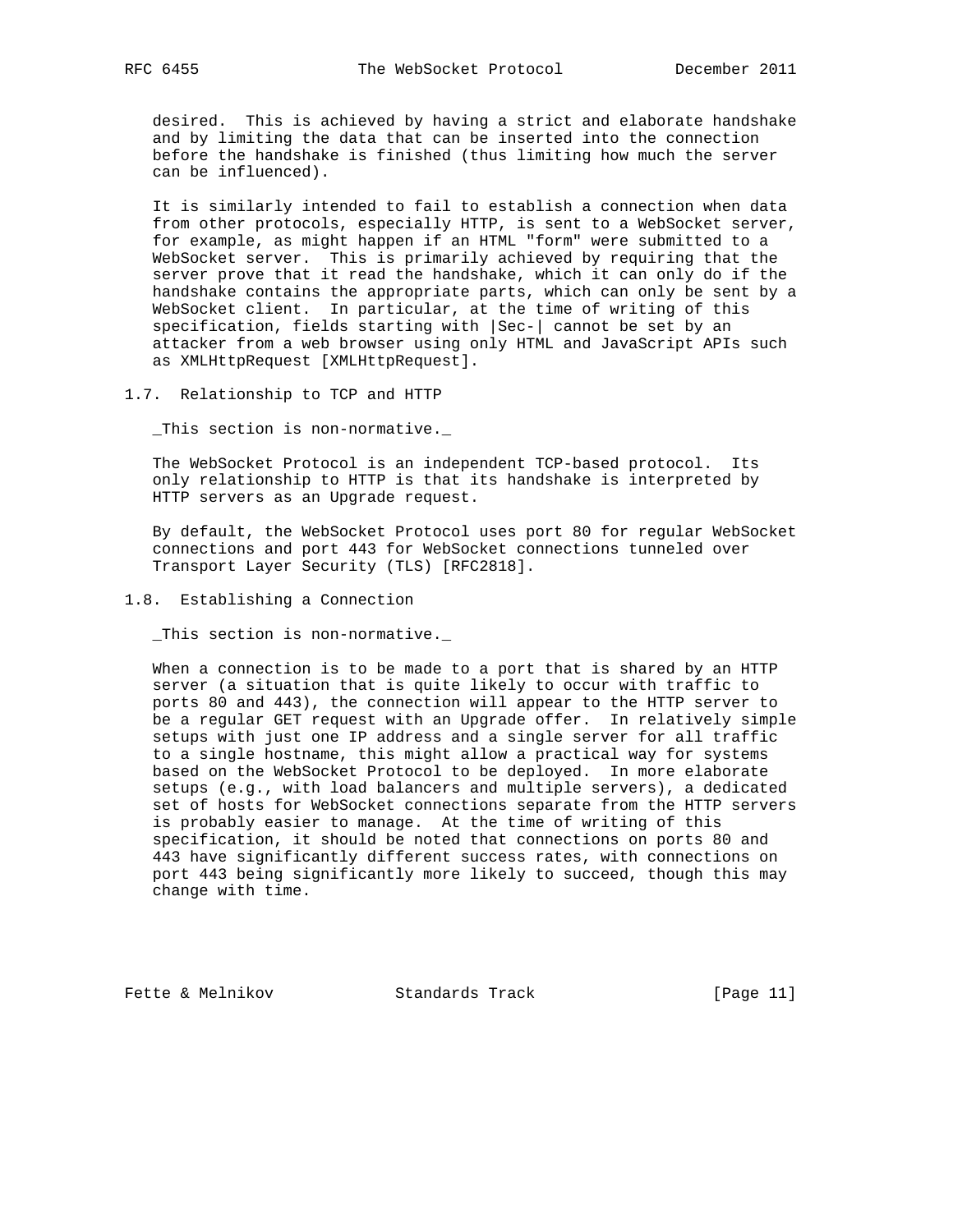#### 1.9. Subprotocols Using the WebSocket Protocol

\_This section is non-normative.\_

 The client can request that the server use a specific subprotocol by including the |Sec-WebSocket-Protocol| field in its handshake. If it is specified, the server needs to include the same field and one of the selected subprotocol values in its response for the connection to be established.

 These subprotocol names should be registered as per Section 11.5. To avoid potential collisions, it is recommended to use names that contain the ASCII version of the domain name of the subprotocol's originator. For example, if Example Corporation were to create a Chat subprotocol to be implemented by many servers around the Web, they could name it "chat.example.com". If the Example Organization called their competing subprotocol "chat.example.org", then the two subprotocols could be implemented by servers simultaneously, with the server dynamically selecting which subprotocol to use based on the value sent by the client.

 Subprotocols can be versioned in backward-incompatible ways by changing the subprotocol name, e.g., going from "bookings.example.net" to "v2.bookings.example.net". These subprotocols would be considered completely separate by WebSocket clients. Backward-compatible versioning can be implemented by reusing the same subprotocol string but carefully designing the actual subprotocol to support this kind of extensibility.

### 2. Conformance Requirements

 All diagrams, examples, and notes in this specification are non normative, as are all sections explicitly marked non-normative. Everything else in this specification is normative.

 The key words "MUST", "MUST NOT", "REQUIRED", "SHALL", "SHALL NOT", "SHOULD", "SHOULD NOT", "RECOMMENDED", "MAY", and "OPTIONAL" in this document are to be interpreted as described in [RFC2119].

 Requirements phrased in the imperative as part of algorithms (such as "strip any leading space characters" or "return false and abort these steps") are to be interpreted with the meaning of the key word ("MUST", "SHOULD", "MAY", etc.) used in introducing the algorithm.

Fette & Melnikov Standards Track [Page 12]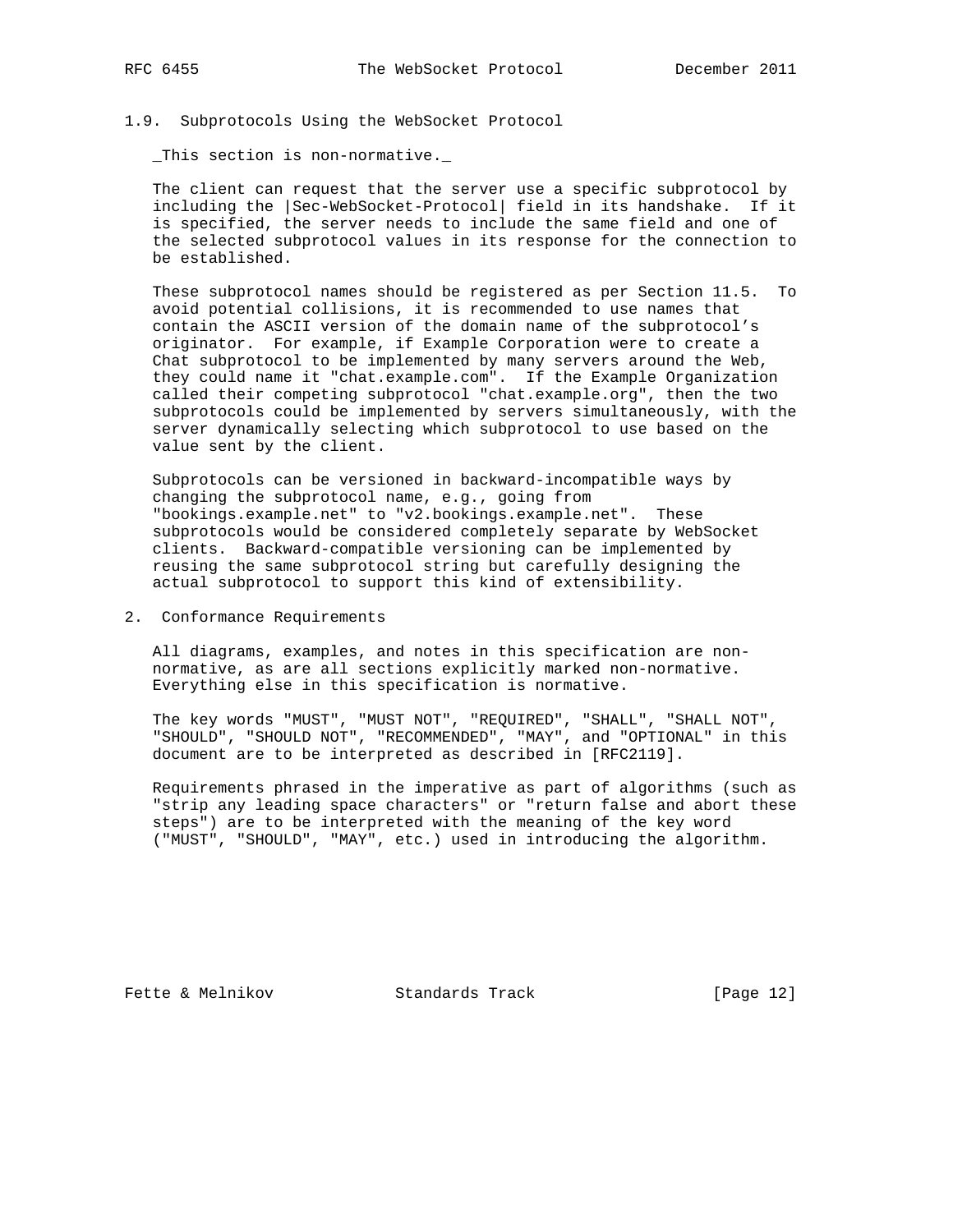Conformance requirements phrased as algorithms or specific steps MAY be implemented in any manner, so long as the end result is equivalent. (In particular, the algorithms defined in this specification are intended to be easy to follow and not intended to be performant.)

#### 2.1. Terminology and Other Conventions

 \_ASCII\_ shall mean the character-encoding scheme defined in [ANSI.X3-4.1986].

 This document makes reference to UTF-8 values and uses UTF-8 notational formats as defined in STD 63 [RFC3629].

 Key terms such as named algorithms or definitions are indicated like \_this\_.

Names of header fields or variables are indicated like |this|.

Variable values are indicated like /this/.

 This document references the procedure to \_Fail the WebSocket Connection\_. This procedure is defined in Section 7.1.7.

 \_Converting a string to ASCII lowercase\_ means replacing all characters in the range U+0041 to U+005A (i.e., LATIN CAPITAL LETTER A to LATIN CAPITAL LETTER Z) with the corresponding characters in the range U+0061 to U+007A (i.e., LATIN SMALL LETTER A to LATIN SMALL LETTER Z).

 Comparing two strings in an \_ASCII case-insensitive\_ manner means comparing them exactly, code point for code point, except that the characters in the range U+0041 to U+005A (i.e., LATIN CAPITAL LETTER A to LATIN CAPITAL LETTER Z) and the corresponding characters in the range U+0061 to U+007A (i.e., LATIN SMALL LETTER A to LATIN SMALL LETTER Z) are considered to also match.

The term "URI" is used in this document as defined in [RFC3986].

 When an implementation is required to \_send\_ data as part of the WebSocket Protocol, the implementation MAY delay the actual transmission arbitrarily, e.g., buffering data so as to send fewer IP packets.

 Note that this document uses both [RFC5234] and [RFC2616] variants of ABNF in different sections.

Fette & Melnikov Standards Track [Page 13]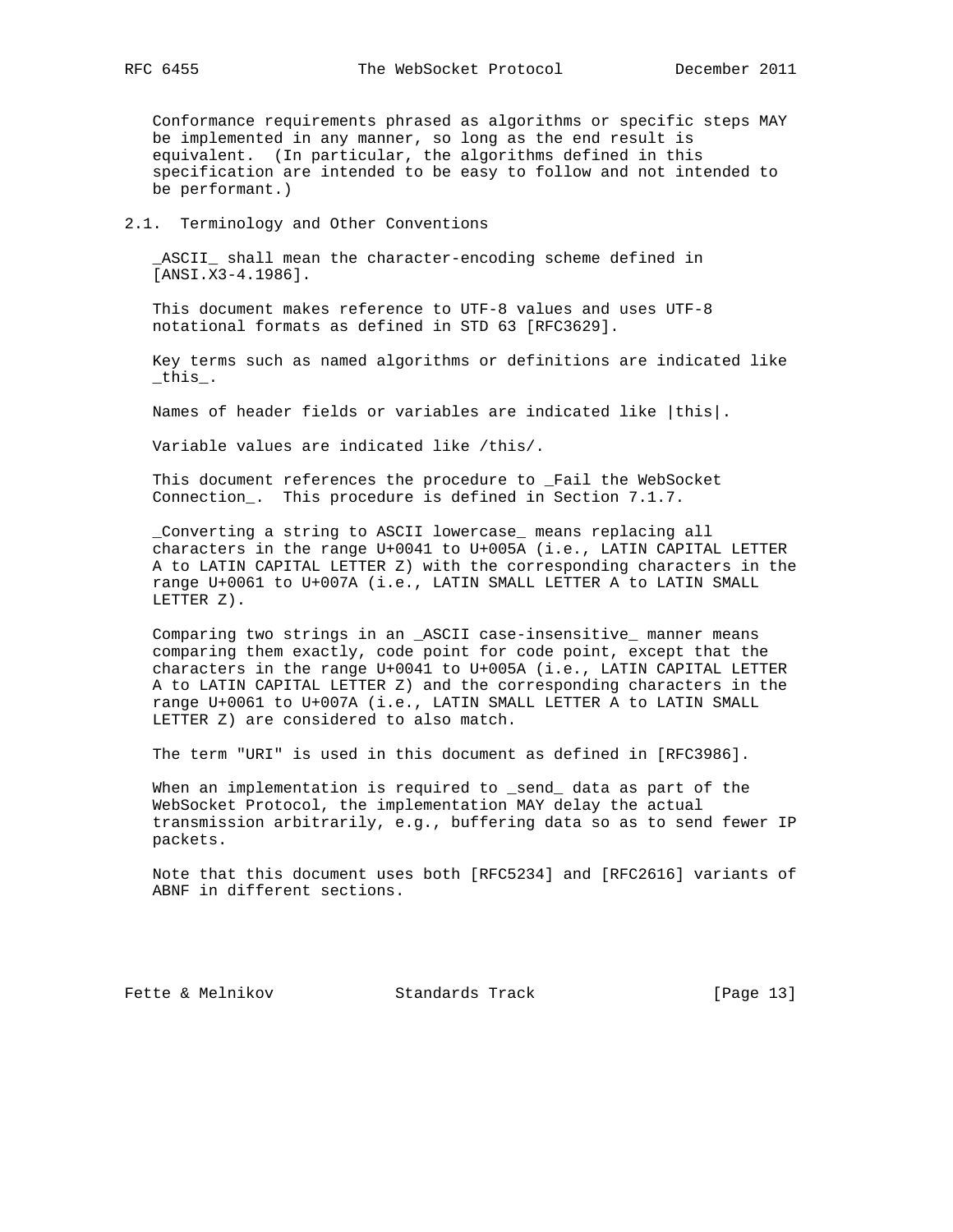## 3. WebSocket URIs

 This specification defines two URI schemes, using the ABNF syntax defined in RFC 5234 [RFC5234], and terminology and ABNF productions defined by the URI specification RFC 3986 [RFC3986].

> ws-URI = "ws:" "//" host [ ":" port ] path [ "?" query ] wss-URI = "wss:" "//" host [ ":" port ] path [ "?" query ]

 host = <host, defined in [RFC3986], Section 3.2.2> port = <port, defined in [RFC3986], Section 3.2.3> path = <path-abempty, defined in [RFC3986], Section 3.3> query = <query, defined in [RFC3986], Section 3.4>

The port component is OPTIONAL; the default for "ws" is port 80, while the default for "wss" is port 443.

 The URI is called "secure" (and it is said that "the secure flag is set") if the scheme component matches "wss" case-insensitively.

 The "resource-name" (also known as /resource name/ in Section 4.1) can be constructed by concatenating the following:

- o "/" if the path component is empty
- o the path component
- o "?" if the query component is non-empty
- o the query component

 Fragment identifiers are meaningless in the context of WebSocket URIs and MUST NOT be used on these URIs. As with any URI scheme, the character "#", when not indicating the start of a fragment, MUST be escaped as %23.

- 4. Opening Handshake
- 4.1. Client Requirements

 To \_Establish a WebSocket Connection\_, a client opens a connection and sends a handshake as defined in this section. A connection is defined to initially be in a CONNECTING state. A client will need to supply a /host/, /port/, /resource name/, and a /secure/ flag, which are the components of a WebSocket URI as discussed in Section 3, along with a list of /protocols/ and /extensions/ to be used. Additionally, if the client is a web browser, it supplies /origin/.

Fette & Melnikov Standards Track [Page 14]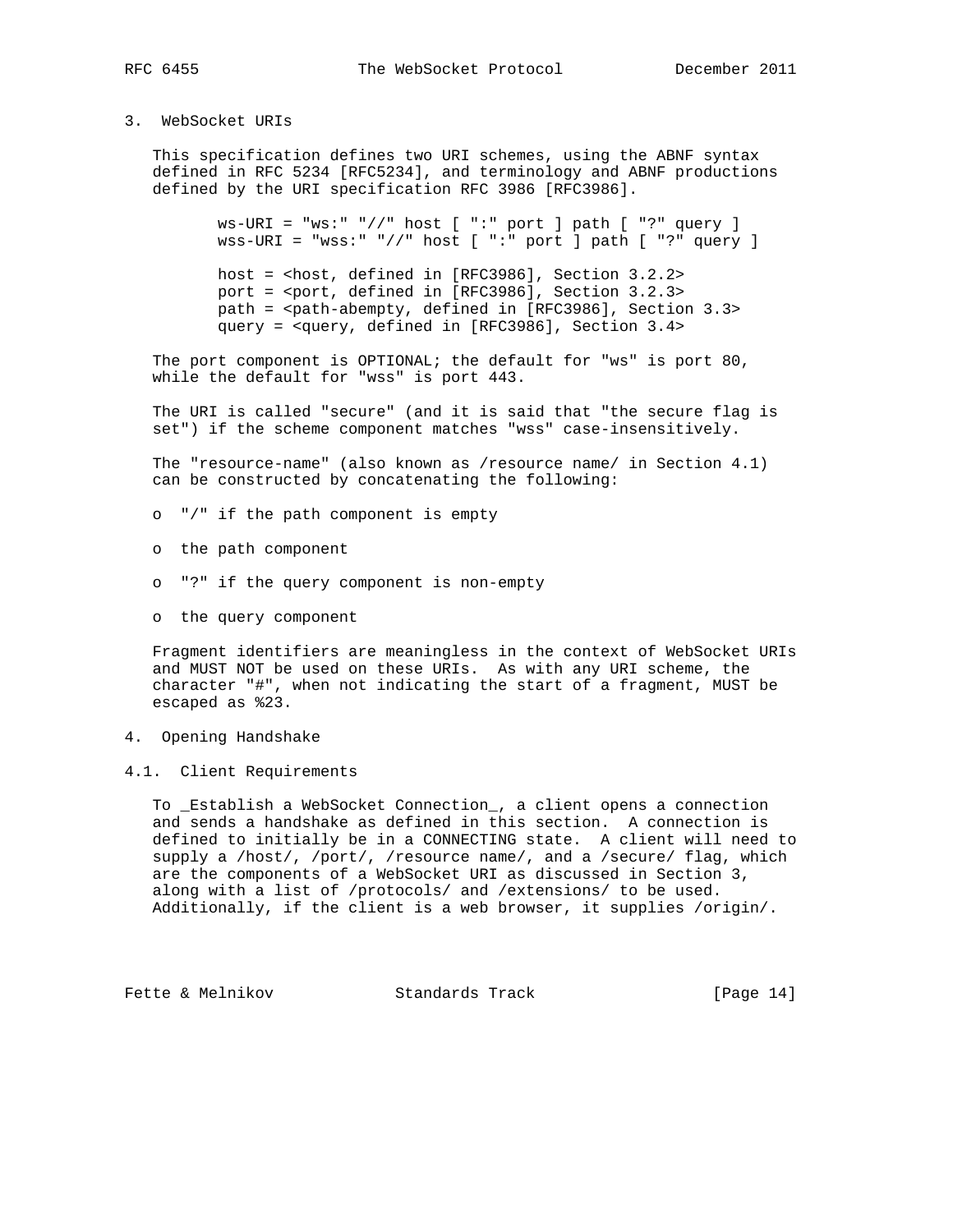Clients running in controlled environments, e.g., browsers on mobile handsets tied to specific carriers, MAY offload the management of the connection to another agent on the network. In such a situation, the client for the purposes of this specification is considered to include both the handset software and any such agents.

 When the client is to \_Establish a WebSocket Connection\_ given a set of (/host/, /port/, /resource name/, and /secure/ flag), along with a list of /protocols/ and /extensions/ to be used, and an /origin/ in the case of web browsers, it MUST open a connection, send an opening handshake, and read the server's handshake in response. The exact requirements of how the connection should be opened, what should be sent in the opening handshake, and how the server's response should be interpreted are as follows in this section. In the following text, we will use terms from Section 3, such as "/host/" and "/secure/ flag" as defined in that section.

- 1. The components of the WebSocket URI passed into this algorithm (/host/, /port/, /resource name/, and /secure/ flag) MUST be valid according to the specification of WebSocket URIs specified in Section 3. If any of the components are invalid, the client MUST \_Fail the WebSocket Connection\_ and abort these steps.
- 2. If the client already has a WebSocket connection to the remote host (IP address) identified by /host/ and port /port/ pair, even if the remote host is known by another name, the client MUST wait until that connection has been established or for that connection to have failed. There MUST be no more than one connection in a CONNECTING state. If multiple connections to the same IP address are attempted simultaneously, the client MUST serialize them so that there is no more than one connection at a time running through the following steps.

 If the client cannot determine the IP address of the remote host (for example, because all communication is being done through a proxy server that performs DNS queries itself), then the client MUST assume for the purposes of this step that each host name refers to a distinct remote host, and instead the client SHOULD limit the total number of simultaneous pending connections to a reasonably low number (e.g., the client might allow simultaneous pending connections to a.example.com and b.example.com, but if thirty simultaneous connections to a single host are requested, that may not be allowed). For example, in a web browser context, the client needs to consider the number of tabs the user has open in setting a limit to the number of simultaneous pending connections.

Fette & Melnikov Standards Track [Page 15]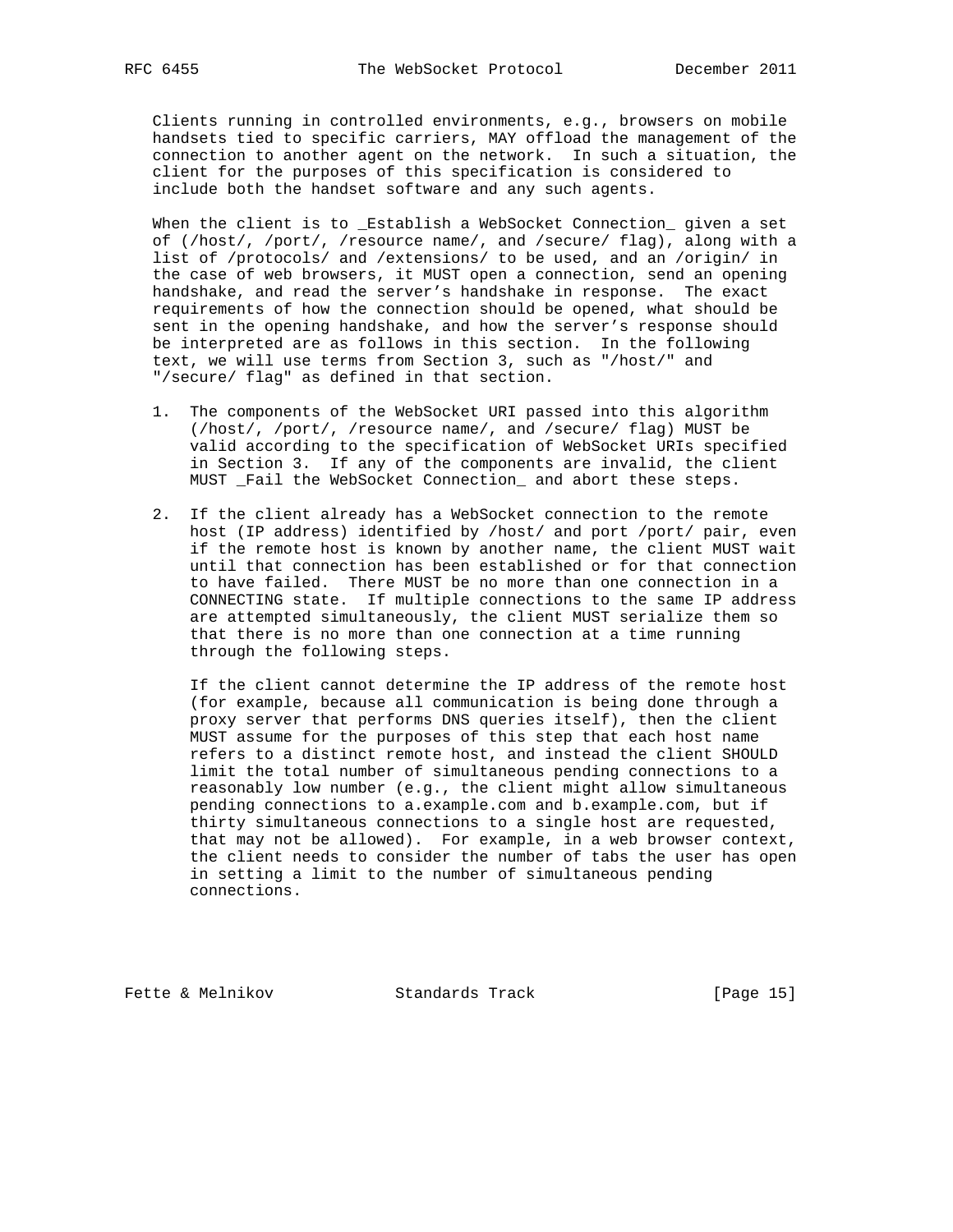NOTE: This makes it harder for a script to perform a denial-of service attack by just opening a large number of WebSocket connections to a remote host. A server can further reduce the load on itself when attacked by pausing before closing the connection, as that will reduce the rate at which the client reconnects.

 NOTE: There is no limit to the number of established WebSocket connections a client can have with a single remote host. Servers can refuse to accept connections from hosts/IP addresses with an excessive number of existing connections or disconnect resource hogging connections when suffering high load.

 3. \_Proxy Usage\_: If the client is configured to use a proxy when using the WebSocket Protocol to connect to host /host/ and port /port/, then the client SHOULD connect to that proxy and ask it to open a TCP connection to the host given by /host/ and the port given by /port/.

 EXAMPLE: For example, if the client uses an HTTP proxy for all traffic, then if it was to try to connect to port 80 on server example.com, it might send the following lines to the proxy server:

 CONNECT example.com:80 HTTP/1.1 Host: example.com

If there was a password, the connection might look like:

 CONNECT example.com:80 HTTP/1.1 Host: example.com Proxy-authorization: Basic ZWRuYW1vZGU6bm9jYXBlcyE=

 If the client is not configured to use a proxy, then a direct TCP connection SHOULD be opened to the host given by /host/ and the port given by /port/.

 NOTE: Implementations that do not expose explicit UI for selecting a proxy for WebSocket connections separate from other proxies are encouraged to use a SOCKS5 [RFC1928] proxy for WebSocket connections, if available, or failing that, to prefer the proxy configured for HTTPS connections over the proxy configured for HTTP connections.

 For the purpose of proxy autoconfiguration scripts, the URI to pass the function MUST be constructed from /host/, /port/, /resource name/, and the /secure/ flag using the definition of a WebSocket URI as given in Section 3.

Fette & Melnikov Standards Track [Page 16]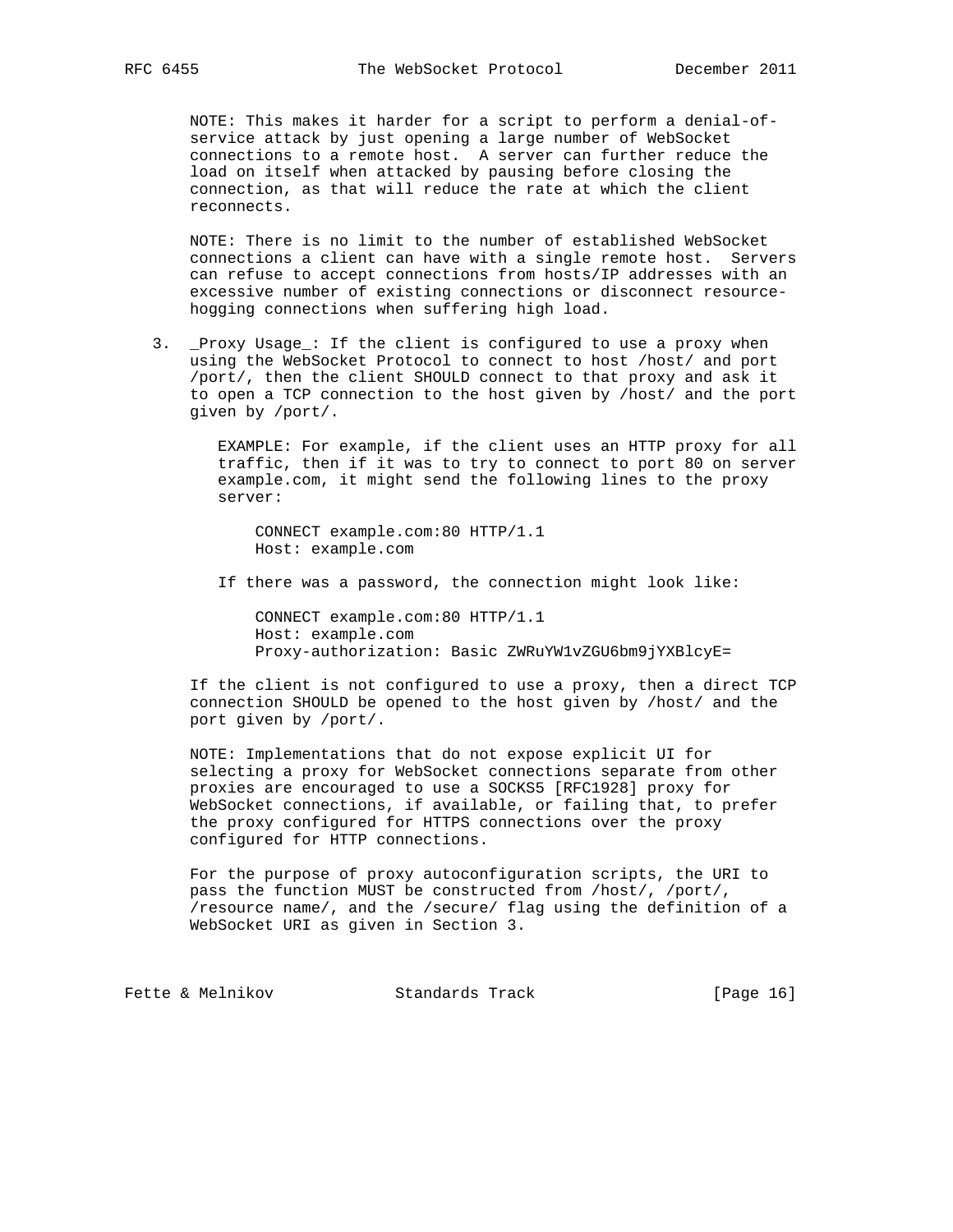NOTE: The WebSocket Protocol can be identified in proxy autoconfiguration scripts from the scheme ("ws" for unencrypted connections and "wss" for encrypted connections).

- 4. If the connection could not be opened, either because a direct connection failed or because any proxy used returned an error, then the client MUST \_Fail the WebSocket Connection\_ and abort the connection attempt.
- 5. If /secure/ is true, the client MUST perform a TLS handshake over the connection after opening the connection and before sending the handshake data [RFC2818]. If this fails (e.g., the server's certificate could not be verified), then the client MUST \_Fail the WebSocket Connection\_ and abort the connection. Otherwise, all further communication on this channel MUST run through the encrypted tunnel [RFC5246].

 Clients MUST use the Server Name Indication extension in the TLS handshake [RFC6066].

 Once a connection to the server has been established (including a connection via a proxy or over a TLS-encrypted tunnel), the client MUST send an opening handshake to the server. The handshake consists of an HTTP Upgrade request, along with a list of required and optional header fields. The requirements for this handshake are as follows.

- 1. The handshake MUST be a valid HTTP request as specified by [RFC2616].
- 2. The method of the request MUST be GET, and the HTTP version MUST be at least 1.1.

 For example, if the WebSocket URI is "ws://example.com/chat", the first line sent should be "GET /chat HTTP/1.1".

- 3. The "Request-URI" part of the request MUST match the /resource name/ defined in Section 3 (a relative URI) or be an absolute http/https URI that, when parsed, has a /resource name/, /host/, and /port/ that match the corresponding ws/wss URI.
- 4. The request MUST contain a |Host| header field whose value contains /host/ plus optionally ":" followed by /port/ (when not using the default port).
- 5. The request MUST contain an |Upgrade| header field whose value MUST include the "websocket" keyword.

Fette & Melnikov Standards Track [Page 17]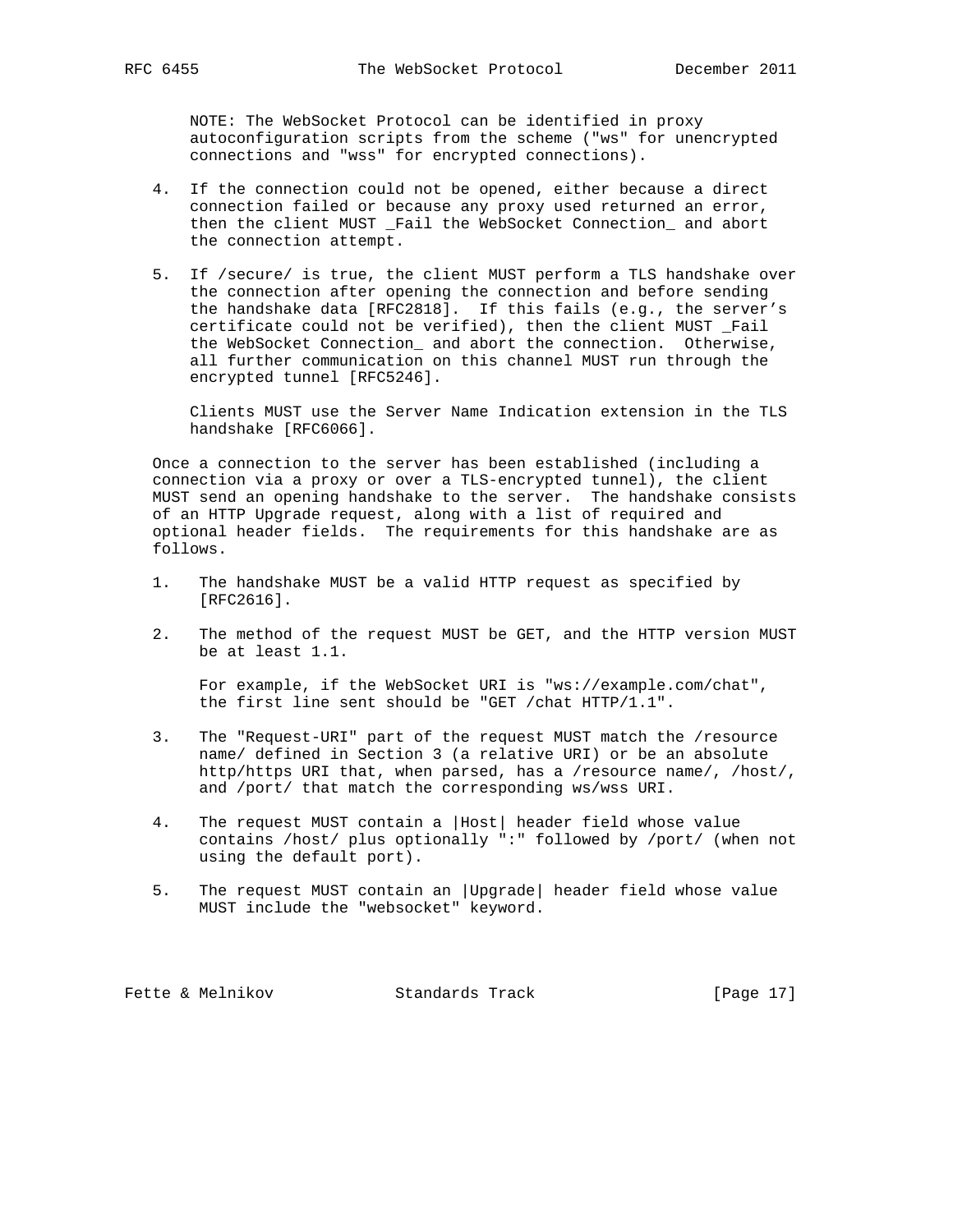- 6. The request MUST contain a |Connection| header field whose value MUST include the "Upgrade" token.
- 7. The request MUST include a header field with the name |Sec-WebSocket-Key|. The value of this header field MUST be a nonce consisting of a randomly selected 16-byte value that has been base64-encoded (see Section 4 of [RFC4648]). The nonce MUST be selected randomly for each connection.

 NOTE: As an example, if the randomly selected value was the sequence of bytes 0x01 0x02 0x03 0x04 0x05 0x06 0x07 0x08 0x09 0x0a 0x0b 0x0c 0x0d 0x0e 0x0f 0x10, the value of the header field would be "AQIDBAUGBwgJCgsMDQ4PEC=="

 8. The request MUST include a header field with the name |Origin| [RFC6454] if the request is coming from a browser client. If the connection is from a non-browser client, the request MAY include this header field if the semantics of that client match the use-case described here for browser clients. The value of this header field is the ASCII serialization of origin of the context in which the code establishing the connection is running. See [RFC6454] for the details of how this header field value is constructed.

 As an example, if code downloaded from www.example.com attempts to establish a connection to ww2.example.com, the value of the header field would be "http://www.example.com".

 9. The request MUST include a header field with the name |Sec-WebSocket-Version|. The value of this header field MUST be 13.

 NOTE: Although draft versions of this document (-09, -10, -11, and -12) were posted (they were mostly comprised of editorial changes and clarifications and not changes to the wire protocol), values 9, 10, 11, and 12 were not used as valid values for Sec-WebSocket-Version. These values were reserved in the IANA registry but were not and will not be used.

 10. The request MAY include a header field with the name |Sec-WebSocket-Protocol|. If present, this value indicates one or more comma-separated subprotocol the client wishes to speak, ordered by preference. The elements that comprise this value MUST be non-empty strings with characters in the range U+0021 to U+007E not including separator characters as defined in [RFC2616] and MUST all be unique strings. The ABNF for the value of this header field is 1#token, where the definitions of constructs and rules are as given in [RFC2616].

Fette & Melnikov Standards Track [Page 18]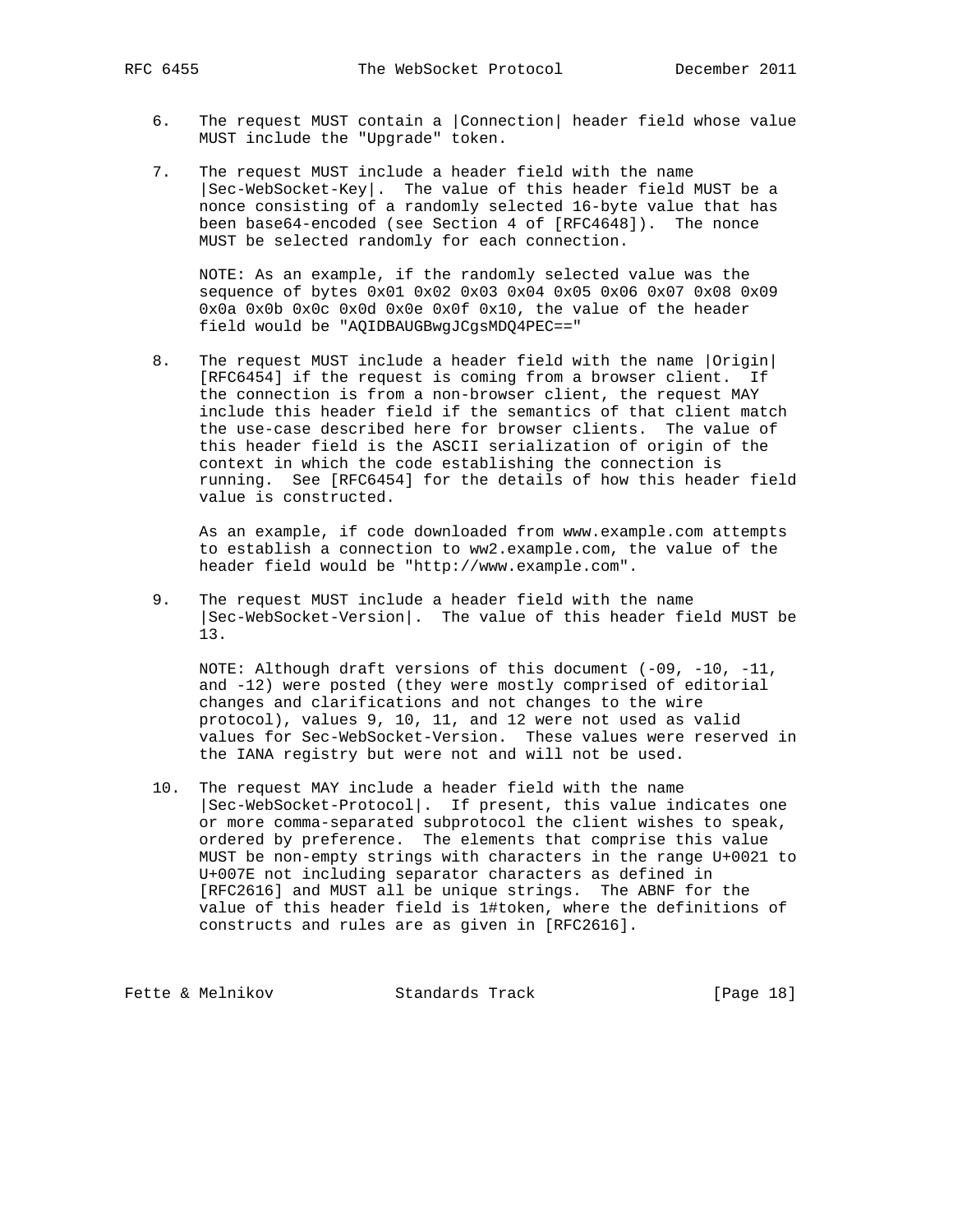- 11. The request MAY include a header field with the name |Sec-WebSocket-Extensions|. If present, this value indicates the protocol-level extension(s) the client wishes to speak. The interpretation and format of this header field is described in Section 9.1.
- 12. The request MAY include any other header fields, for example, cookies [RFC6265] and/or authentication-related header fields such as the |Authorization| header field [RFC2616], which are processed according to documents that define them.

 Once the client's opening handshake has been sent, the client MUST wait for a response from the server before sending any further data. The client MUST validate the server's response as follows:

- 1. If the status code received from the server is not 101, the client handles the response per HTTP [RFC2616] procedures. In particular, the client might perform authentication if it receives a 401 status code; the server might redirect the client using a 3xx status code (but clients are not required to follow them), etc. Otherwise, proceed as follows.
- 2. If the response lacks an |Upgrade| header field or the |Upgrade| header field contains a value that is not an ASCII case insensitive match for the value "websocket", the client MUST \_Fail the WebSocket Connection\_.
- 3. If the response lacks a |Connection| header field or the |Connection| header field doesn't contain a token that is an ASCII case-insensitive match for the value "Upgrade", the client MUST \_Fail the WebSocket Connection\_.
- 4. If the response lacks a |Sec-WebSocket-Accept| header field or the |Sec-WebSocket-Accept| contains a value other than the base64-encoded SHA-1 of the concatenation of the |Sec-WebSocket- Key| (as a string, not base64-decoded) with the string "258EAFA5- E914-47DA-95CA-C5AB0DC85B11" but ignoring any leading and trailing whitespace, the client MUST \_Fail the WebSocket Connection\_.
- 5. If the response includes a |Sec-WebSocket-Extensions| header field and this header field indicates the use of an extension that was not present in the client's handshake (the server has indicated an extension not requested by the client), the client MUST \_Fail the WebSocket Connection\_. (The parsing of this header field to determine which extensions are requested is discussed in Section 9.1.)

Fette & Melnikov Standards Track [Page 19]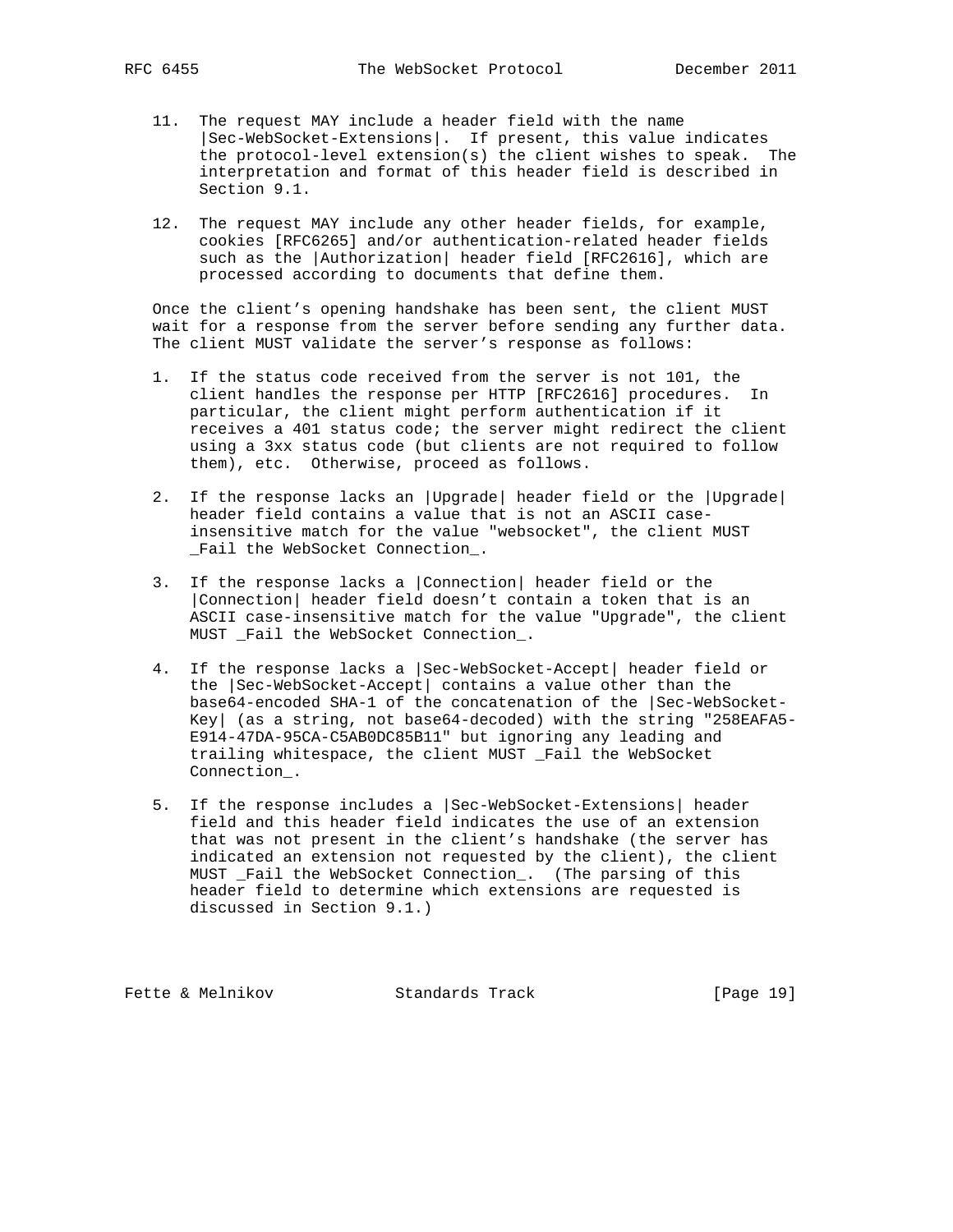6. If the response includes a |Sec-WebSocket-Protocol| header field and this header field indicates the use of a subprotocol that was not present in the client's handshake (the server has indicated a subprotocol not requested by the client), the client MUST \_Fail the WebSocket Connection\_.

 If the server's response does not conform to the requirements for the server's handshake as defined in this section and in Section 4.2.2, the client MUST \_Fail the WebSocket Connection\_.

 Please note that according to [RFC2616], all header field names in both HTTP requests and HTTP responses are case-insensitive.

 If the server's response is validated as provided for above, it is said that \_The WebSocket Connection is Established\_ and that the WebSocket Connection is in the OPEN state. The \_Extensions In Use\_ is defined to be a (possibly empty) string, the value of which is equal to the value of the |Sec-WebSocket-Extensions| header field supplied by the server's handshake or the null value if that header field was not present in the server's handshake. The \_Subprotocol In Use\_ is defined to be the value of the |Sec-WebSocket-Protocol| header field in the server's handshake or the null value if that header field was not present in the server's handshake. Additionally, if any header fields in the server's handshake indicate that cookies should be set (as defined by [RFC6265]), these cookies are referred to as \_Cookies Set During the Server's Opening Handshake\_.

#### 4.2. Server-Side Requirements

 Servers MAY offload the management of the connection to other agents on the network, for example, load balancers and reverse proxies. In such a situation, the server for the purposes of this specification is considered to include all parts of the server-side infrastructure from the first device to terminate the TCP connection all the way to the server that processes requests and sends responses.

 EXAMPLE: A data center might have a server that responds to WebSocket requests with an appropriate handshake and then passes the connection to another server to actually process the data frames. For the purposes of this specification, the "server" is the combination of both computers.

Fette & Melnikov Standards Track [Page 20]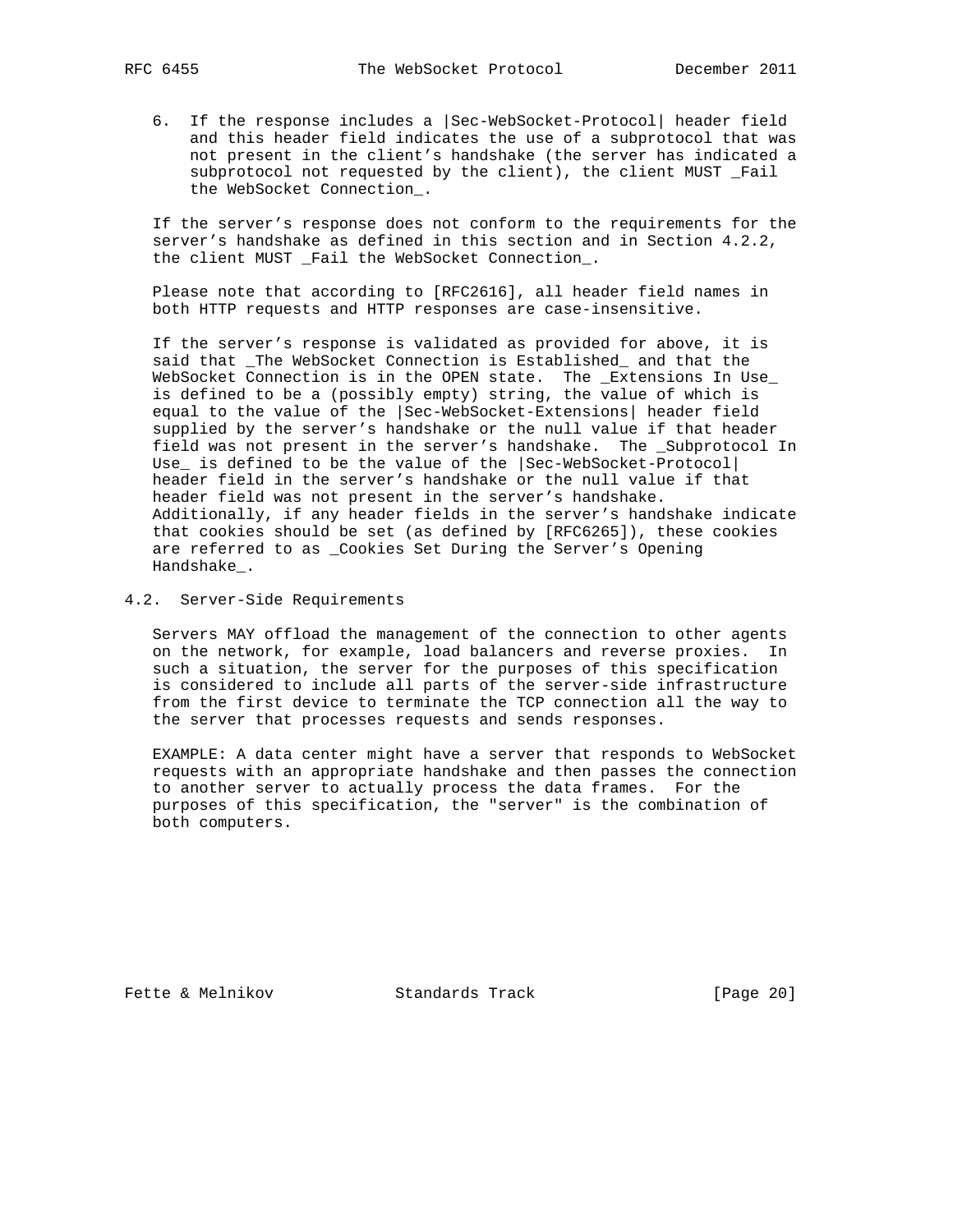# 4.2.1. Reading the Client's Opening Handshake

 When a client starts a WebSocket connection, it sends its part of the opening handshake. The server must parse at least part of this handshake in order to obtain the necessary information to generate the server part of the handshake.

 The client's opening handshake consists of the following parts. If the server, while reading the handshake, finds that the client did not send a handshake that matches the description below (note that as per [RFC2616], the order of the header fields is not important), including but not limited to any violations of the ABNF grammar specified for the components of the handshake, the server MUST stop processing the client's handshake and return an HTTP response with an appropriate error code (such as 400 Bad Request).

- 1. An HTTP/1.1 or higher GET request, including a "Request-URI" [RFC2616] that should be interpreted as a /resource name/ defined in Section 3 (or an absolute HTTP/HTTPS URI containing the /resource name/).
- 2. A |Host| header field containing the server's authority.
- 3. An |Upgrade| header field containing the value "websocket", treated as an ASCII case-insensitive value.
- 4. A |Connection| header field that includes the token "Upgrade", treated as an ASCII case-insensitive value.
- 5. A |Sec-WebSocket-Key| header field with a base64-encoded (see Section 4 of [RFC4648]) value that, when decoded, is 16 bytes in length.
- 6. A |Sec-WebSocket-Version| header field, with a value of 13.
- 7. Optionally, an |Origin| header field. This header field is sent by all browser clients. A connection attempt lacking this header field SHOULD NOT be interpreted as coming from a browser client.
- 8. Optionally, a |Sec-WebSocket-Protocol| header field, with a list of values indicating which protocols the client would like to speak, ordered by preference.
- 9. Optionally, a |Sec-WebSocket-Extensions| header field, with a list of values indicating which extensions the client would like to speak. The interpretation of this header field is discussed in Section 9.1.

Fette & Melnikov Standards Track [Page 21]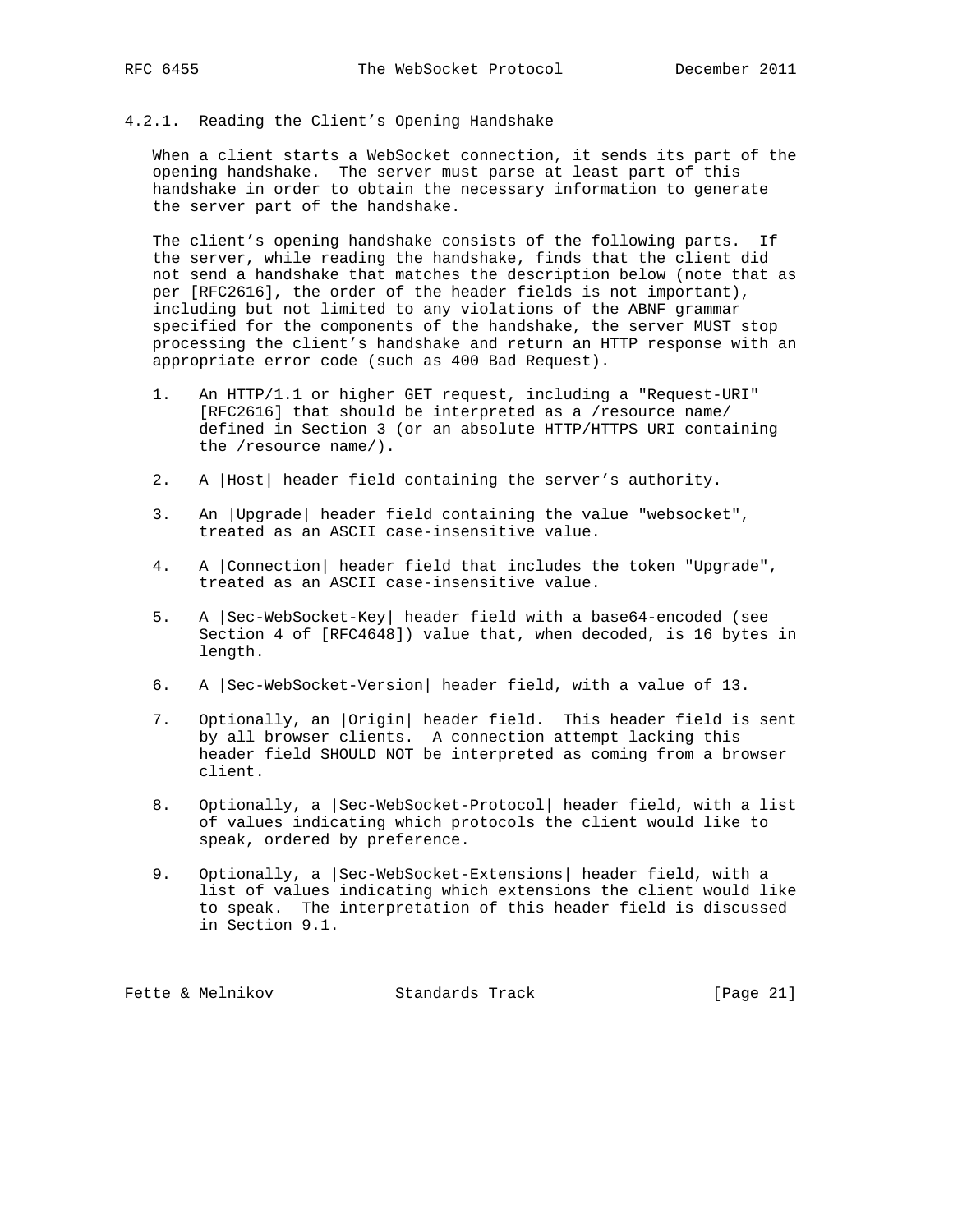- 10. Optionally, other header fields, such as those used to send cookies or request authentication to a server. Unknown header fields are ignored, as per [RFC2616].
- 4.2.2. Sending the Server's Opening Handshake

 When a client establishes a WebSocket connection to a server, the server MUST complete the following steps to accept the connection and send the server's opening handshake.

- 1. If the connection is happening on an HTTPS (HTTP-over-TLS) port, perform a TLS handshake over the connection. If this fails (e.g., the client indicated a host name in the extended client hello "server\_name" extension that the server does not host), then close the connection; otherwise, all further communication for the connection (including the server's handshake) MUST run through the encrypted tunnel [RFC5246].
- 2. The server can perform additional client authentication, for example, by returning a 401 status code with the corresponding |WWW-Authenticate| header field as described in [RFC2616].
- 3. The server MAY redirect the client using a 3xx status code [RFC2616]. Note that this step can happen together with, before, or after the optional authentication step described above.
- 4. Establish the following information:

#### /origin/

 The |Origin| header field in the client's handshake indicates the origin of the script establishing the connection. The origin is serialized to ASCII and converted to lowercase. The server MAY use this information as part of a determination of whether to accept the incoming connection. If the server does not validate the origin, it will accept connections from anywhere. If the server does not wish to accept this connection, it MUST return an appropriate HTTP error code (e.g., 403 Forbidden) and abort the WebSocket handshake described in this section. For more detail, refer to Section 10.

/key/

 The |Sec-WebSocket-Key| header field in the client's handshake includes a base64-encoded value that, if decoded, is 16 bytes in length. This (encoded) value is used in the creation of the server's handshake to indicate an acceptance of the connection. It is not necessary for the server to base64 decode the |Sec-WebSocket-Key| value.

Fette & Melnikov Standards Track [Page 22]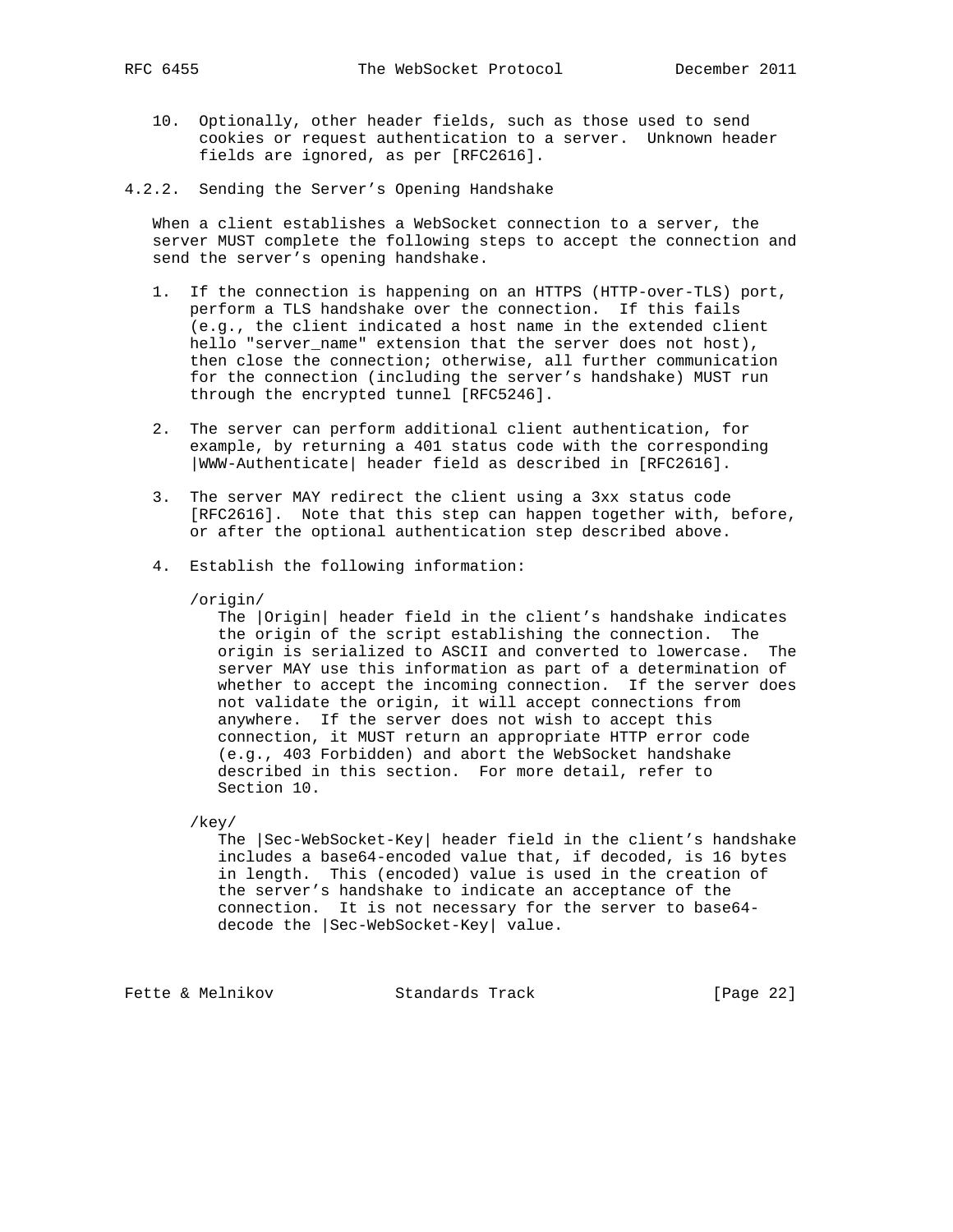## /version/

 The |Sec-WebSocket-Version| header field in the client's handshake includes the version of the WebSocket Protocol with which the client is attempting to communicate. If this version does not match a version understood by the server, the server MUST abort the WebSocket handshake described in this section and instead send an appropriate HTTP error code (such as 426 Upgrade Required) and a |Sec-WebSocket-Version| header field indicating the version(s) the server is capable of understanding.

/resource name/

 An identifier for the service provided by the server. If the server provides multiple services, then the value should be derived from the resource name given in the client's handshake in the "Request-URI" [RFC2616] of the GET method. If the requested service is not available, the server MUST send an appropriate HTTP error code (such as 404 Not Found) and abort the WebSocket handshake.

/subprotocol/

 Either a single value representing the subprotocol the server is ready to use or null. The value chosen MUST be derived from the client's handshake, specifically by selecting one of the values from the |Sec-WebSocket-Protocol| field that the server is willing to use for this connection (if any). If the client's handshake did not contain such a header field or if the server does not agree to any of the client's requested subprotocols, the only acceptable value is null. The absence of such a field is equivalent to the null value (meaning that if the server does not wish to agree to one of the suggested subprotocols, it MUST NOT send back a |Sec-WebSocket-Protocol| header field in its response). The empty string is not the same as the null value for these purposes and is not a legal value for this field. The ABNF for the value of this header field is (token), where the definitions of constructs and rules are as given in [RFC2616].

/extensions/

 A (possibly empty) list representing the protocol-level extensions the server is ready to use. If the server supports multiple extensions, then the value MUST be derived from the client's handshake, specifically by selecting one or more of the values from the |Sec-WebSocket-Extensions| field. The absence of such a field is equivalent to the null value. The empty string is not the same as the null value for these

Fette & Melnikov Standards Track [Page 23]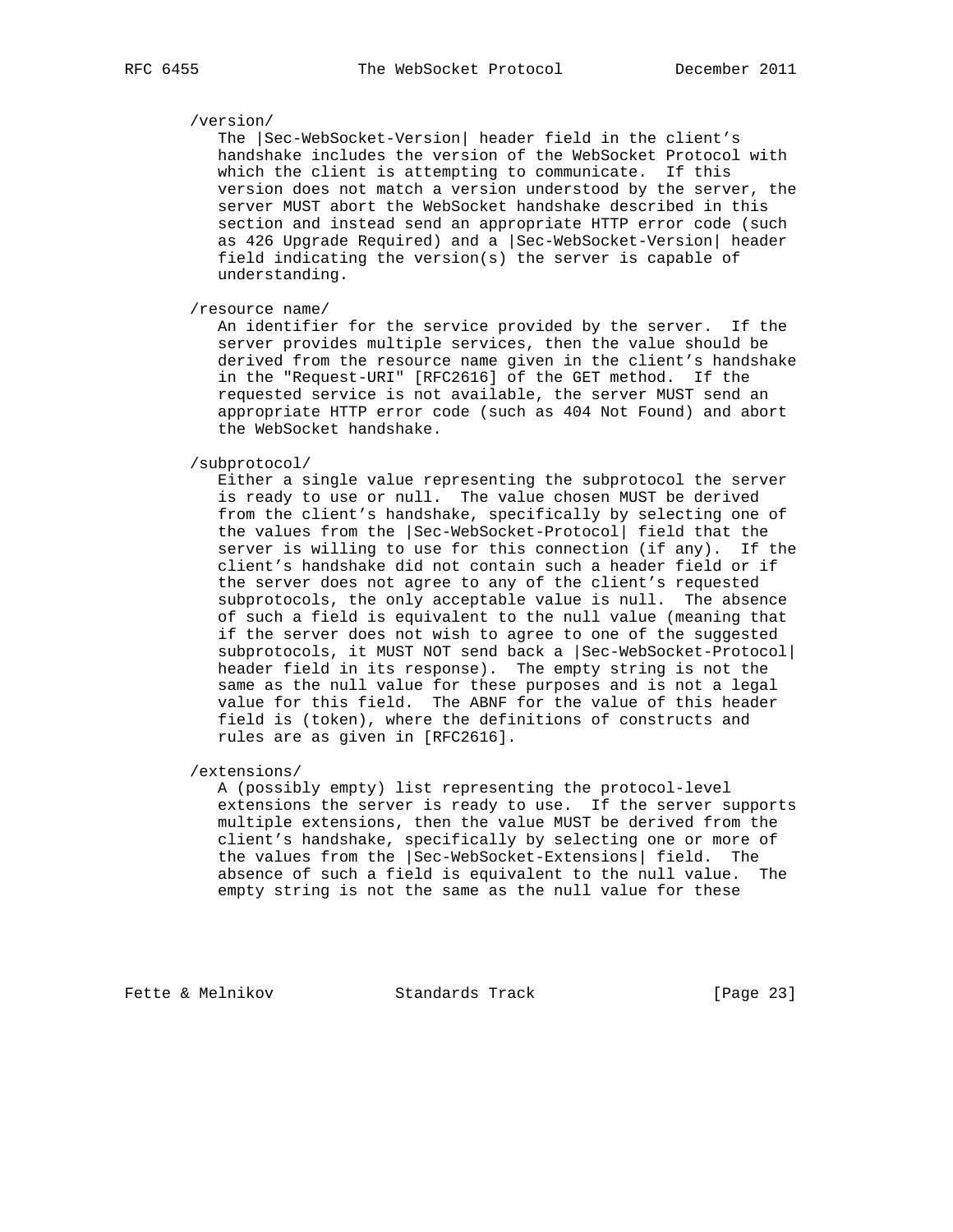purposes. Extensions not listed by the client MUST NOT be listed. The method by which these values should be selected and interpreted is discussed in Section 9.1.

- 5. If the server chooses to accept the incoming connection, it MUST reply with a valid HTTP response indicating the following.
	- 1. A Status-Line with a 101 response code as per RFC 2616 [RFC2616]. Such a response could look like "HTTP/1.1 101 Switching Protocols".
	- 2. An |Upgrade| header field with value "websocket" as per RFC 2616 [RFC2616].
	- 3. A |Connection| header field with value "Upgrade".
	- 4. A |Sec-WebSocket-Accept| header field. The value of this header field is constructed by concatenating /key/, defined above in step 4 in Section 4.2.2, with the string "258EAFA5- E914-47DA-95CA-C5AB0DC85B11", taking the SHA-1 hash of this concatenated value to obtain a 20-byte value and base64 encoding (see Section 4 of [RFC4648]) this 20-byte hash.

 The ABNF [RFC2616] of this header field is defined as follows:

| Sec-WebSocket-Accept | $=$ base64-value-non-empty                                   |
|----------------------|--------------------------------------------------------------|
|                      | $base64-value-non-empty = (1*base64-data [base64-padding ])$ |
|                      | base64-padding                                               |
| base64-data          | $=$ 4base64-character                                        |
| base64-padding       | $=$ (2base64-character "==") $\vert$                         |
|                      | $(3base64-character "="")$                                   |
|                      | base64-character = ALPHA   DIGIT   $"+"$   $"$ /"            |

 NOTE: As an example, if the value of the |Sec-WebSocket-Key| header field in the client's handshake were "dGhlIHNhbXBsZSBub25jZQ==", the server would append the string "258EAFA5-E914-47DA-95CA-C5AB0DC85B11" to form the string "dGhlIHNhbXBsZSBub25jZQ==258EAFA5-E914-47DA-95CA- C5AB0DC85B11". The server would then take the SHA-1 hash of this string, giving the value 0xb3 0x7a 0x4f 0x2c 0xc0 0x62 0x4f 0x16 0x90 0xf6 0x46 0x06 0xcf 0x38 0x59 0x45 0xb2 0xbe 0xc4 0xea. This value is then base64-encoded, to give the value "s3pPLMBiTxaQ9kYGzzhZRbK+xOo=", which would be returned in the |Sec-WebSocket-Accept| header field.

 5. Optionally, a |Sec-WebSocket-Protocol| header field, with a value /subprotocol/ as defined in step 4 in Section 4.2.2.

Fette & Melnikov Standards Track [Page 24]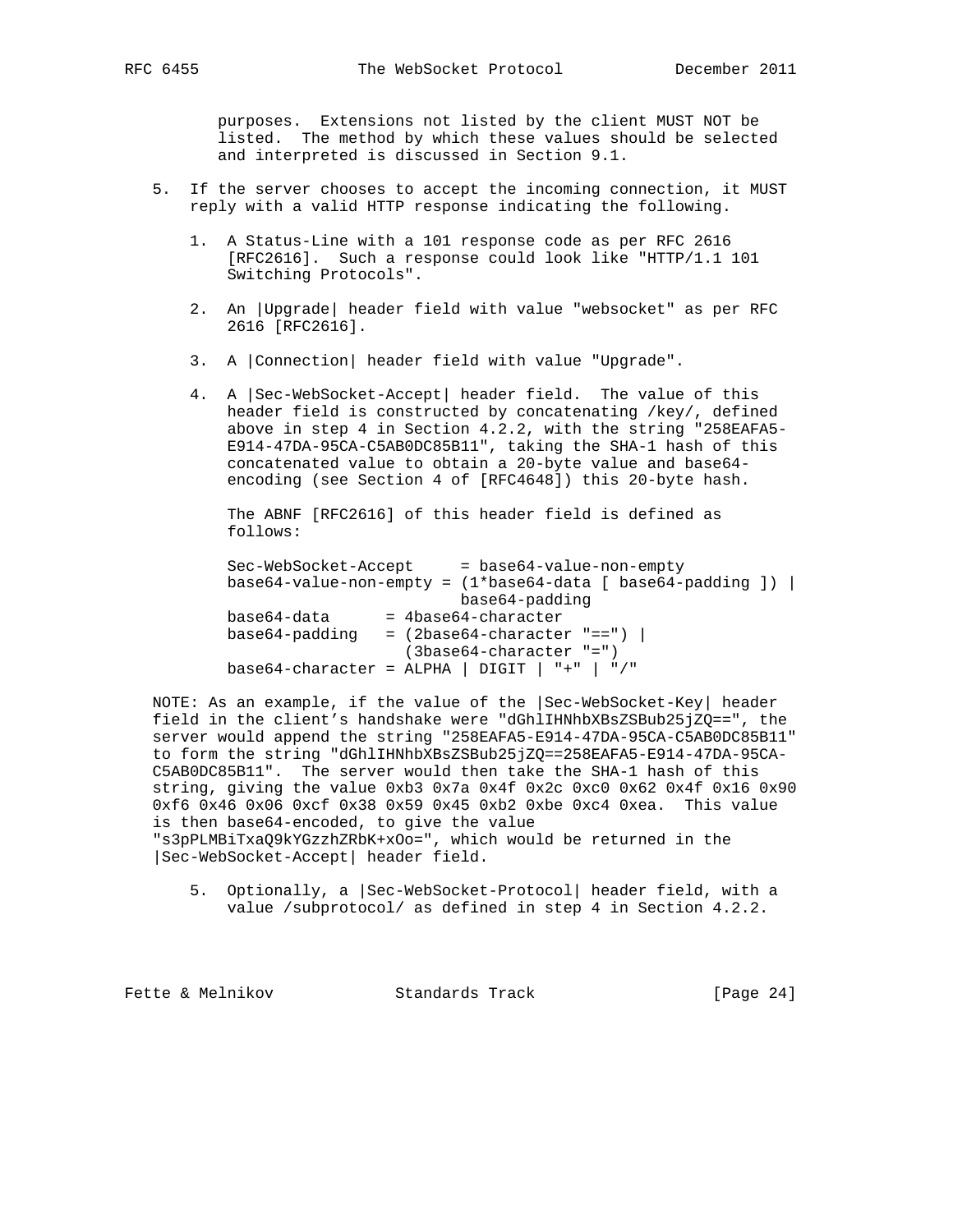6. Optionally, a |Sec-WebSocket-Extensions| header field, with a value /extensions/ as defined in step 4 in Section 4.2.2. If multiple extensions are to be used, they can all be listed in a single |Sec-WebSocket-Extensions| header field or split between multiple instances of the |Sec-WebSocket-Extensions| header field.

 This completes the server's handshake. If the server finishes these steps without aborting the WebSocket handshake, the server considers the WebSocket connection to be established and that the WebSocket connection is in the OPEN state. At this point, the server may begin sending (and receiving) data.

4.3. Collected ABNF for New Header Fields Used in Handshake

 This section is using ABNF syntax/rules from Section 2.1 of [RFC2616], including the "implied \*LWS rule".

 Note that the following ABNF conventions are used in this section. Some names of the rules correspond to names of the corresponding header fields. Such rules express values of the corresponding header fields, for example, the Sec-WebSocket-Key ABNF rule describes syntax of the |Sec-WebSocket-Key| header field value. ABNF rules with the "-Client" suffix in the name are only used in requests sent by the client to the server; ABNF rules with the "-Server" suffix in the name are only used in responses sent by the server to the client. For example, the ABNF rule Sec-WebSocket-Protocol-Client describes syntax of the |Sec-WebSocket-Protocol| header field value sent by the client to the server.

 The following new header fields can be sent during the handshake from the client to the server:

```
 Sec-WebSocket-Key = base64-value-non-empty
 Sec-WebSocket-Extensions = extension-list
 Sec-WebSocket-Protocol-Client = 1#token
 Sec-WebSocket-Version-Client = version
base64-value-non-empty = (1 * base64 - data [base64 - padding ]) base64-padding
 base64-data = 4base64-character
base64-padding = (2base64-character "==") |
                   (3base64-character "=")
base64-character = ALPHA | DIGIT | "+" | "/"
 extension-list = 1#extension
 extension = extension-token *( ";" extension-param )
 extension-token = registered-token
 registered-token = token
```
Fette & Melnikov Standards Track [Page 25]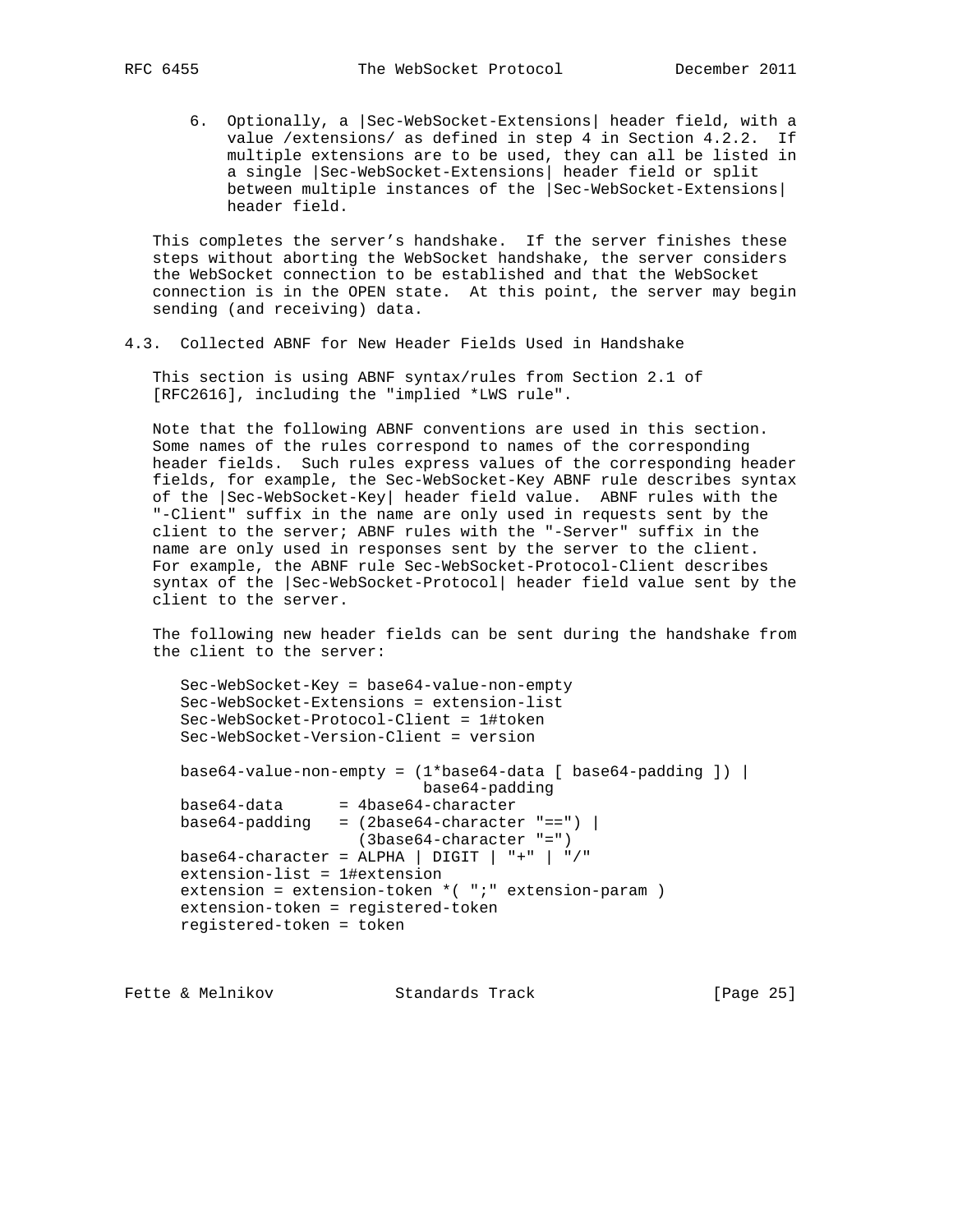extension-param = token [ "=" (token | quoted-string) ] ; When using the quoted-string syntax variant, the value ; after quoted-string unescaping MUST conform to the ; 'token' ABNF. NZDIGIT = "1" | "2" | "3" | "4" | "5" | "6" | "7" | "8" | "9" version = DIGIT | (NZDIGIT DIGIT) | ("1" DIGIT DIGIT) | ("2" DIGIT DIGIT) ; Limited to 0-255 range, with no leading zeros

 The following new header fields can be sent during the handshake from the server to the client:

 Sec-WebSocket-Extensions = extension-list Sec-WebSocket-Accept = base64-value-non-empty Sec-WebSocket-Protocol-Server = token Sec-WebSocket-Version-Server = 1#version

4.4. Supporting Multiple Versions of WebSocket Protocol

 This section provides some guidance on supporting multiple versions of the WebSocket Protocol in clients and servers.

 Using the WebSocket version advertisement capability (the |Sec-WebSocket-Version| header field), a client can initially request the version of the WebSocket Protocol that it prefers (which doesn't necessarily have to be the latest supported by the client). If the server supports the requested version and the handshake message is otherwise valid, the server will accept that version. If the server doesn't support the requested version, it MUST respond with a |Sec-WebSocket-Version| header field (or multiple |Sec-WebSocket-Version| header fields) containing all versions it is willing to use. At this point, if the client supports one of the advertised versions, it can repeat the WebSocket handshake using a new version value.

 The following example demonstrates version negotiation described above:

 GET /chat HTTP/1.1 Host: server.example.com Upgrade: websocket Connection: Upgrade ... Sec-WebSocket-Version: 25

Fette & Melnikov Standards Track [Page 26]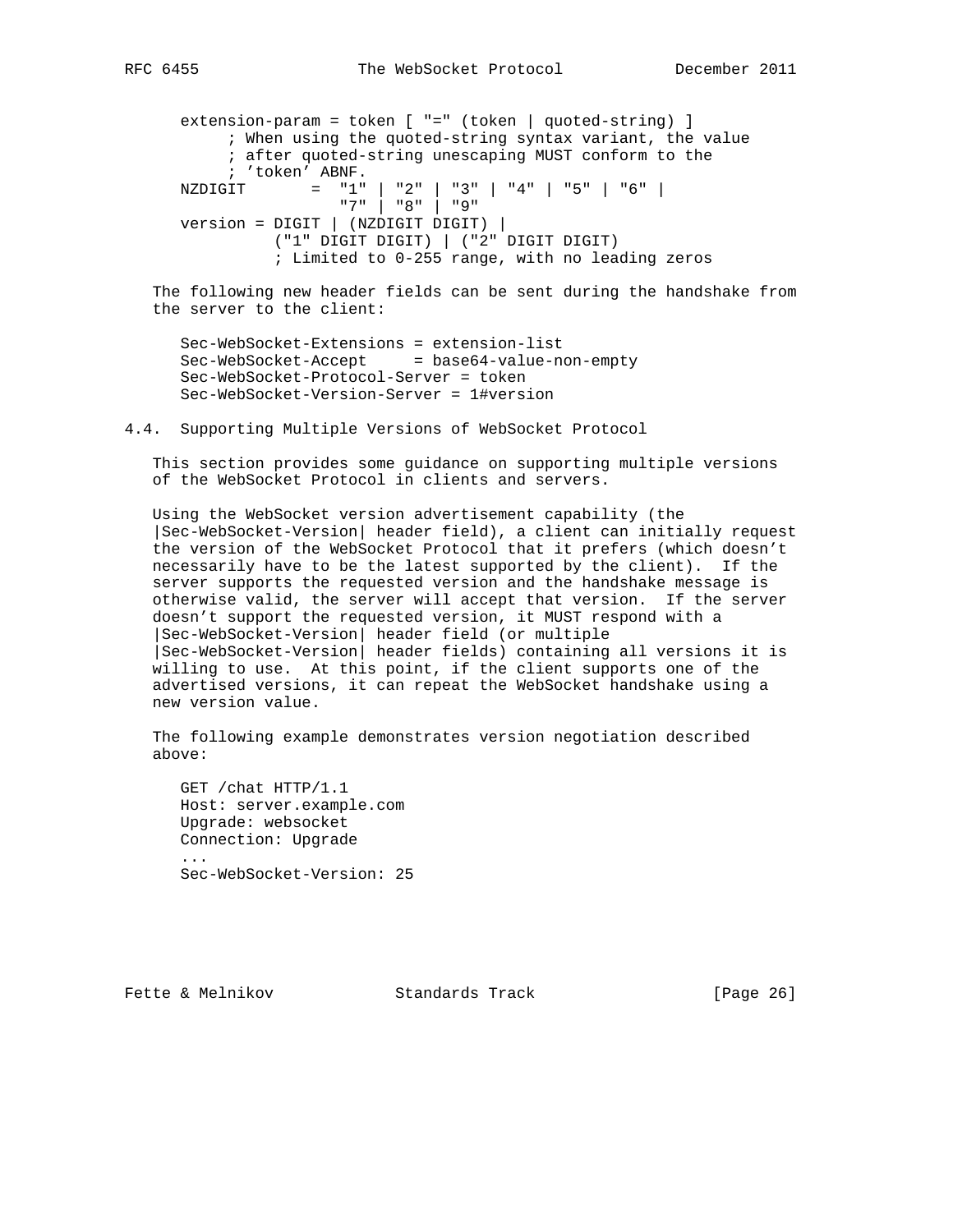The response from the server might look as follows:

HTTP/1.1 400 Bad Request

Sec-WebSocket-Version: 13, 8, 7

Note that the last response from the server might also look like:

 HTTP/1.1 400 Bad Request ... Sec-WebSocket-Version: 13 Sec-WebSocket-Version: 8, 7

The client now repeats the handshake that conforms to version 13:

 GET /chat HTTP/1.1 Host: server.example.com Upgrade: websocket Connection: Upgrade ... Sec-WebSocket-Version: 13

- 5. Data Framing
- 5.1. Overview

 In the WebSocket Protocol, data is transmitted using a sequence of frames. To avoid confusing network intermediaries (such as intercepting proxies) and for security reasons that are further discussed in Section 10.3, a client MUST mask all frames that it sends to the server (see Section 5.3 for further details). (Note that masking is done whether or not the WebSocket Protocol is running over TLS.) The server MUST close the connection upon receiving a frame that is not masked. In this case, a server MAY send a Close frame with a status code of 1002 (protocol error) as defined in Section 7.4.1. A server MUST NOT mask any frames that it sends to the client. A client MUST close a connection if it detects a masked frame. In this case, it MAY use the status code 1002 (protocol error) as defined in Section 7.4.1. (These rules might be relaxed in a future specification.)

 The base framing protocol defines a frame type with an opcode, a payload length, and designated locations for "Extension data" and "Application data", which together define the "Payload data". Certain bits and opcodes are reserved for future expansion of the protocol.

Fette & Melnikov Standards Track [Page 27]

...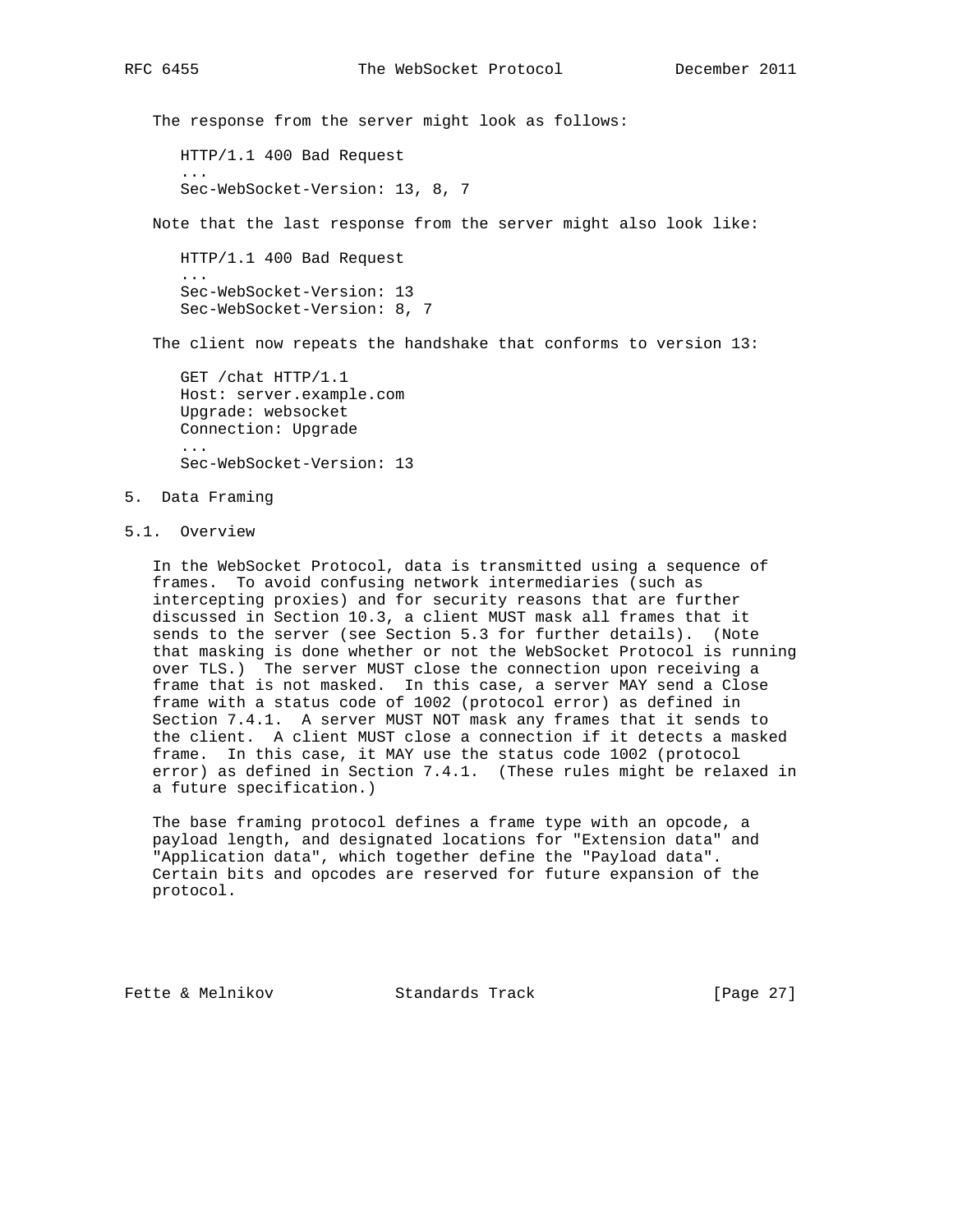A data frame MAY be transmitted by either the client or the server at any time after opening handshake completion and before that endpoint has sent a Close frame (Section 5.5.1).

5.2. Base Framing Protocol

 This wire format for the data transfer part is described by the ABNF [RFC5234] given in detail in this section. (Note that, unlike in other sections of this document, the ABNF in this section is operating on groups of bits. The length of each group of bits is indicated in a comment. When encoded on the wire, the most significant bit is the leftmost in the ABNF). A high-level overview of the framing is given in the following figure. In a case of conflict between the figure below and the ABNF specified later in this section, the figure is authoritative.

0  $1$   $2$   $3$  0 1 2 3 4 5 6 7 8 9 0 1 2 3 4 5 6 7 8 9 0 1 2 3 4 5 6 7 8 9 0 1 +-+-+-+-+-------+-+-------------+-------------------------------+ |F|R|R|R| opcode|M| Payload len | Extended payload length |  $|I|S|S|S|$  (4)  $|A|$  (7) | (16/64) | |N|V|V|V| |S| | (if payload len==126/127) |  $|1|2|3|$   $|K|$  |  $|$  +-+-+-+-+-------+-+-------------+ - - - - - - - - - - - - - - - + Extended payload length continued, if payload len ==  $127$  | + - - - - - - - - - - - - - - - +-------------------------------+ | |Masking-key, if MASK set to 1 | +-------------------------------+-------------------------------+ | Masking-key (continued) | Payload Data +-------------------------------- - - - - - - - - - - - - - - - + Payload Data continued ... + - - - - - - - - - - - - - - - - - - - - - - - - - - - - - - - + Payload Data continued ... +---------------------------------------------------------------+

FIN: 1 bit

 Indicates that this is the final fragment in a message. The first fragment MAY also be the final fragment.

RSV1, RSV2, RSV3: 1 bit each

 MUST be 0 unless an extension is negotiated that defines meanings for non-zero values. If a nonzero value is received and none of the negotiated extensions defines the meaning of such a nonzero value, the receiving endpoint MUST \_Fail the WebSocket Connection\_.

Fette & Melnikov Standards Track [Page 28]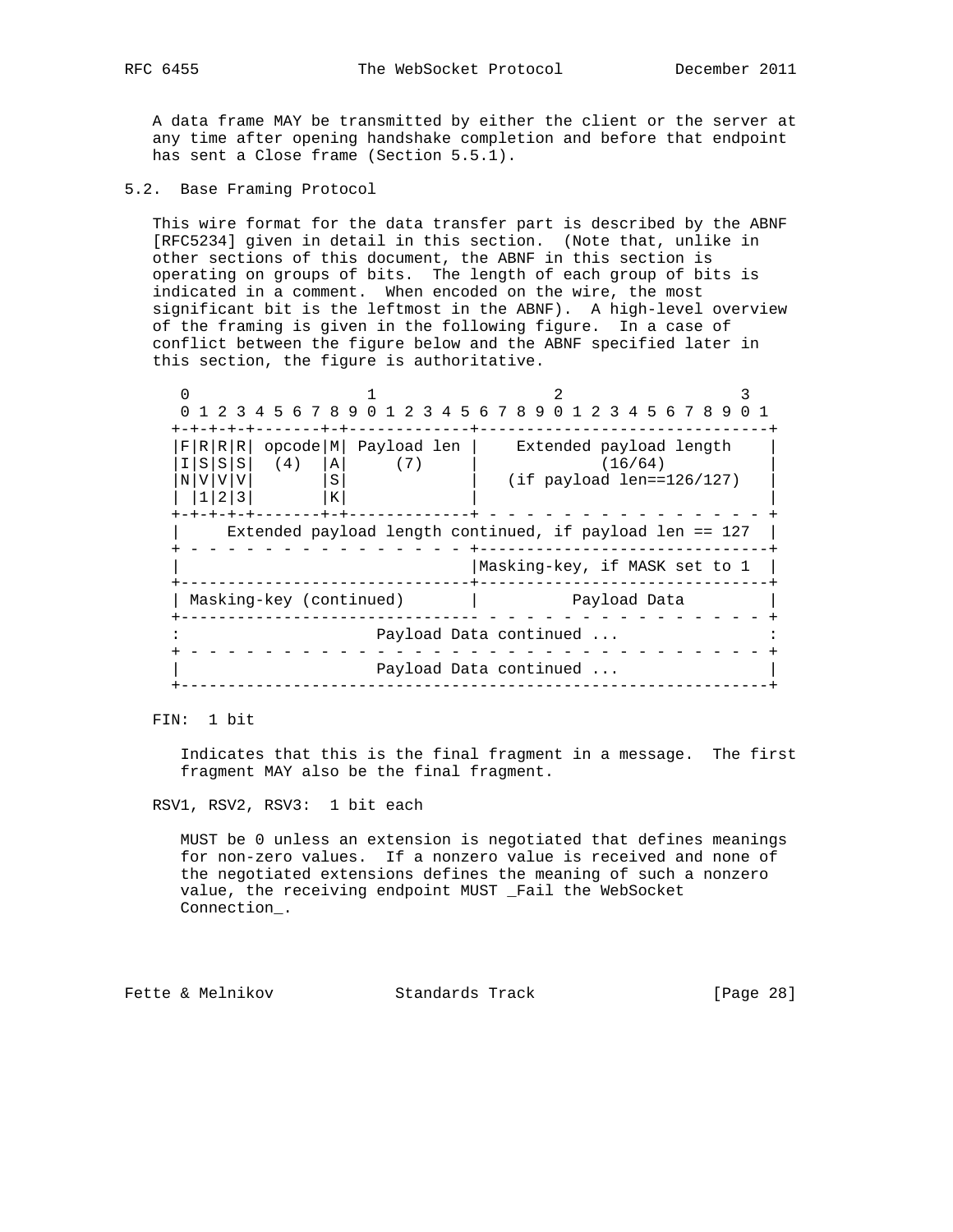Opcode: 4 bits

 Defines the interpretation of the "Payload data". If an unknown opcode is received, the receiving endpoint MUST \_Fail the WebSocket Connection\_. The following values are defined.

- \* %x0 denotes a continuation frame
- \* %x1 denotes a text frame
- \* %x2 denotes a binary frame
- \* %x3-7 are reserved for further non-control frames
- \* %x8 denotes a connection close
- \* %x9 denotes a ping
- \* %xA denotes a pong
- \* %xB-F are reserved for further control frames

Mask: 1 bit

 Defines whether the "Payload data" is masked. If set to 1, a masking key is present in masking-key, and this is used to unmask the "Payload data" as per Section 5.3. All frames sent from client to server have this bit set to 1.

Payload length: 7 bits, 7+16 bits, or 7+64 bits

 The length of the "Payload data", in bytes: if 0-125, that is the payload length. If 126, the following 2 bytes interpreted as a 16-bit unsigned integer are the payload length. If 127, the following 8 bytes interpreted as a 64-bit unsigned integer (the most significant bit MUST be 0) are the payload length. Multibyte length quantities are expressed in network byte order. Note that in all cases, the minimal number of bytes MUST be used to encode the length, for example, the length of a 124-byte-long string can't be encoded as the sequence 126, 0, 124. The payload length is the length of the "Extension data" + the length of the "Application data". The length of the "Extension data" may be zero, in which case the payload length is the length of the "Application data".

Fette & Melnikov Standards Track [Page 29]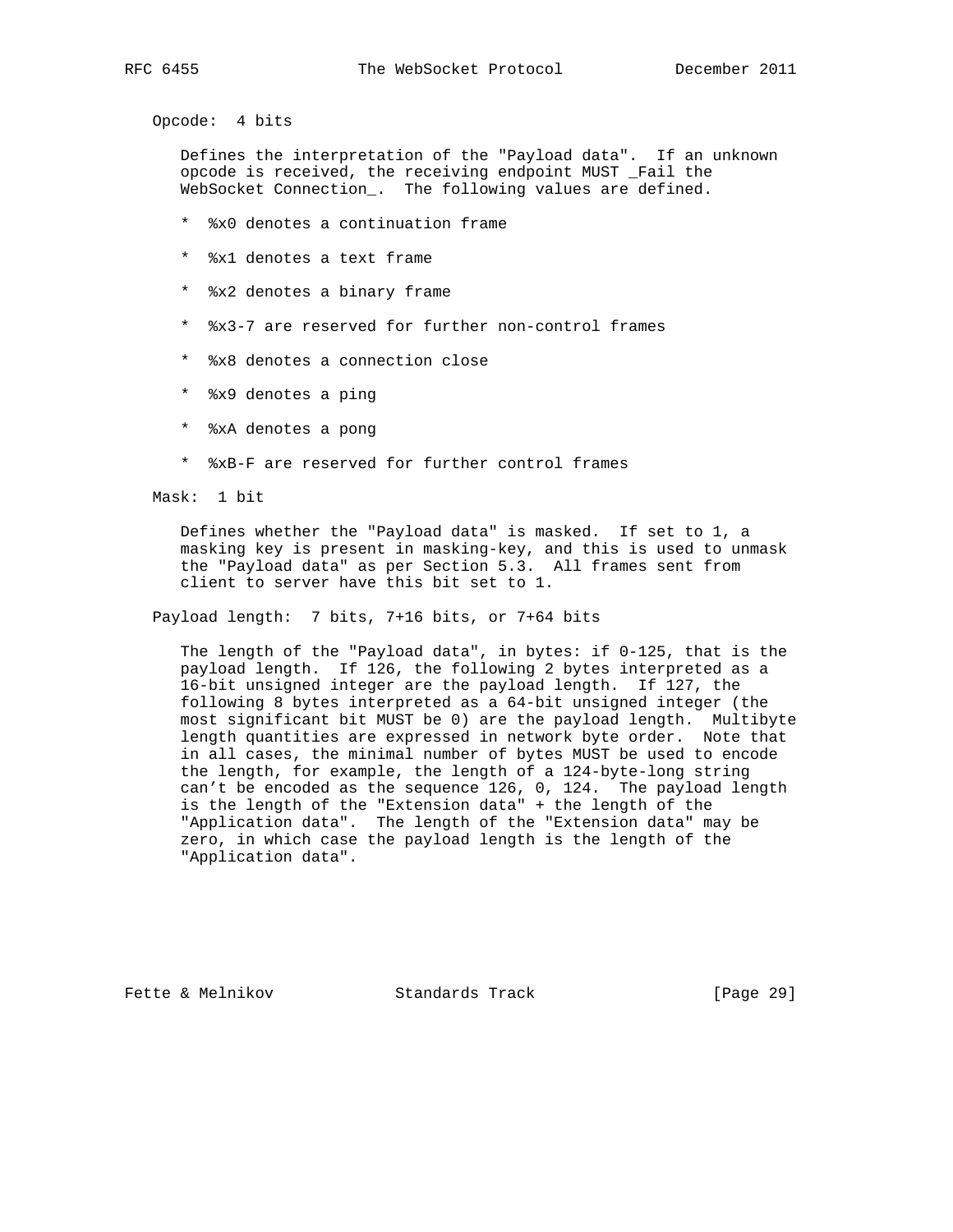Masking-key: 0 or 4 bytes

 All frames sent from the client to the server are masked by a 32-bit value that is contained within the frame. This field is present if the mask bit is set to 1 and is absent if the mask bit is set to 0. See Section 5.3 for further information on client to-server masking.

Payload data: (x+y) bytes

 The "Payload data" is defined as "Extension data" concatenated with "Application data".

Extension data: x bytes

 The "Extension data" is 0 bytes unless an extension has been negotiated. Any extension MUST specify the length of the "Extension data", or how that length may be calculated, and how the extension use MUST be negotiated during the opening handshake. If present, the "Extension data" is included in the total payload length.

Application data: y bytes

 Arbitrary "Application data", taking up the remainder of the frame after any "Extension data". The length of the "Application data" is equal to the payload length minus the length of the "Extension data".

 The base framing protocol is formally defined by the following ABNF [RFC5234]. It is important to note that the representation of this data is binary, not ASCII characters. As such, a field with a length of 1 bit that takes values %x0 / %x1 is represented as a single bit whose value is 0 or 1, not a full byte (octet) that stands for the characters "0" or "1" in the ASCII encoding. A field with a length of 4 bits with values between %x0-F again is represented by 4 bits, again NOT by an ASCII character or full byte (octet) with these values. [RFC5234] does not specify a character encoding: "Rules resolve into a string of terminal values, sometimes called characters. In ABNF, a character is merely a non-negative integer. In certain contexts, a specific mapping (encoding) of values into a character set (such as ASCII) will be specified." Here, the specified encoding is a binary encoding where each terminal value is encoded in the specified number of bits, which varies for each field.

Fette & Melnikov Standards Track [Page 30]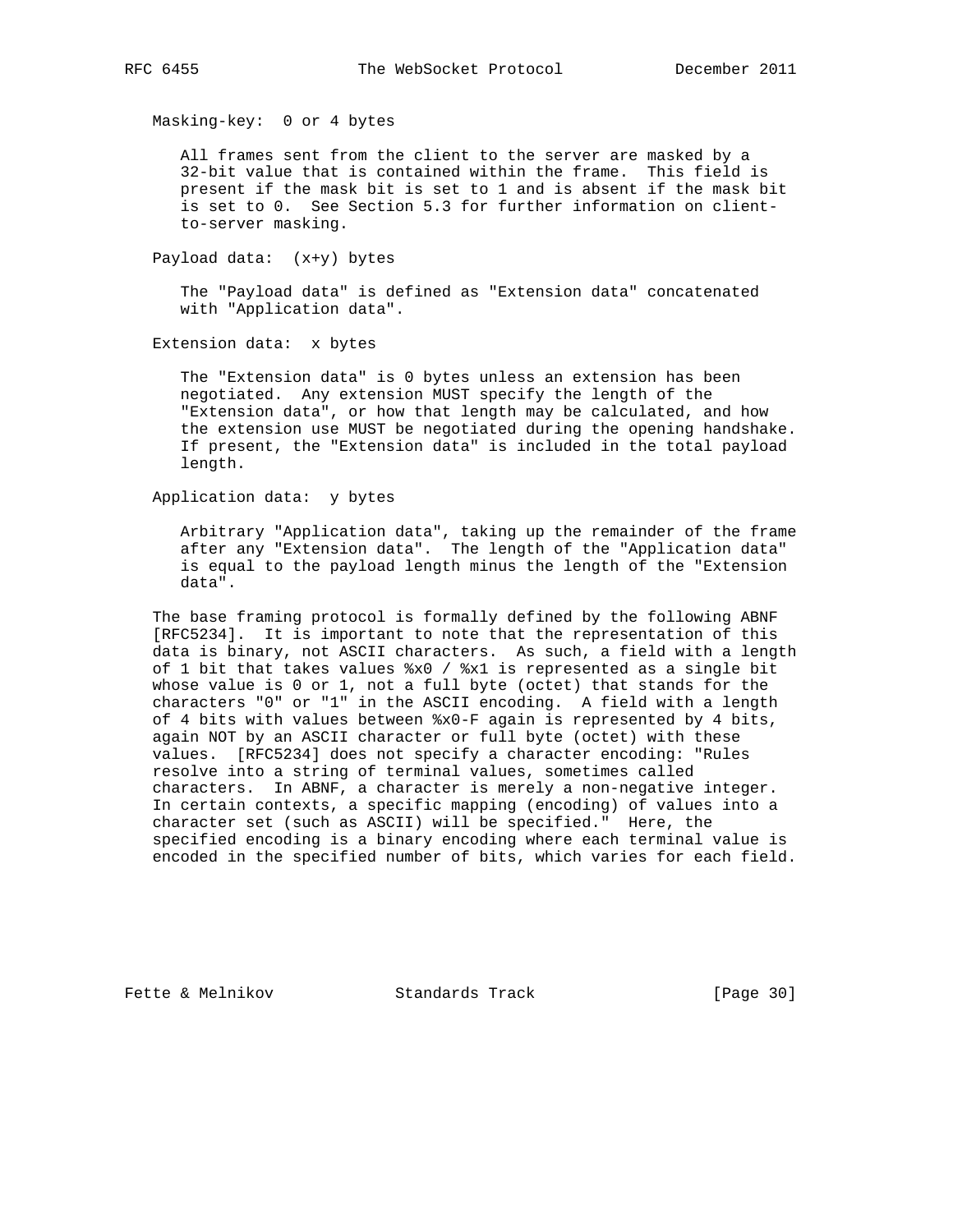| ws-frame                                   | = frame-fin<br>; 1 bit in length<br>frame-rsv1<br>; 1 bit in length<br>frame-opcode (a) ; 4 bits in length<br>frame-masked<br>; 1 bit in length<br>frame-payload-length ; either 7, 7+16,<br>$:$ or 7+64 bits in<br>; length<br>[ frame-masking-key ] ; 32 bits in length<br>; length, where<br>$i$ n $>=$ 0 |
|--------------------------------------------|--------------------------------------------------------------------------------------------------------------------------------------------------------------------------------------------------------------------------------------------------------------------------------------------------------------|
| frame-fin                                  | = %x0 ; more frames of this message follow<br>/ %x1 ; final frame of this message<br>; 1 bit in length                                                                                                                                                                                                       |
| frame-rsv1                                 | $=$ $x0 /$ $x1$<br>; 1 bit in length, MUST be 0 unless<br>; negotiated otherwise                                                                                                                                                                                                                             |
| frame-rsv2                                 | $=$ $x0 / 8x1$<br>; 1 bit in length, MUST be 0 unless<br>; negotiated otherwise                                                                                                                                                                                                                              |
| frame-rsv3                                 | $=$ $x0 /$ $x1$<br>; 1 bit in length, MUST be 0 unless<br>; negotiated otherwise                                                                                                                                                                                                                             |
| frame-opcode                               | = frame-opcode-non-control /<br>frame-opcode-control /<br>frame-opcode-cont                                                                                                                                                                                                                                  |
| frame-opcode-cont                          | $=$ $x0$ ; frame continuation                                                                                                                                                                                                                                                                                |
| frame-opcode-non-control= %x1 ; text frame | / %x2 ; binary frame<br>$/$ $\frac{8x3-7}{ }$<br>; 4 bits in length,<br>; reserved for further non-control frames                                                                                                                                                                                            |
| frame-opcode-control                       | $=$ $x8$ ; connection close<br>$/$ %x9 ; ping<br>/ %xA ; pong<br>/ %xB-F ; reserved for further control<br>; frames<br>; 4 bits in length                                                                                                                                                                    |

Fette & Melnikov Standards Track [Page 31]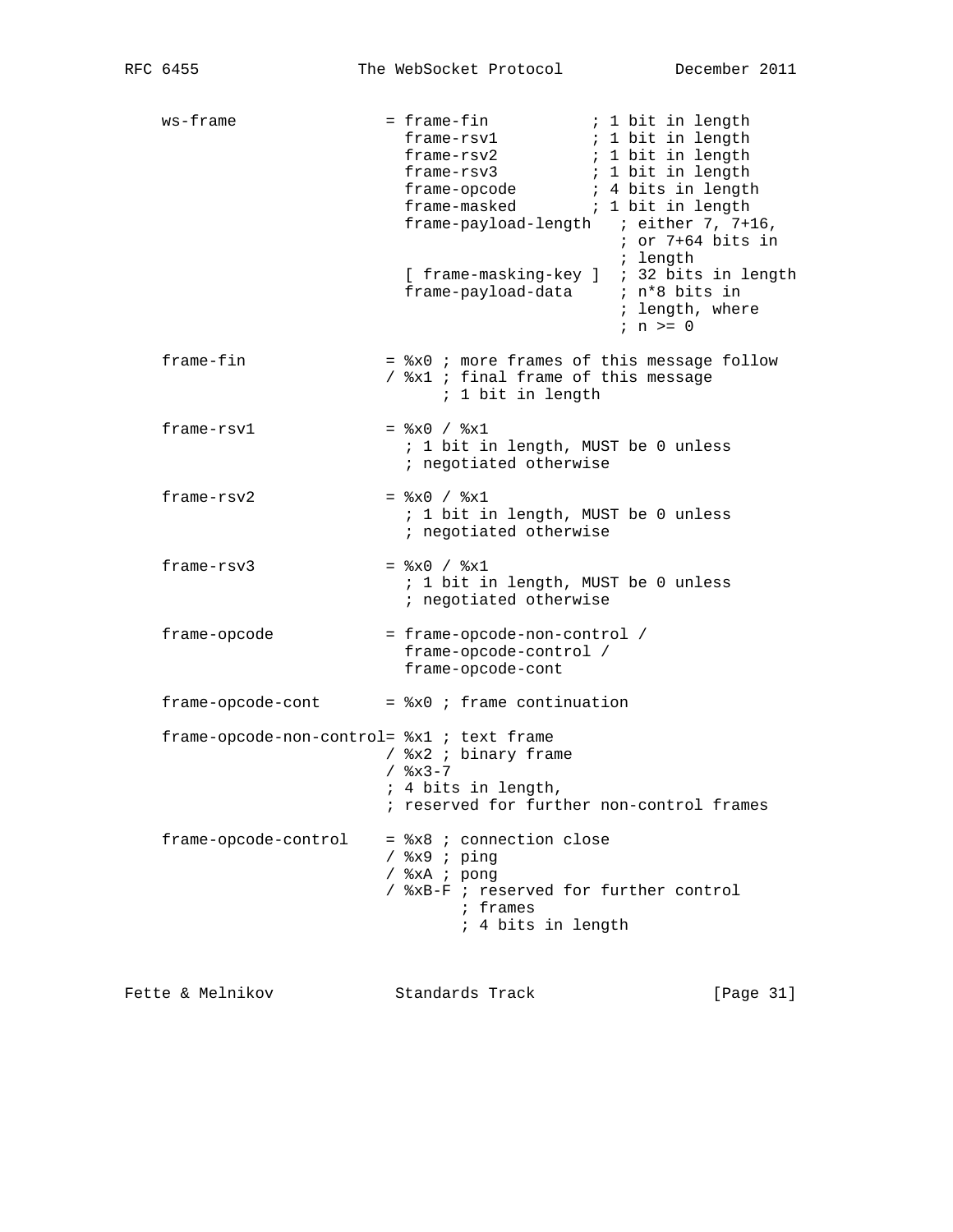$frame-masked$  =  $*x0$  ; frame is not masked, no frame-masking-key  $/$   $\textdegree x1$  ; frame is masked, frame-masking-key present ; 1 bit in length frame-payload-length = ( %x00-7D ) / ( %x7E frame-payload-length-16 ) / ( %x7F frame-payload-length-63 ) ; 7, 7+16, or 7+64 bits in length, ; respectively  $frame-payload-length-16 =  $*x0000-FFFF$  : 16 bits in length$  frame-payload-length-63 = %x0000000000000000-7FFFFFFFFFFFFFFF ; 64 bits in length  $frame-masking-key = 4( $$x00-FF$ )$  ; present only if frame-masked is 1 ; 32 bits in length frame-payload-data = (frame-masked-extension-data frame-masked-application-data) ; when frame-masked is 1 / (frame-unmasked-extension-data frame-unmasked-application-data) ; when frame-masked is 0  $frame-masked-extension-data = *( $8x00-FF$ )$  ; reserved for future extensibility ; n\*8 bits in length, where n >= 0  $frame-masked-application-data = *( $8x00-FF$ )$  ; n\*8 bits in length, where n >= 0 frame-unmasked-extension-data =  $*($   $% x00-FF )$  ; reserved for future extensibility ; n\*8 bits in length, where n >= 0 frame-unmasked-application-data = \*( %x00-FF ) ; n\*8 bits in length, where n >= 0 5.3. Client-to-Server Masking A masked frame MUST have the field frame-masked set to 1, as defined in Section 5.2.

Fette & Melnikov Standards Track [Page 32]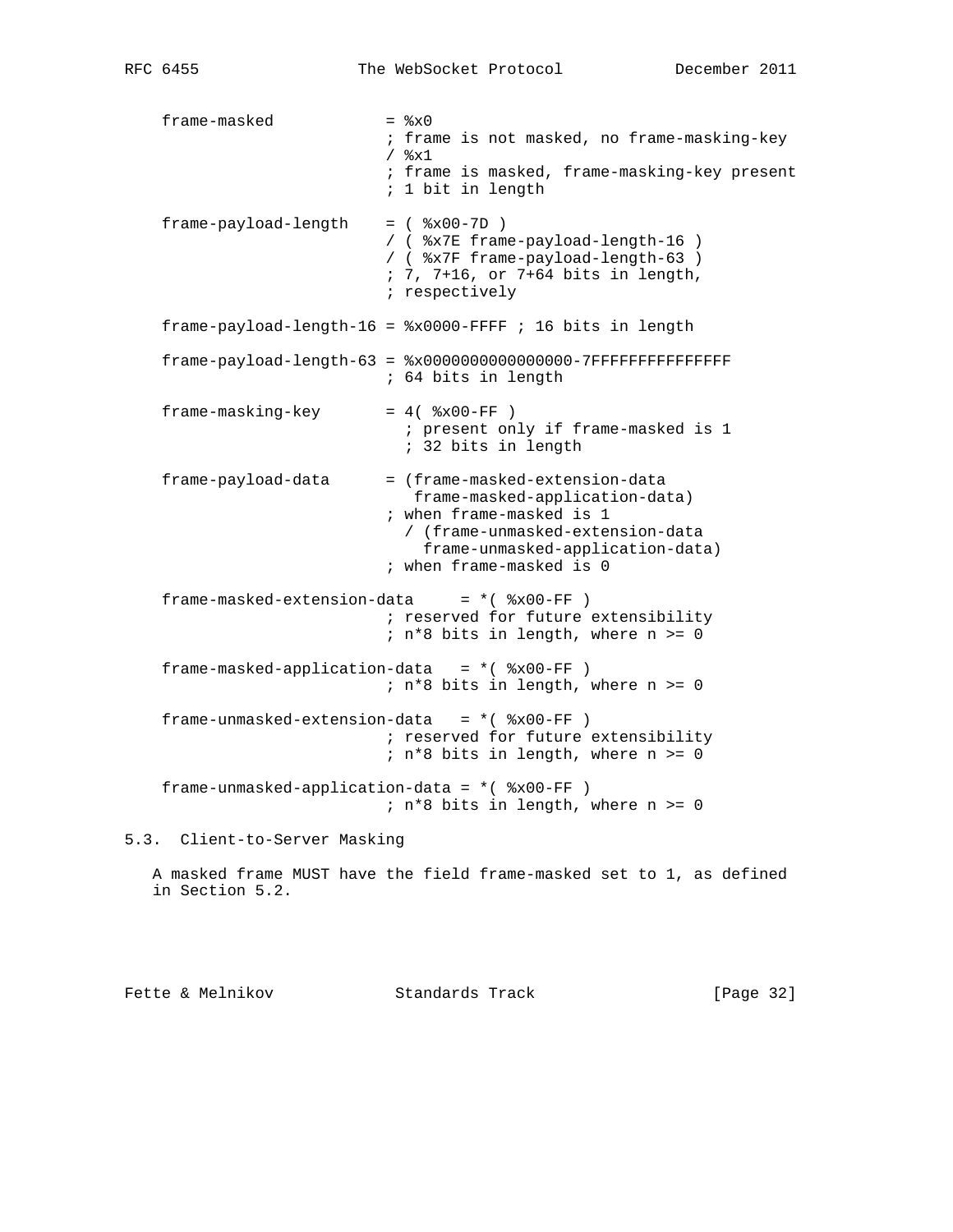The masking key is contained completely within the frame, as defined in Section 5.2 as frame-masking-key. It is used to mask the "Payload data" defined in the same section as frame-payload-data, which includes "Extension data" and "Application data".

 The masking key is a 32-bit value chosen at random by the client. When preparing a masked frame, the client MUST pick a fresh masking key from the set of allowed 32-bit values. The masking key needs to be unpredictable; thus, the masking key MUST be derived from a strong source of entropy, and the masking key for a given frame MUST NOT make it simple for a server/proxy to predict the masking key for a subsequent frame. The unpredictability of the masking key is essential to prevent authors of malicious applications from selecting the bytes that appear on the wire. RFC 4086 [RFC4086] discusses what entails a suitable source of entropy for security-sensitive applications.

 The masking does not affect the length of the "Payload data". To convert masked data into unmasked data, or vice versa, the following algorithm is applied. The same algorithm applies regardless of the direction of the translation, e.g., the same steps are applied to mask the data as to unmask the data.

 Octet i of the transformed data ("transformed-octet-i") is the XOR of octet i of the original data ("original-octet-i") with octet at index i modulo 4 of the masking key ("masking-key-octet-j"):

 $= i$  MOD 4 transformed-octet-i = original-octet-i XOR masking-key-octet-j

 The payload length, indicated in the framing as frame-payload-length, does NOT include the length of the masking key. It is the length of the "Payload data", e.g., the number of bytes following the masking key.

#### 5.4. Fragmentation

 The primary purpose of fragmentation is to allow sending a message that is of unknown size when the message is started without having to buffer that message. If messages couldn't be fragmented, then an endpoint would have to buffer the entire message so its length could be counted before the first byte is sent. With fragmentation, a server or intermediary may choose a reasonable size buffer and, when the buffer is full, write a fragment to the network.

 A secondary use-case for fragmentation is for multiplexing, where it is not desirable for a large message on one logical channel to monopolize the output channel, so the multiplexing needs to be free

Fette & Melnikov Standards Track [Page 33]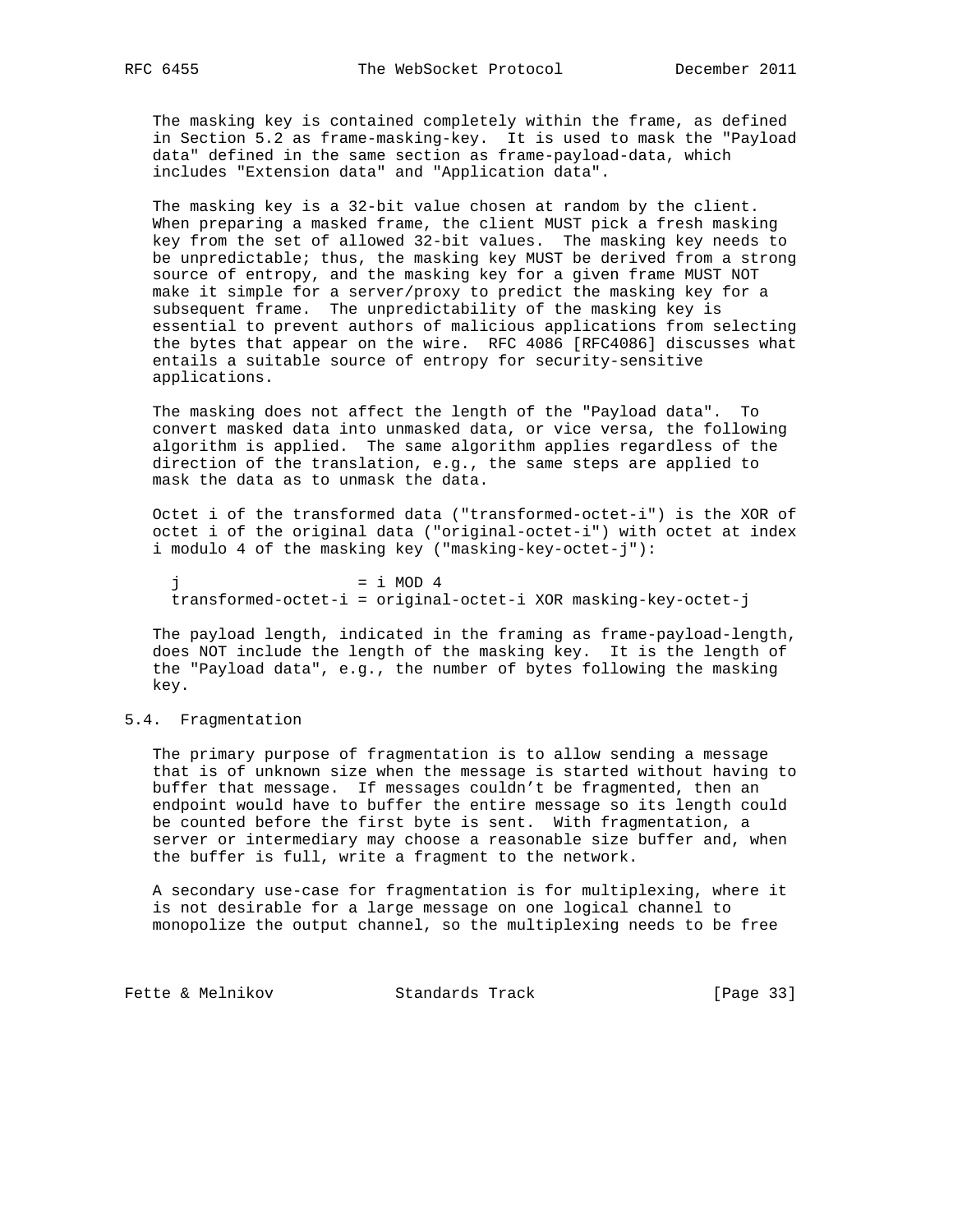to split the message into smaller fragments to better share the output channel. (Note that the multiplexing extension is not described in this document.)

 Unless specified otherwise by an extension, frames have no semantic meaning. An intermediary might coalesce and/or split frames, if no extensions were negotiated by the client and the server or if some extensions were negotiated, but the intermediary understood all the extensions negotiated and knows how to coalesce and/or split frames in the presence of these extensions. One implication of this is that in absence of extensions, senders and receivers must not depend on the presence of specific frame boundaries.

The following rules apply to fragmentation:

- o An unfragmented message consists of a single frame with the FIN bit set (Section 5.2) and an opcode other than 0.
- o A fragmented message consists of a single frame with the FIN bit clear and an opcode other than 0, followed by zero or more frames with the FIN bit clear and the opcode set to 0, and terminated by a single frame with the FIN bit set and an opcode of 0. A fragmented message is conceptually equivalent to a single larger message whose payload is equal to the concatenation of the payloads of the fragments in order; however, in the presence of extensions, this may not hold true as the extension defines the interpretation of the "Extension data" present. For instance, "Extension data" may only be present at the beginning of the first fragment and apply to subsequent fragments, or there may be "Extension data" present in each of the fragments that applies only to that particular fragment. In the absence of "Extension data", the following example demonstrates how fragmentation works.

 EXAMPLE: For a text message sent as three fragments, the first fragment would have an opcode of 0x1 and a FIN bit clear, the second fragment would have an opcode of 0x0 and a FIN bit clear, and the third fragment would have an opcode of 0x0 and a FIN bit that is set.

- o Control frames (see Section 5.5) MAY be injected in the middle of a fragmented message. Control frames themselves MUST NOT be fragmented.
- o Message fragments MUST be delivered to the recipient in the order sent by the sender.

Fette & Melnikov Standards Track [Page 34]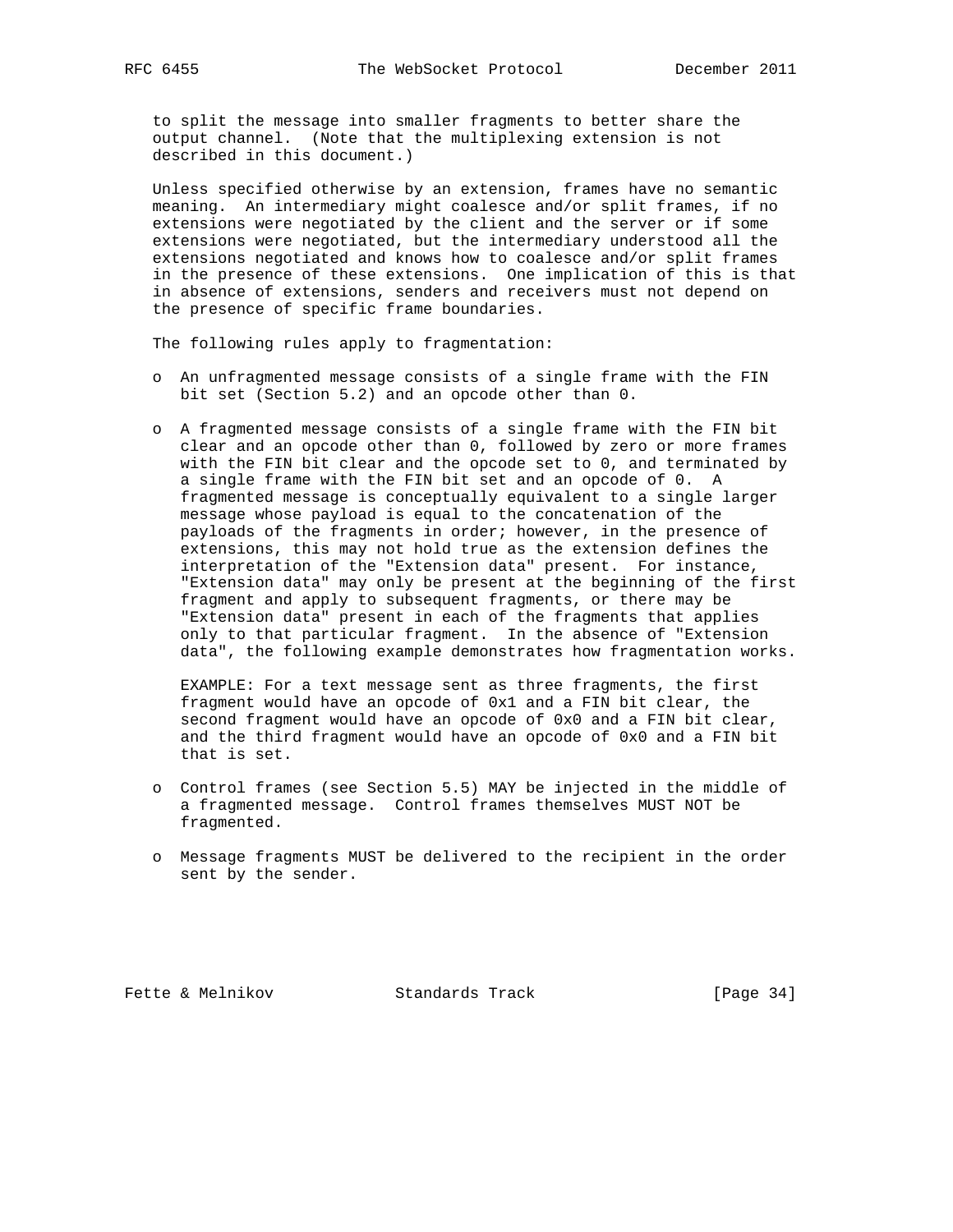- o The fragments of one message MUST NOT be interleaved between the fragments of another message unless an extension has been negotiated that can interpret the interleaving.
- o An endpoint MUST be capable of handling control frames in the middle of a fragmented message.
- o A sender MAY create fragments of any size for non-control messages.
- o Clients and servers MUST support receiving both fragmented and unfragmented messages.
- o As control frames cannot be fragmented, an intermediary MUST NOT attempt to change the fragmentation of a control frame.
- o An intermediary MUST NOT change the fragmentation of a message if any reserved bit values are used and the meaning of these values is not known to the intermediary.
- o An intermediary MUST NOT change the fragmentation of any message in the context of a connection where extensions have been negotiated and the intermediary is not aware of the semantics of the negotiated extensions. Similarly, an intermediary that didn't see the WebSocket handshake (and wasn't notified about its content) that resulted in a WebSocket connection MUST NOT change the fragmentation of any message of such connection.
- o As a consequence of these rules, all fragments of a message are of the same type, as set by the first fragment's opcode. Since control frames cannot be fragmented, the type for all fragments in a message MUST be either text, binary, or one of the reserved opcodes.

 NOTE: If control frames could not be interjected, the latency of a ping, for example, would be very long if behind a large message. Hence, the requirement of handling control frames in the middle of a fragmented message.

 IMPLEMENTATION NOTE: In the absence of any extension, a receiver doesn't have to buffer the whole frame in order to process it. For example, if a streaming API is used, a part of a frame can be delivered to the application. However, note that this assumption might not hold true for all future WebSocket extensions.

Fette & Melnikov Standards Track [Page 35]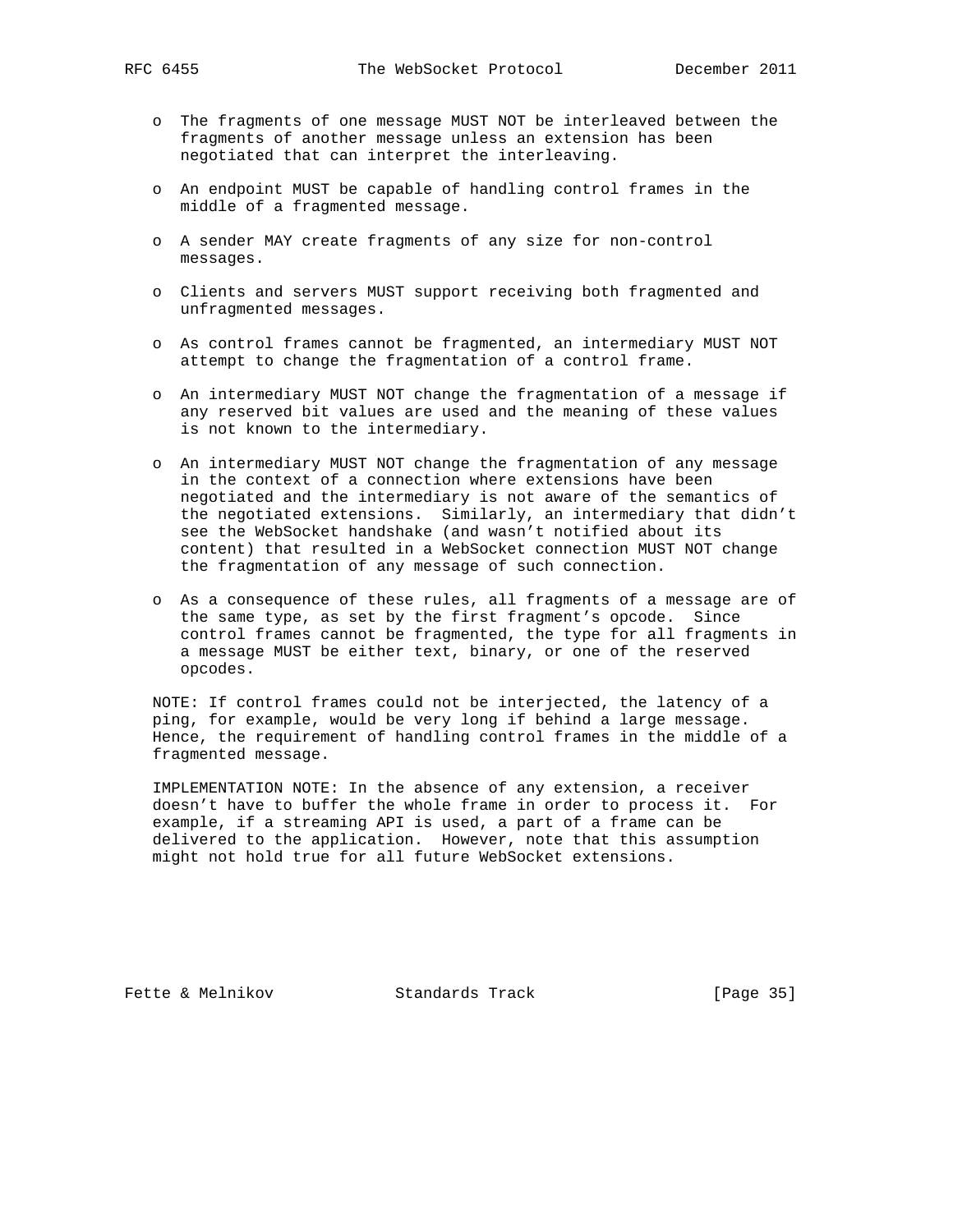#### 5.5. Control Frames

 Control frames are identified by opcodes where the most significant bit of the opcode is 1. Currently defined opcodes for control frames include 0x8 (Close), 0x9 (Ping), and 0xA (Pong). Opcodes 0xB-0xF are reserved for further control frames yet to be defined.

 Control frames are used to communicate state about the WebSocket. Control frames can be interjected in the middle of a fragmented message.

 All control frames MUST have a payload length of 125 bytes or less and MUST NOT be fragmented.

5.5.1. Close

The Close frame contains an opcode of 0x8.

 The Close frame MAY contain a body (the "Application data" portion of the frame) that indicates a reason for closing, such as an endpoint shutting down, an endpoint having received a frame too large, or an endpoint having received a frame that does not conform to the format expected by the endpoint. If there is a body, the first two bytes of the body MUST be a 2-byte unsigned integer (in network byte order) representing a status code with value /code/ defined in Section 7.4. Following the 2-byte integer, the body MAY contain UTF-8-encoded data with value /reason/, the interpretation of which is not defined by this specification. This data is not necessarily human readable but may be useful for debugging or passing information relevant to the script that opened the connection. As the data is not guaranteed to be human readable, clients MUST NOT show it to end users.

 Close frames sent from client to server must be masked as per Section 5.3.

 The application MUST NOT send any more data frames after sending a Close frame.

 If an endpoint receives a Close frame and did not previously send a Close frame, the endpoint MUST send a Close frame in response. (When sending a Close frame in response, the endpoint typically echos the status code it received.) It SHOULD do so as soon as practical. An endpoint MAY delay sending a Close frame until its current message is sent (for instance, if the majority of a fragmented message is already sent, an endpoint MAY send the remaining fragments before sending a Close frame). However, there is no guarantee that the endpoint that has already sent a Close frame will continue to process data.

Fette & Melnikov Standards Track [Page 36]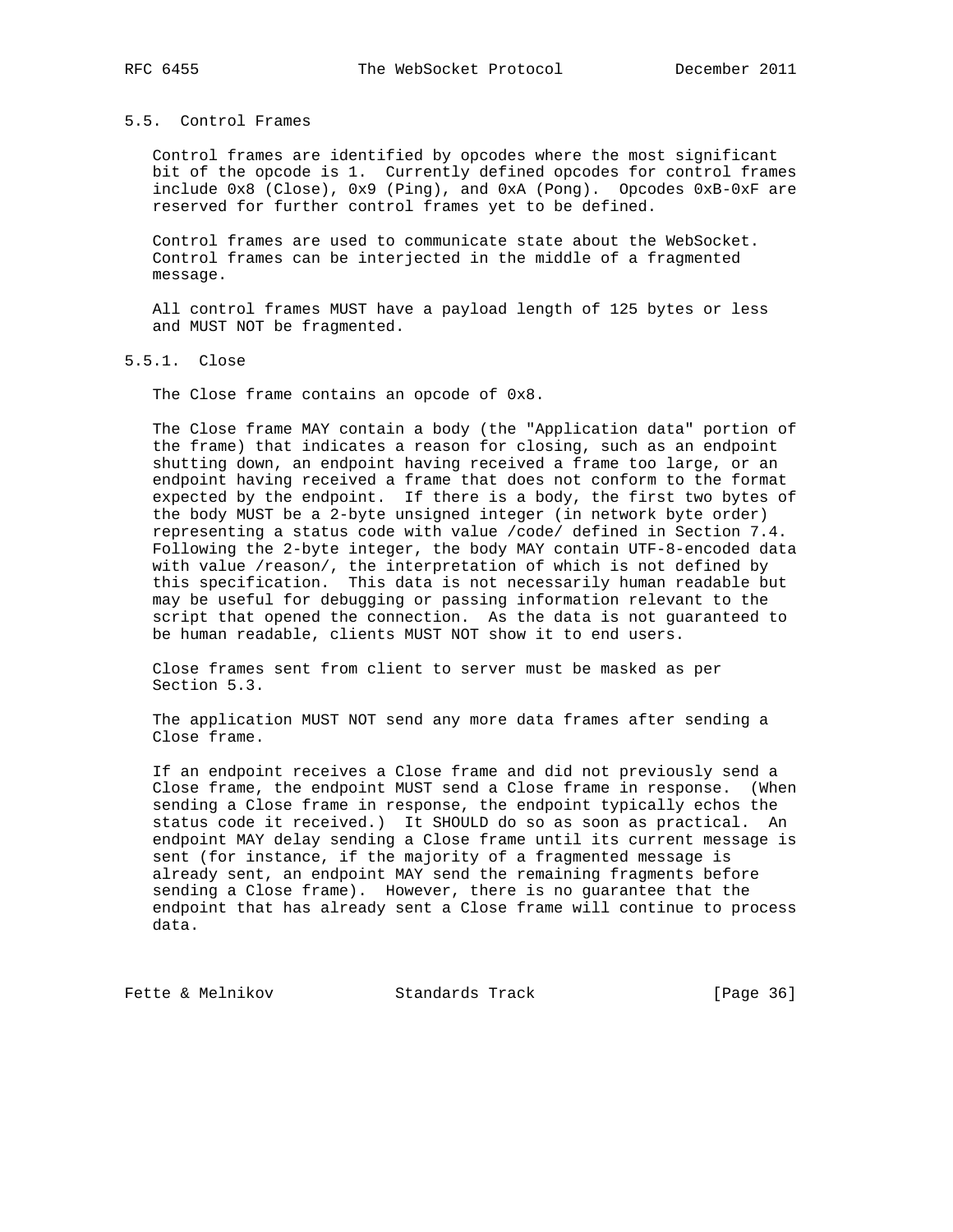After both sending and receiving a Close message, an endpoint considers the WebSocket connection closed and MUST close the underlying TCP connection. The server MUST close the underlying TCP connection immediately; the client SHOULD wait for the server to close the connection but MAY close the connection at any time after sending and receiving a Close message, e.g., if it has not received a TCP Close from the server in a reasonable time period.

 If a client and server both send a Close message at the same time, both endpoints will have sent and received a Close message and should consider the WebSocket connection closed and close the underlying TCP connection.

5.5.2. Ping

The Ping frame contains an opcode of 0x9.

A Ping frame MAY include "Application data".

 Upon receipt of a Ping frame, an endpoint MUST send a Pong frame in response, unless it already received a Close frame. It SHOULD respond with Pong frame as soon as is practical. Pong frames are discussed in Section 5.5.3.

 An endpoint MAY send a Ping frame any time after the connection is established and before the connection is closed.

 NOTE: A Ping frame may serve either as a keepalive or as a means to verify that the remote endpoint is still responsive.

### 5.5.3. Pong

The Pong frame contains an opcode of 0xA.

 Section 5.5.2 details requirements that apply to both Ping and Pong frames.

 A Pong frame sent in response to a Ping frame must have identical "Application data" as found in the message body of the Ping frame being replied to.

 If an endpoint receives a Ping frame and has not yet sent Pong frame(s) in response to previous Ping frame(s), the endpoint MAY elect to send a Pong frame for only the most recently processed Ping frame.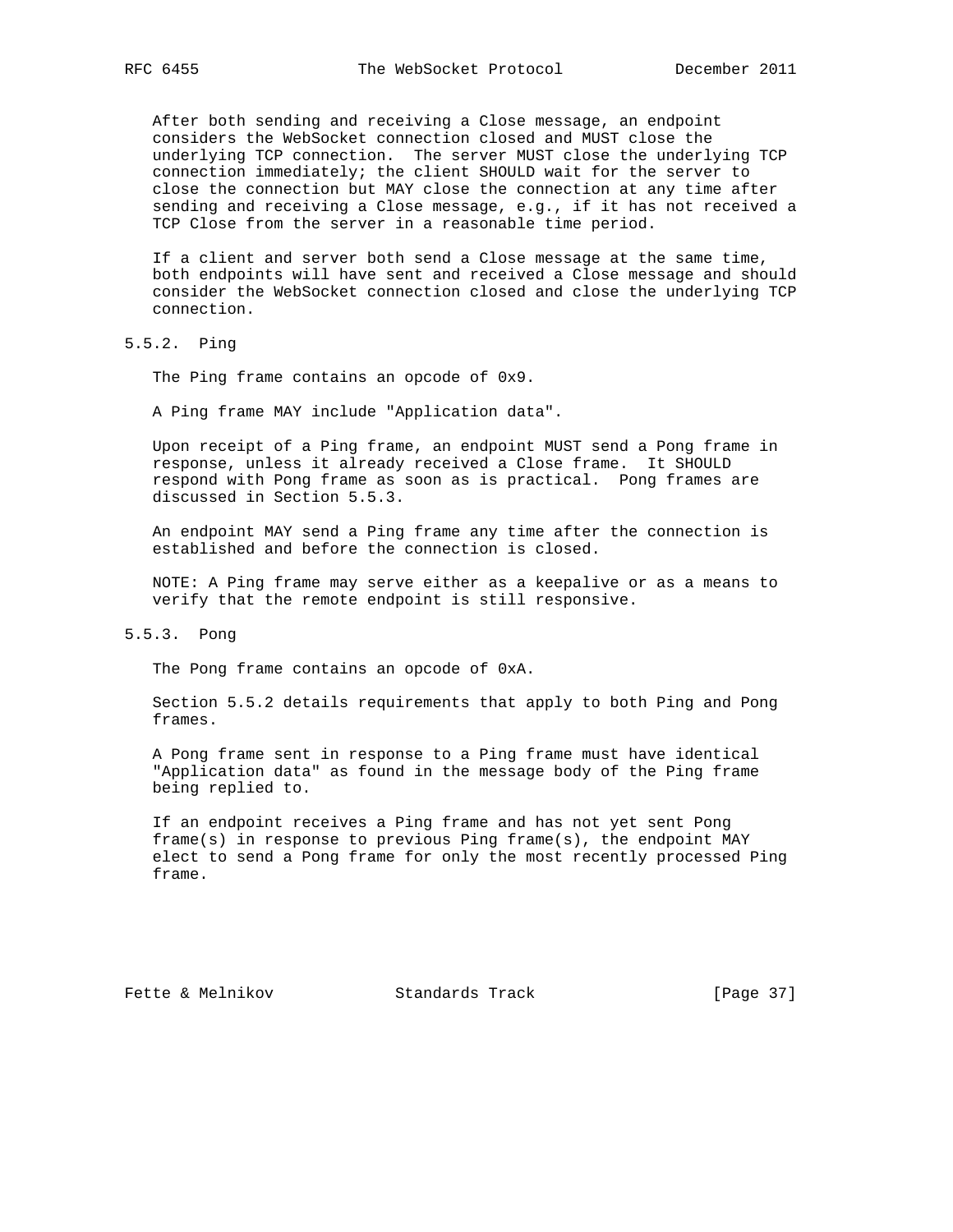A Pong frame MAY be sent unsolicited. This serves as a unidirectional heartbeat. A response to an unsolicited Pong frame is not expected.

5.6. Data Frames

 Data frames (e.g., non-control frames) are identified by opcodes where the most significant bit of the opcode is 0. Currently defined opcodes for data frames include 0x1 (Text), 0x2 (Binary). Opcodes 0x3-0x7 are reserved for further non-control frames yet to be defined.

 Data frames carry application-layer and/or extension-layer data. The opcode determines the interpretation of the data:

Text

 The "Payload data" is text data encoded as UTF-8. Note that a particular text frame might include a partial UTF-8 sequence; however, the whole message MUST contain valid UTF-8. Invalid UTF-8 in reassembled messages is handled as described in Section 8.1.

#### Binary

 The "Payload data" is arbitrary binary data whose interpretation is solely up to the application layer.

- 5.7. Examples
	- o A single-frame unmasked text message
		- \* 0x81 0x05 0x48 0x65 0x6c 0x6c 0x6f (contains "Hello")
	- o A single-frame masked text message
		- \* 0x81 0x85 0x37 0xfa 0x21 0x3d 0x7f 0x9f 0x4d 0x51 0x58 (contains "Hello")
	- o A fragmented unmasked text message
		- \* 0x01 0x03 0x48 0x65 0x6c (contains "Hel")
		- \* 0x80 0x02 0x6c 0x6f (contains "lo")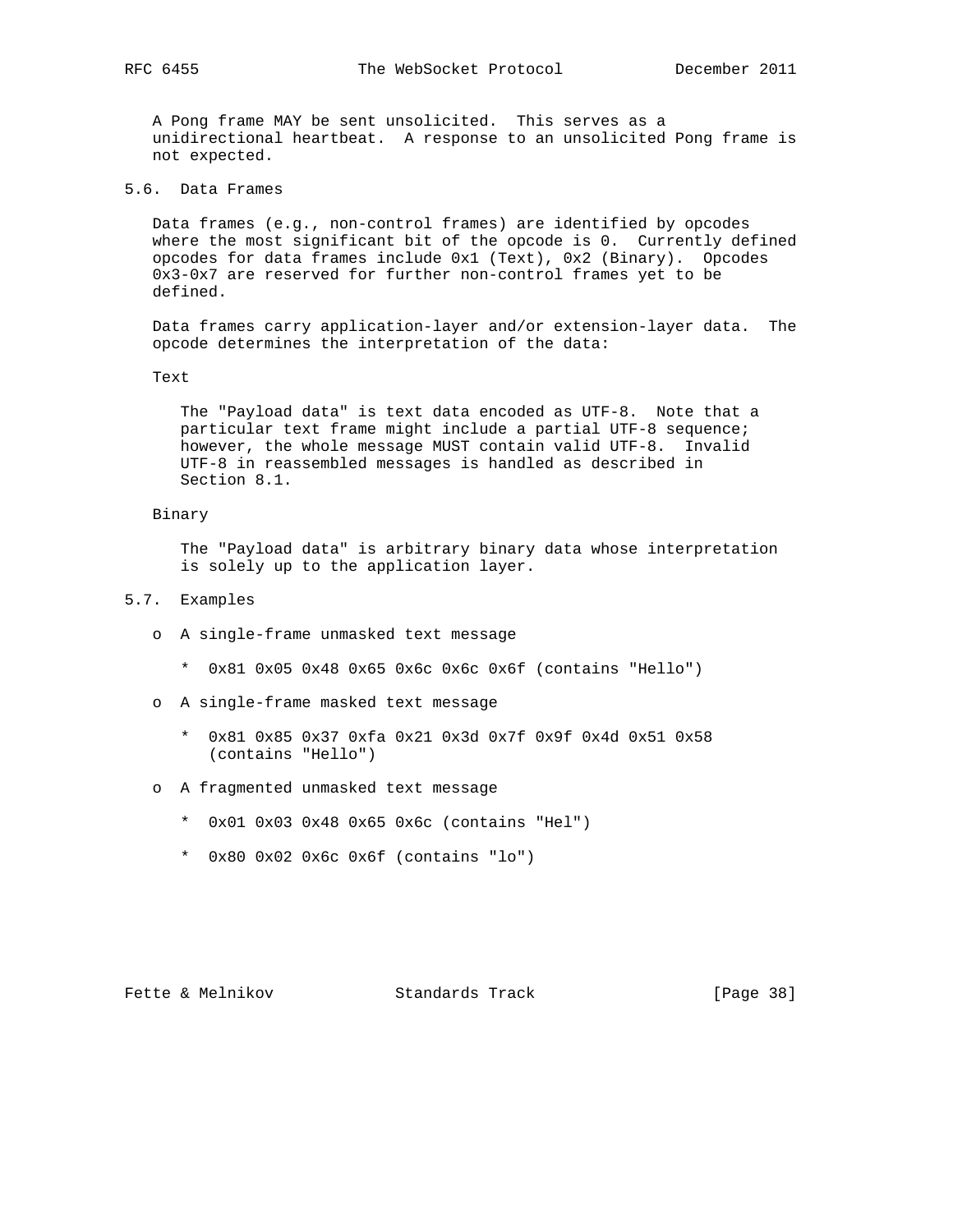- - o Unmasked Ping request and masked Ping response
		- \* 0x89 0x05 0x48 0x65 0x6c 0x6c 0x6f (contains a body of "Hello", but the contents of the body are arbitrary)
		- \* 0x8a 0x85 0x37 0xfa 0x21 0x3d 0x7f 0x9f 0x4d 0x51 0x58 (contains a body of "Hello", matching the body of the ping)
	- o 256 bytes binary message in a single unmasked frame
		- \* 0x82 0x7E 0x0100 [256 bytes of binary data]
	- o 64KiB binary message in a single unmasked frame
		- \* 0x82 0x7F 0x0000000000010000 [65536 bytes of binary data]

#### 5.8. Extensibility

 The protocol is designed to allow for extensions, which will add capabilities to the base protocol. The endpoints of a connection MUST negotiate the use of any extensions during the opening handshake. This specification provides opcodes 0x3 through 0x7 and 0xB through 0xF, the "Extension data" field, and the frame-rsv1, frame-rsv2, and frame-rsv3 bits of the frame header for use by extensions. The negotiation of extensions is discussed in further detail in Section 9.1. Below are some anticipated uses of extensions. This list is neither complete nor prescriptive.

- o "Extension data" may be placed in the "Payload data" before the "Application data".
- o Reserved bits can be allocated for per-frame needs.
- o Reserved opcode values can be defined.
- o Reserved bits can be allocated to the opcode field if more opcode values are needed.
- o A reserved bit or an "extension" opcode can be defined that allocates additional bits out of the "Payload data" to define larger opcodes or more per-frame bits.
- 6. Sending and Receiving Data
- 6.1. Sending Data

 To \_Send a WebSocket Message\_ comprising of /data/ over a WebSocket connection, an endpoint MUST perform the following steps.

Fette & Melnikov Standards Track [Page 39]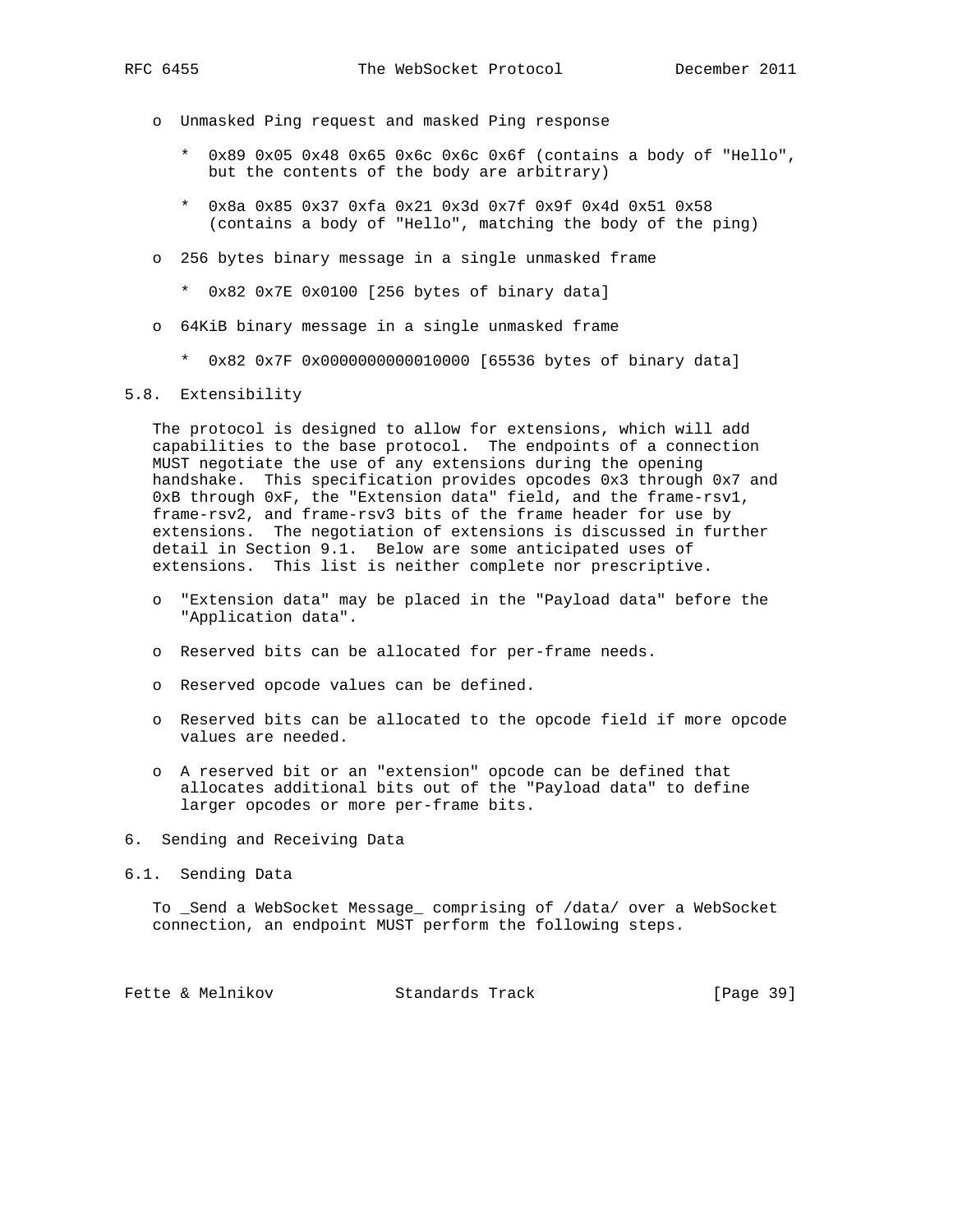- 1. The endpoint MUST ensure the WebSocket connection is in the OPEN state (cf. Sections 4.1 and 4.2.2.) If at any point the state of the WebSocket connection changes, the endpoint MUST abort the following steps.
- 2. An endpoint MUST encapsulate the /data/ in a WebSocket frame as defined in Section 5.2. If the data to be sent is large or if the data is not available in its entirety at the point the endpoint wishes to begin sending the data, the endpoint MAY alternately encapsulate the data in a series of frames as defined in Section 5.4.
- 3. The opcode (frame-opcode) of the first frame containing the data MUST be set to the appropriate value from Section 5.2 for data that is to be interpreted by the recipient as text or binary data.
- 4. The FIN bit (frame-fin) of the last frame containing the data MUST be set to 1 as defined in Section 5.2.
- 5. If the data is being sent by the client, the frame(s) MUST be masked as defined in Section 5.3.
- 6. If any extensions (Section 9) have been negotiated for the WebSocket connection, additional considerations may apply as per the definition of those extensions.
- 7. The frame(s) that have been formed MUST be transmitted over the underlying network connection.

# 6.2. Receiving Data

 To receive WebSocket data, an endpoint listens on the underlying network connection. Incoming data MUST be parsed as WebSocket frames as defined in Section 5.2. If a control frame (Section 5.5) is received, the frame MUST be handled as defined by Section 5.5. Upon receiving a data frame (Section 5.6), the endpoint MUST note the /type/ of the data as defined by the opcode (frame-opcode) from Section 5.2. The "Application data" from this frame is defined as the /data/ of the message. If the frame comprises an unfragmented message (Section 5.4), it is said that \_A WebSocket Message Has Been Received\_ with type /type/ and data /data/. If the frame is part of a fragmented message, the "Application data" of the subsequent data frames is concatenated to form the /data/. When the last fragment is received as indicated by the FIN bit (frame-fin), it is said that \_A WebSocket Message Has Been Received\_ with data /data/ (comprised of the concatenation of the "Application data" of the fragments) and

Fette & Melnikov Standards Track [Page 40]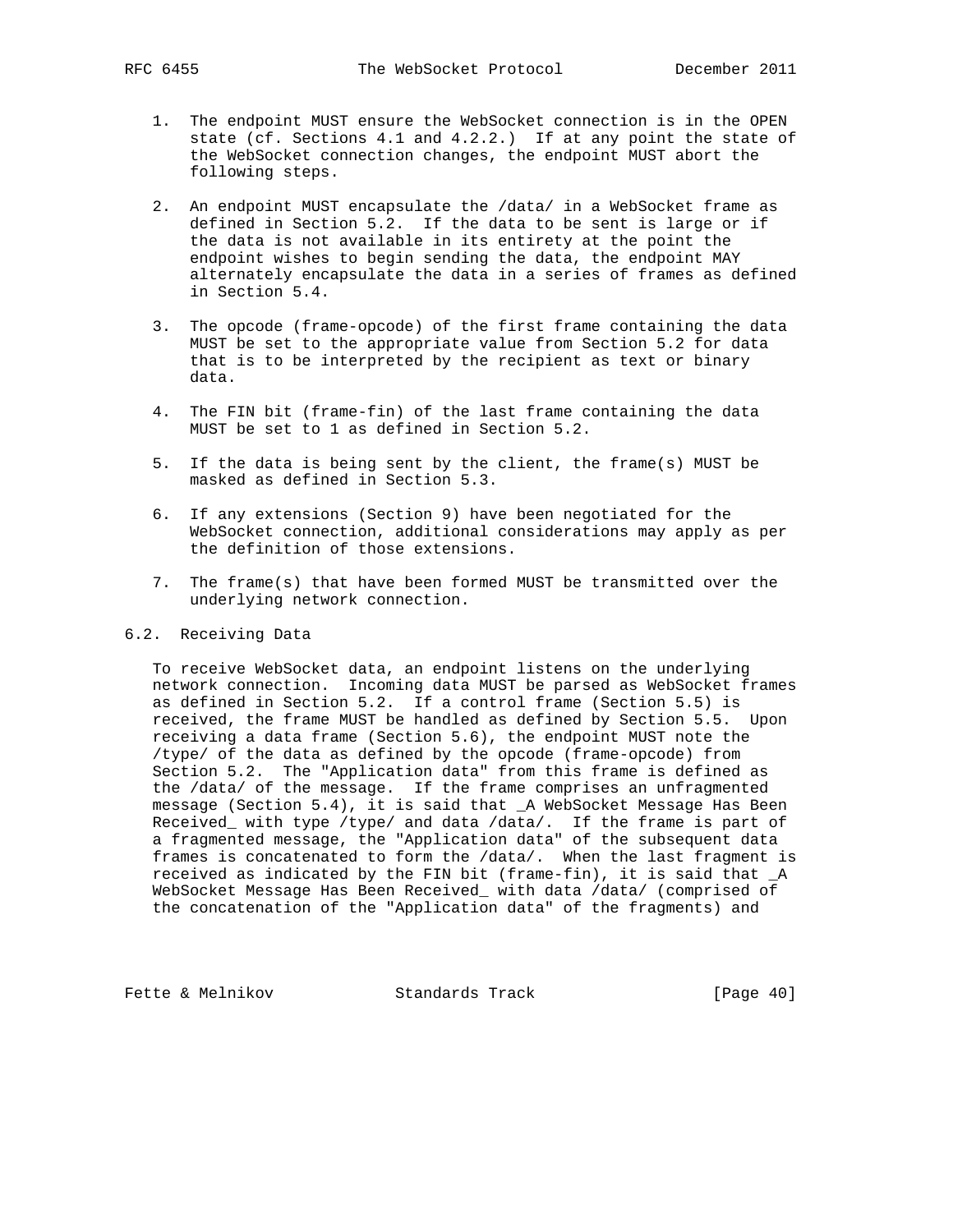type /type/ (noted from the first frame of the fragmented message). Subsequent data frames MUST be interpreted as belonging to a new WebSocket message.

 Extensions (Section 9) MAY change the semantics of how data is read, specifically including what comprises a message boundary. Extensions, in addition to adding "Extension data" before the "Application data" in a payload, MAY also modify the "Application data" (such as by compressing it).

 A server MUST remove masking for data frames received from a client as described in Section 5.3.

- 7. Closing the Connection
- 7.1. Definitions
- 7.1.1. Close the WebSocket Connection

 To \_Close the WebSocket Connection\_, an endpoint closes the underlying TCP connection. An endpoint SHOULD use a method that cleanly closes the TCP connection, as well as the TLS session, if applicable, discarding any trailing bytes that may have been received. An endpoint MAY close the connection via any means available when necessary, such as when under attack.

 The underlying TCP connection, in most normal cases, SHOULD be closed first by the server, so that it holds the TIME\_WAIT state and not the client (as this would prevent it from re-opening the connection for 2 maximum segment lifetimes (2MSL), while there is no corresponding server impact as a TIME\_WAIT connection is immediately reopened upon a new SYN with a higher seq number). In abnormal cases (such as not having received a TCP Close from the server after a reasonable amount of time) a client MAY initiate the TCP Close. As such, when a server is instructed to \_Close the WebSocket Connection\_ it SHOULD initiate a TCP Close immediately, and when a client is instructed to do the same, it SHOULD wait for a TCP Close from the server.

 As an example of how to obtain a clean closure in C using Berkeley sockets, one would call shutdown() with SHUT\_WR on the socket, call recv() until obtaining a return value of 0 indicating that the peer has also performed an orderly shutdown, and finally call close() on the socket.

Fette & Melnikov Standards Track [Page 41]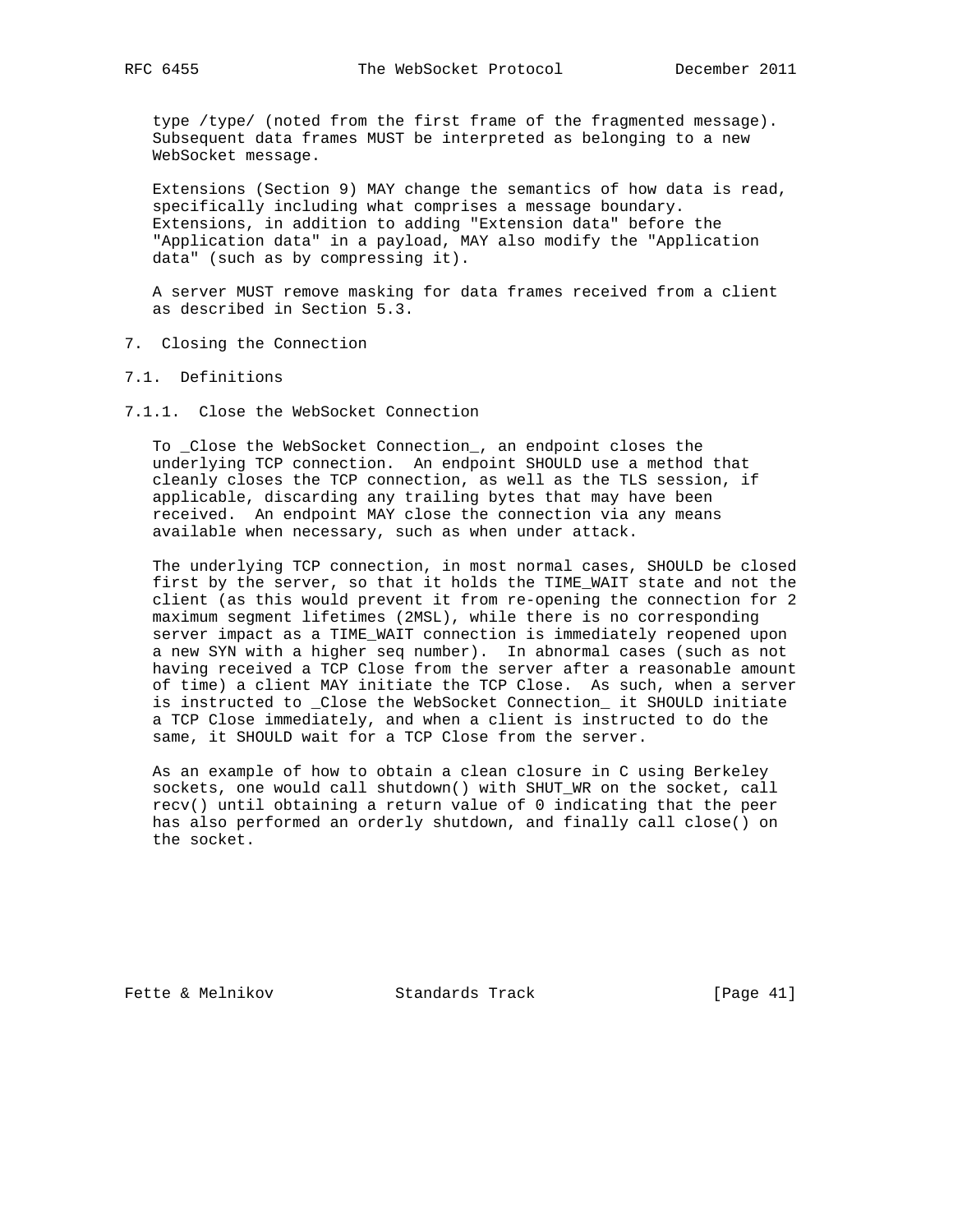7.1.2. Start the WebSocket Closing Handshake

 To \_Start the WebSocket Closing Handshake\_ with a status code (Section 7.4) /code/ and an optional close reason (Section 7.1.6) /reason/, an endpoint MUST send a Close control frame, as described in Section 5.5.1, whose status code is set to /code/ and whose close reason is set to /reason/. Once an endpoint has both sent and received a Close control frame, that endpoint SHOULD \_Close the WebSocket Connection\_ as defined in Section 7.1.1.

7.1.3. The WebSocket Closing Handshake is Started

 Upon either sending or receiving a Close control frame, it is said that \_The WebSocket Closing Handshake is Started\_ and that the WebSocket connection is in the CLOSING state.

7.1.4. The WebSocket Connection is Closed

 When the underlying TCP connection is closed, it is said that \_The WebSocket Connection is Closed\_ and that the WebSocket connection is in the CLOSED state. If the TCP connection was closed after the WebSocket closing handshake was completed, the WebSocket connection is said to have been closed \_cleanly\_.

 If the WebSocket connection could not be established, it is also said that \_The WebSocket Connection is Closed\_, but not \_cleanly\_.

7.1.5. The WebSocket Connection Close Code

 As defined in Sections 5.5.1 and 7.4, a Close control frame may contain a status code indicating a reason for closure. A closing of the WebSocket connection may be initiated by either endpoint, potentially simultaneously. \_The WebSocket Connection Close Code\_ is defined as the status code (Section 7.4) contained in the first Close control frame received by the application implementing this protocol. If this Close control frame contains no status code, \_The WebSocket Connection Close Code\_ is considered to be 1005. If \_The WebSocket Connection is Closed\_ and no Close control frame was received by the endpoint (such as could occur if the underlying transport connection is lost), \_The WebSocket Connection Close Code\_ is considered to be 1006.

 NOTE: Two endpoints may not agree on the value of \_The WebSocket Connection Close Code\_. As an example, if the remote endpoint sent a Close frame but the local application has not yet read the data containing the Close frame from its socket's receive buffer, and the local application independently decided to close the connection and send a Close frame, both endpoints will have sent and received a

Fette & Melnikov Standards Track [Page 42]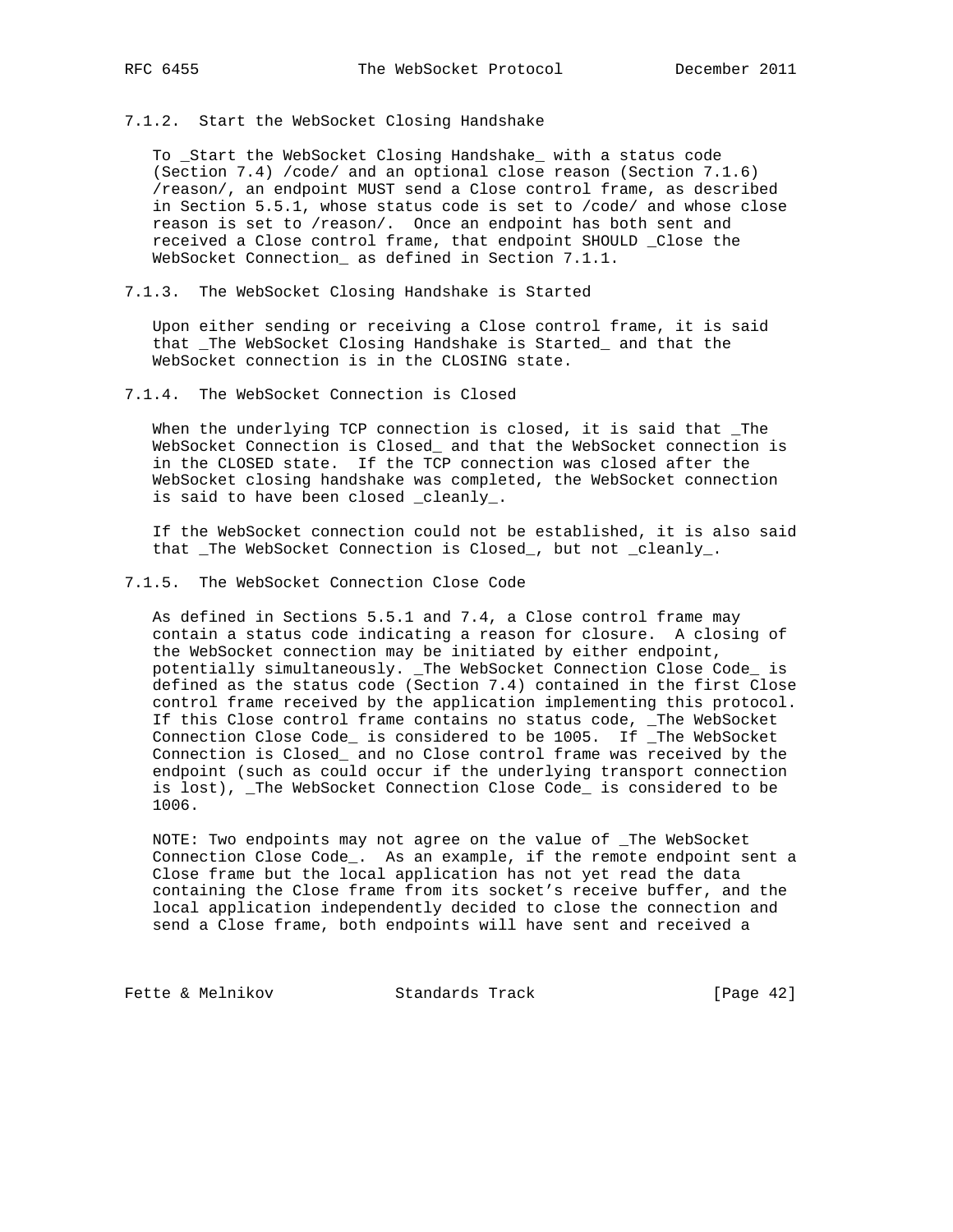Close frame and will not send further Close frames. Each endpoint will see the status code sent by the other end as \_The WebSocket Connection Close Code\_. As such, it is possible that the two endpoints may not agree on the value of \_The WebSocket Connection Close Code\_ in the case that both endpoints \_Start the WebSocket Closing Handshake\_ independently and at roughly the same time.

#### 7.1.6. The WebSocket Connection Close Reason

 As defined in Sections 5.5.1 and 7.4, a Close control frame may contain a status code indicating a reason for closure, followed by UTF-8-encoded data, the interpretation of said data being left to the endpoints and not defined by this protocol. A closing of the WebSocket connection may be initiated by either endpoint, potentially simultaneously. \_The WebSocket Connection Close Reason\_ is defined as the UTF-8-encoded data following the status code (Section 7.4) contained in the first Close control frame received by the application implementing this protocol. If there is no such data in the Close control frame, \_The WebSocket Connection Close Reason\_ is the empty string.

 NOTE: Following the same logic as noted in Section 7.1.5, two endpoints may not agree on \_The WebSocket Connection Close Reason\_.

## 7.1.7. Fail the WebSocket Connection

 Certain algorithms and specifications require an endpoint to \_Fail the WebSocket Connection\_. To do so, the client MUST \_Close the WebSocket Connection\_, and MAY report the problem to the user (which would be especially useful for developers) in an appropriate manner. Similarly, to do so, the server MUST \_Close the WebSocket Connection\_, and SHOULD log the problem.

 If \_The WebSocket Connection is Established\_ prior to the point where the endpoint is required to \_Fail the WebSocket Connection\_, the endpoint SHOULD send a Close frame with an appropriate status code (Section 7.4) before proceeding to \_Close the WebSocket Connection\_. An endpoint MAY omit sending a Close frame if it believes the other side is unlikely to be able to receive and process the Close frame, due to the nature of the error that led the WebSocket connection to fail in the first place. An endpoint MUST NOT continue to attempt to process data (including a responding Close frame) from the remote endpoint after being instructed to \_Fail the WebSocket Connection\_.

 Except as indicated above or as specified by the application layer (e.g., a script using the WebSocket API), clients SHOULD NOT close the connection.

Fette & Melnikov Standards Track [Page 43]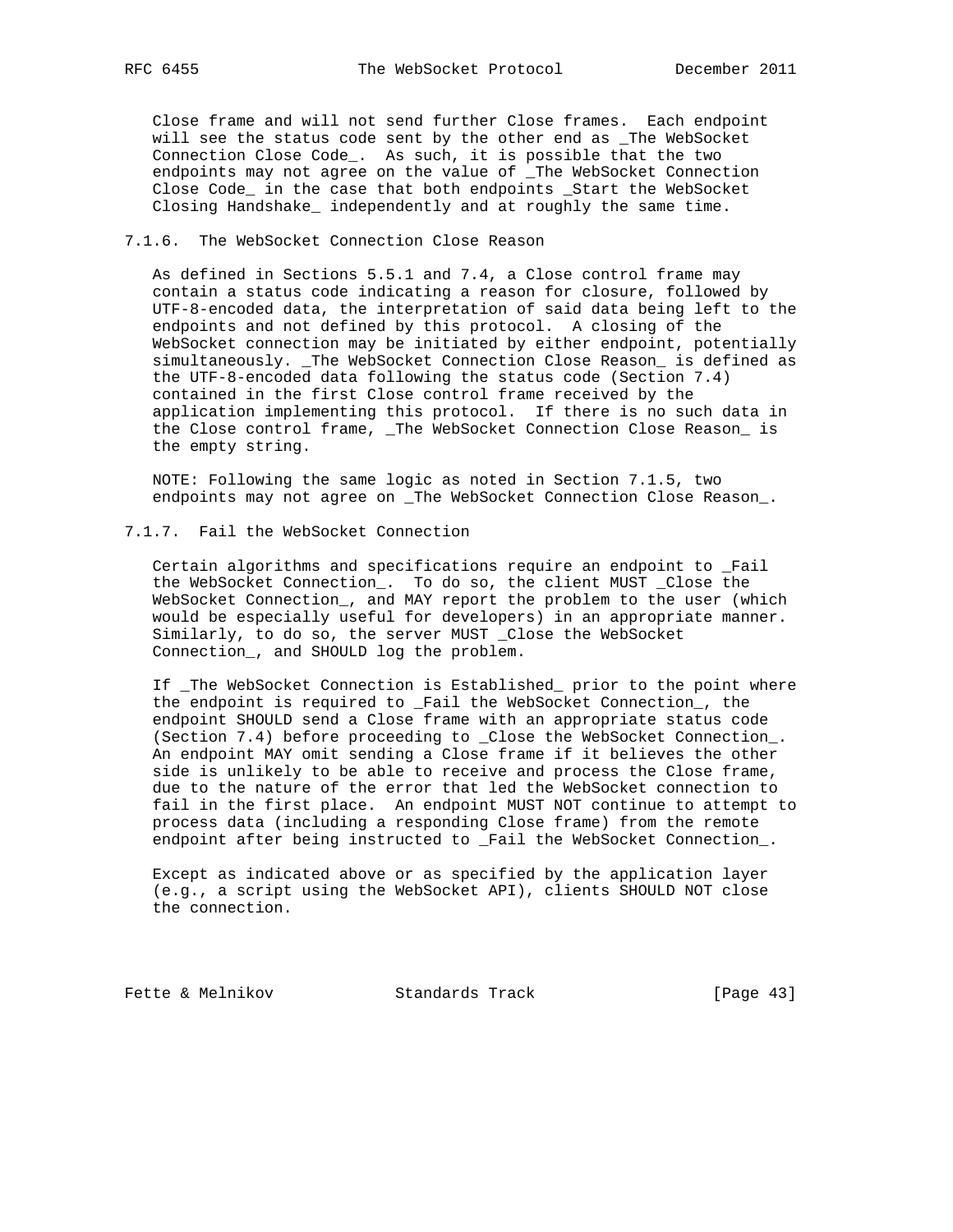## 7.2. Abnormal Closures

#### 7.2.1. Client-Initiated Closure

 Certain algorithms, in particular during the opening handshake, require the client to \_Fail the WebSocket Connection\_. To do so, the client MUST \_Fail the WebSocket Connection\_ as defined in Section 7.1.7.

 If at any point the underlying transport layer connection is unexpectedly lost, the client MUST \_Fail the WebSocket Connection\_.

 Except as indicated above or as specified by the application layer (e.g., a script using the WebSocket API), clients SHOULD NOT close the connection.

## 7.2.2. Server-Initiated Closure

 Certain algorithms require or recommend that the server \_Abort the WebSocket Connection\_ during the opening handshake. To do so, the server MUST simply \_Close the WebSocket Connection\_ (Section 7.1.1).

#### 7.2.3. Recovering from Abnormal Closure

 Abnormal closures may be caused by any number of reasons. Such closures could be the result of a transient error, in which case reconnecting may lead to a good connection and a resumption of normal operations. Such closures may also be the result of a nontransient problem, in which case if each deployed client experiences an abnormal closure and immediately and persistently tries to reconnect, the server may experience what amounts to a denial-of-service attack by a large number of clients trying to reconnect. The end result of such a scenario could be that the service is unable to recover in a timely manner or recovery is made much more difficult.

 To prevent this, clients SHOULD use some form of backoff when trying to reconnect after abnormal closures as described in this section.

 The first reconnect attempt SHOULD be delayed by a random amount of time. The parameters by which this random delay is chosen are left to the client to decide; a value chosen randomly between 0 and 5 seconds is a reasonable initial delay though clients MAY choose a different interval from which to select a delay length based on implementation experience and particular application.

 Should the first reconnect attempt fail, subsequent reconnect attempts SHOULD be delayed by increasingly longer amounts of time, using a method such as truncated binary exponential backoff.

Fette & Melnikov Standards Track [Page 44]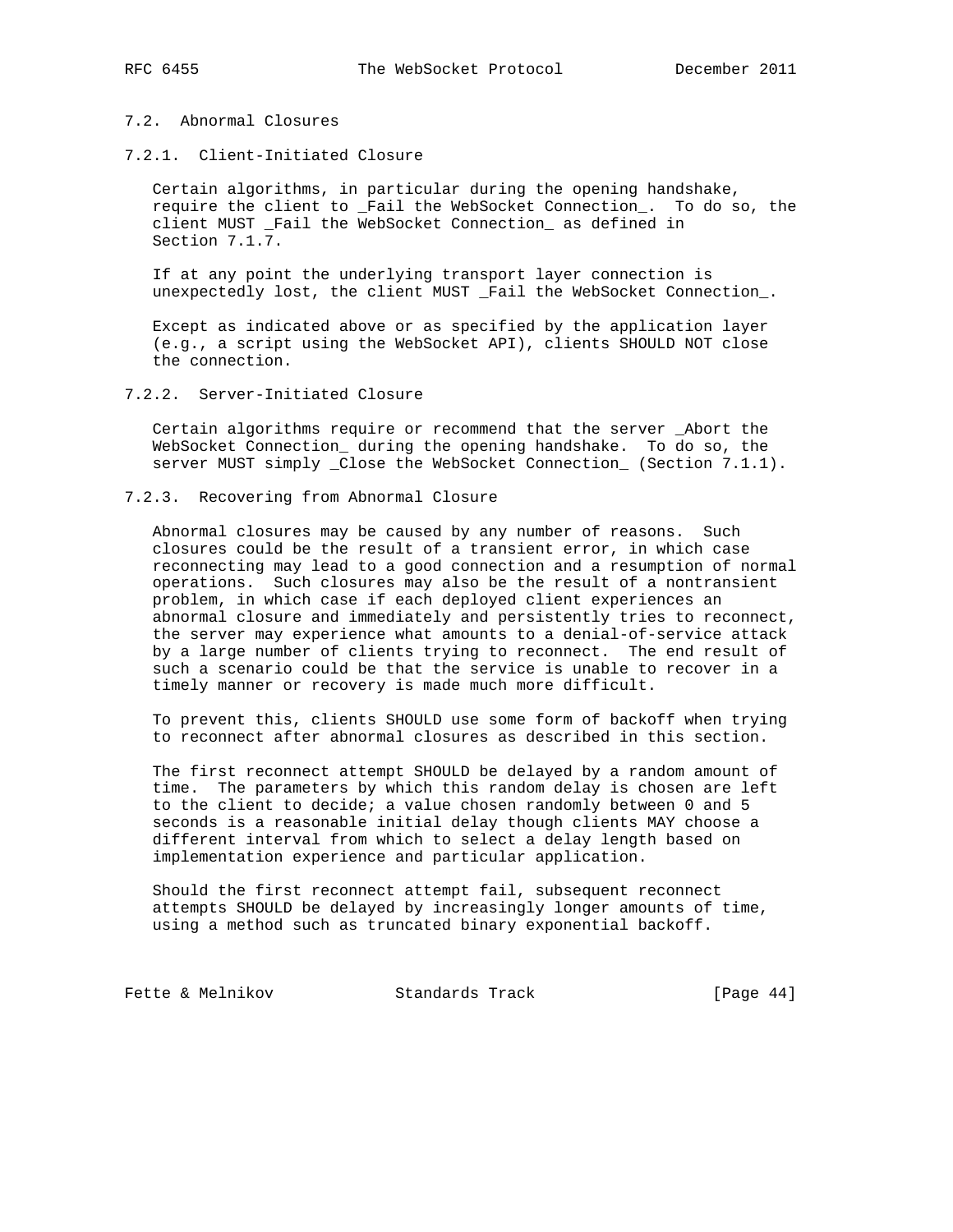# 7.3. Normal Closure of Connections

 Servers MAY close the WebSocket connection whenever desired. Clients SHOULD NOT close the WebSocket connection arbitrarily. In either case, an endpoint initiates a closure by following the procedures to \_Start the WebSocket Closing Handshake\_ (Section 7.1.2).

# 7.4. Status Codes

 When closing an established connection (e.g., when sending a Close frame, after the opening handshake has completed), an endpoint MAY indicate a reason for closure. The interpretation of this reason by an endpoint, and the action an endpoint should take given this reason, are left undefined by this specification. This specification defines a set of pre-defined status codes and specifies which ranges may be used by extensions, frameworks, and end applications. The status code and any associated textual message are optional components of a Close frame.

#### 7.4.1. Defined Status Codes

 Endpoints MAY use the following pre-defined status codes when sending a Close frame.

#### 1000

 1000 indicates a normal closure, meaning that the purpose for which the connection was established has been fulfilled.

### 1001

 1001 indicates that an endpoint is "going away", such as a server going down or a browser having navigated away from a page.

#### 1002

 1002 indicates that an endpoint is terminating the connection due to a protocol error.

### 1003

 1003 indicates that an endpoint is terminating the connection because it has received a type of data it cannot accept (e.g., an endpoint that understands only text data MAY send this if it receives a binary message).

Fette & Melnikov Standards Track [Page 45]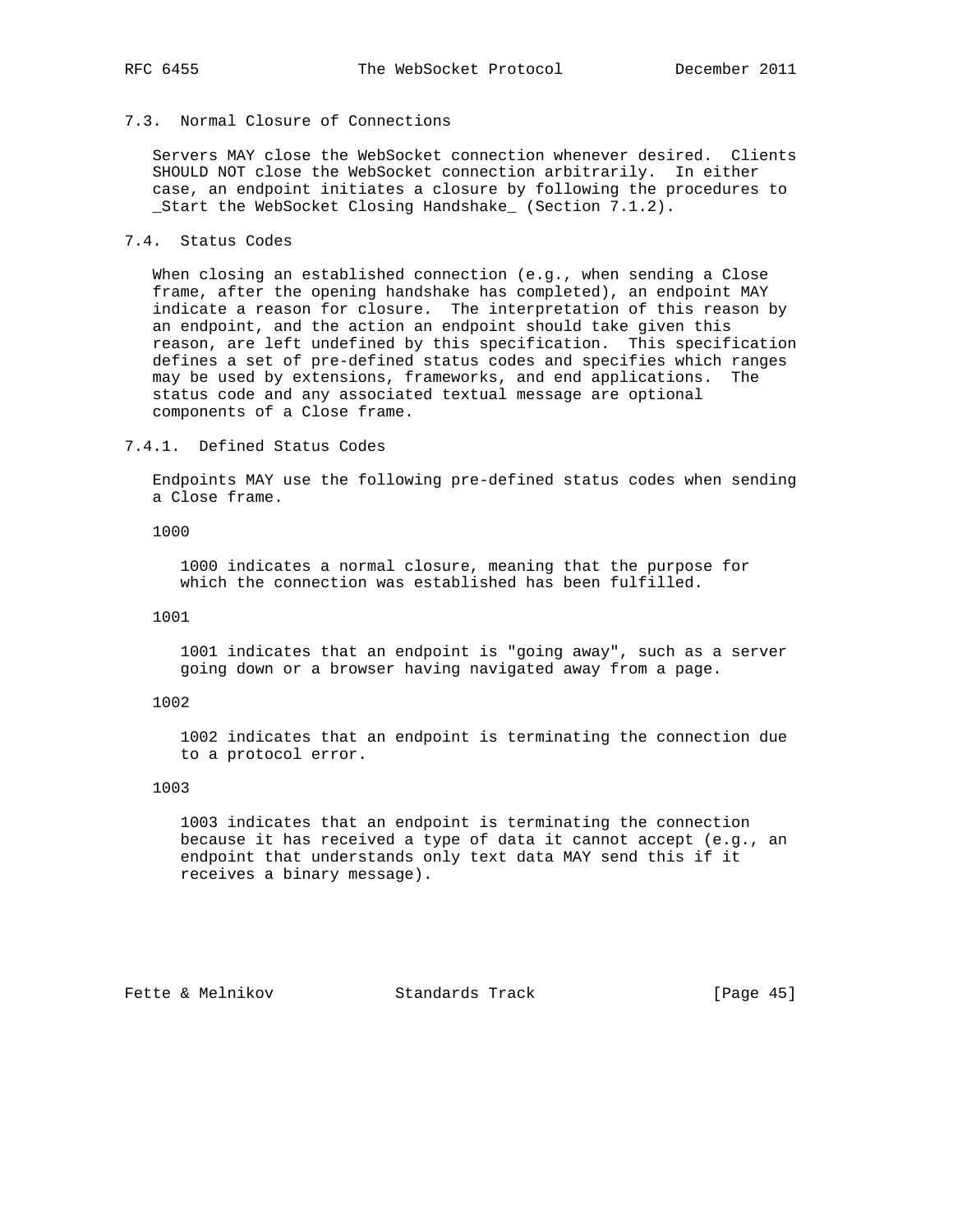#### 1004

Reserved. The specific meaning might be defined in the future.

#### 1005

 1005 is a reserved value and MUST NOT be set as a status code in a Close control frame by an endpoint. It is designated for use in applications expecting a status code to indicate that no status code was actually present.

#### 1006

 1006 is a reserved value and MUST NOT be set as a status code in a Close control frame by an endpoint. It is designated for use in applications expecting a status code to indicate that the connection was closed abnormally, e.g., without sending or receiving a Close control frame.

## 1007

 1007 indicates that an endpoint is terminating the connection because it has received data within a message that was not consistent with the type of the message (e.g., non-UTF-8 [RFC3629] data within a text message).

#### 1008

 1008 indicates that an endpoint is terminating the connection because it has received a message that violates its policy. This is a generic status code that can be returned when there is no other more suitable status code (e.g., 1003 or 1009) or if there is a need to hide specific details about the policy.

#### 1009

 1009 indicates that an endpoint is terminating the connection because it has received a message that is too big for it to process.

## 1010

 1010 indicates that an endpoint (client) is terminating the connection because it has expected the server to negotiate one or more extension, but the server didn't return them in the response message of the WebSocket handshake. The list of extensions that

Fette & Melnikov Standards Track [Page 46]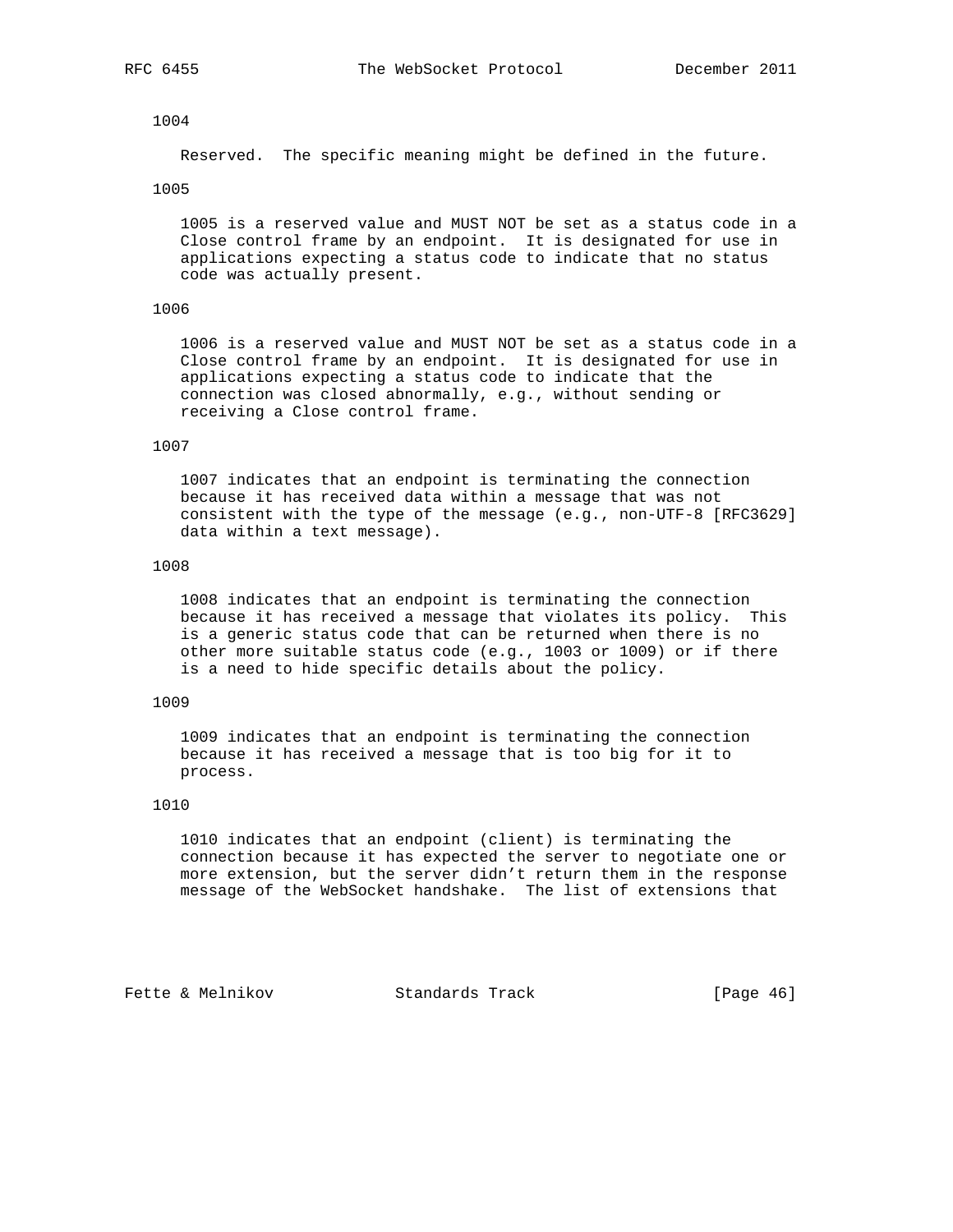are needed SHOULD appear in the /reason/ part of the Close frame. Note that this status code is not used by the server, because it can fail the WebSocket handshake instead.

#### 1011

 1011 indicates that a server is terminating the connection because it encountered an unexpected condition that prevented it from fulfilling the request.

#### 1015

 1015 is a reserved value and MUST NOT be set as a status code in a Close control frame by an endpoint. It is designated for use in applications expecting a status code to indicate that the connection was closed due to a failure to perform a TLS handshake (e.g., the server certificate can't be verified).

#### 7.4.2. Reserved Status Code Ranges

### 0-999

Status codes in the range 0-999 are not used.

## 1000-2999

 Status codes in the range 1000-2999 are reserved for definition by this protocol, its future revisions, and extensions specified in a permanent and readily available public specification.

#### 3000-3999

 Status codes in the range 3000-3999 are reserved for use by libraries, frameworks, and applications. These status codes are registered directly with IANA. The interpretation of these codes is undefined by this protocol.

#### 4000-4999

 Status codes in the range 4000-4999 are reserved for private use and thus can't be registered. Such codes can be used by prior agreements between WebSocket applications. The interpretation of these codes is undefined by this protocol.

Fette & Melnikov Standards Track [Page 47]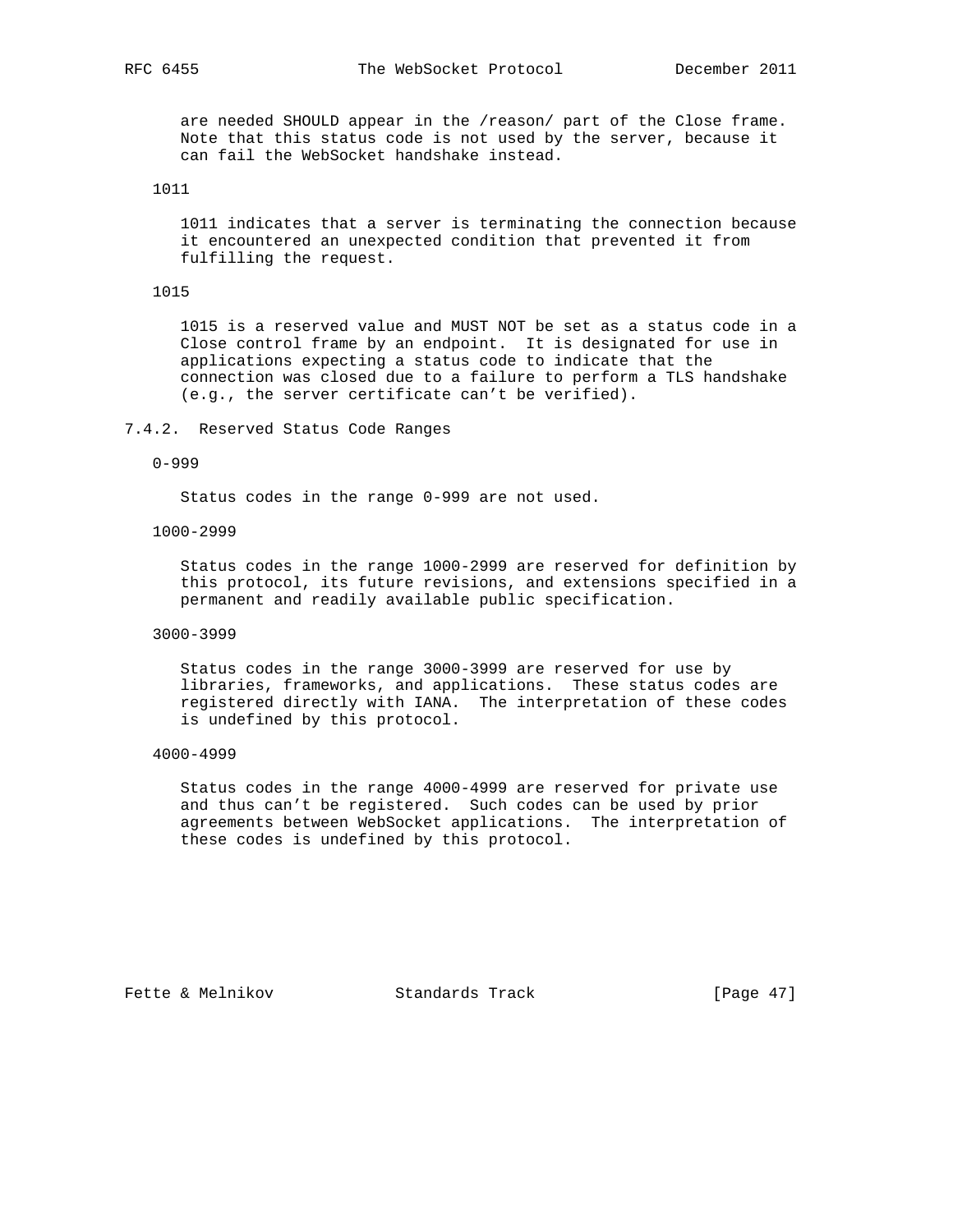# 8. Error Handling

8.1. Handling Errors in UTF-8-Encoded Data

 When an endpoint is to interpret a byte stream as UTF-8 but finds that the byte stream is not, in fact, a valid UTF-8 stream, that endpoint MUST \_Fail the WebSocket Connection\_. This rule applies both during the opening handshake and during subsequent data exchange.

9. Extensions

 WebSocket clients MAY request extensions to this specification, and WebSocket servers MAY accept some or all extensions requested by the client. A server MUST NOT respond with any extension not requested by the client. If extension parameters are included in negotiations between the client and the server, those parameters MUST be chosen in accordance with the specification of the extension to which the parameters apply.

#### 9.1. Negotiating Extensions

 A client requests extensions by including a |Sec-WebSocket- Extensions| header field, which follows the normal rules for HTTP header fields (see [RFC2616], Section 4.2) and the value of the header field is defined by the following ABNF [RFC2616]. Note that this section is using ABNF syntax/rules from [RFC2616], including the "implied \*LWS rule". If a value is received by either the client or the server during negotiation that does not conform to the ABNF below, the recipient of such malformed data MUST immediately \_Fail the WebSocket Connection\_.

 Sec-WebSocket-Extensions = extension-list extension-list = 1#extension extension = extension-token \*( ";" extension-param ) extension-token = registered-token registered-token = token extension-param = token [ "=" (token | quoted-string) ] ;When using the quoted-string syntax variant, the value ;after quoted-string unescaping MUST conform to the ;'token' ABNF.

Fette & Melnikov Standards Track [Page 48]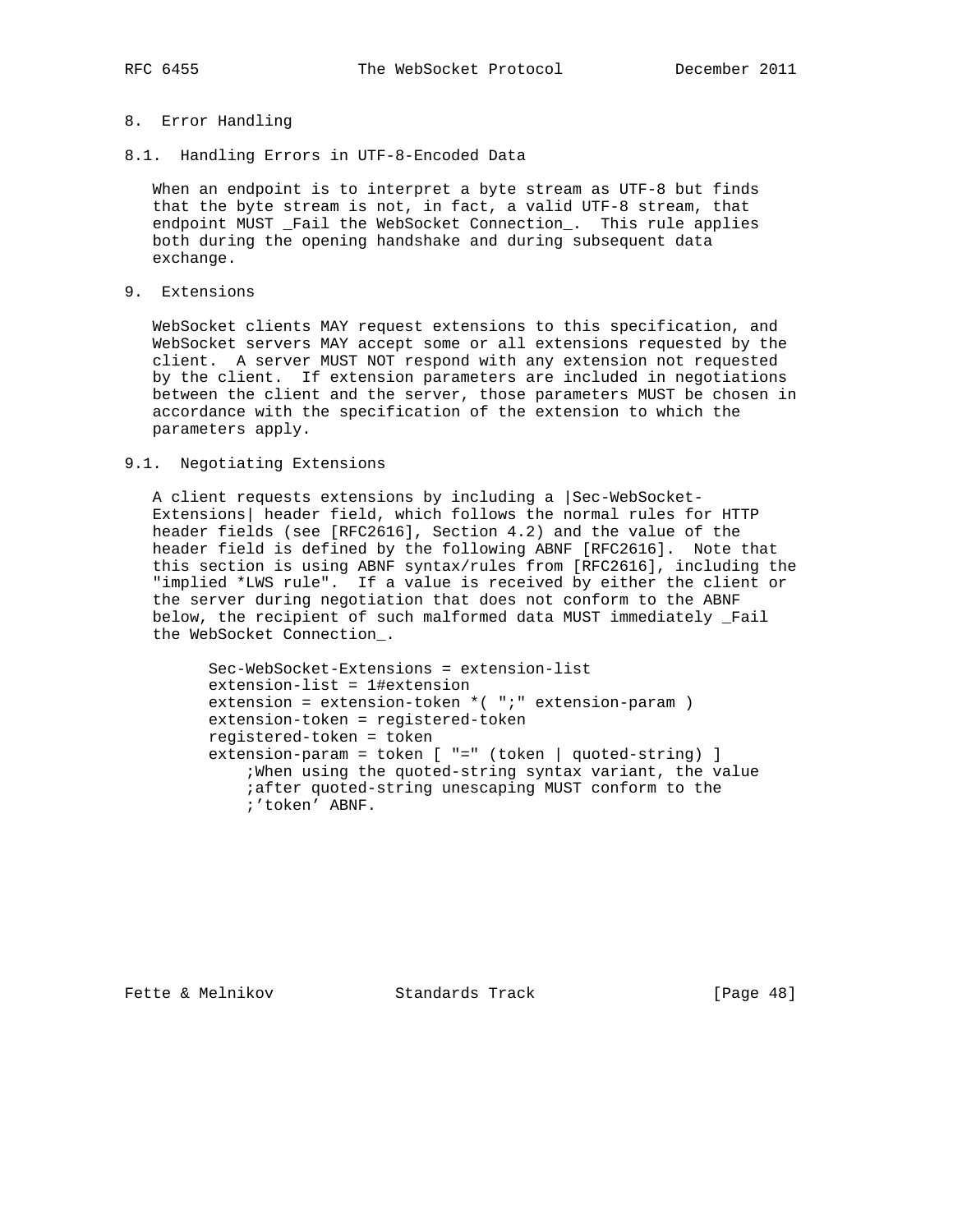Note that like other HTTP header fields, this header field MAY be split or combined across multiple lines. Ergo, the following are equivalent:

 Sec-WebSocket-Extensions: foo Sec-WebSocket-Extensions: bar; baz=2

is exactly equivalent to

Sec-WebSocket-Extensions: foo, bar; baz=2

 Any extension-token used MUST be a registered token (see Section 11.4). The parameters supplied with any given extension MUST be defined for that extension. Note that the client is only offering to use any advertised extensions and MUST NOT use them unless the server indicates that it wishes to use the extension.

 Note that the order of extensions is significant. Any interactions between multiple extensions MAY be defined in the documents defining the extensions. In the absence of such definitions, the interpretation is that the header fields listed by the client in its request represent a preference of the header fields it wishes to use, with the first options listed being most preferable. The extensions listed by the server in response represent the extensions actually in use for the connection. Should the extensions modify the data and/or framing, the order of operations on the data should be assumed to be the same as the order in which the extensions are listed in the server's response in the opening handshake.

 For example, if there are two extensions "foo" and "bar" and if the header field |Sec-WebSocket-Extensions| sent by the server has the value "foo, bar", then operations on the data will be made as bar(foo(data)), be those changes to the data itself (such as compression) or changes to the framing that may "stack".

 Non-normative examples of acceptable extension header fields (note that long lines are folded for readability):

 Sec-WebSocket-Extensions: deflate-stream Sec-WebSocket-Extensions: mux; max-channels=4; flow-control, deflate-stream Sec-WebSocket-Extensions: private-extension

 A server accepts one or more extensions by including a |Sec-WebSocket-Extensions| header field containing one or more extensions that were requested by the client. The interpretation of

Fette & Melnikov Standards Track [Page 49]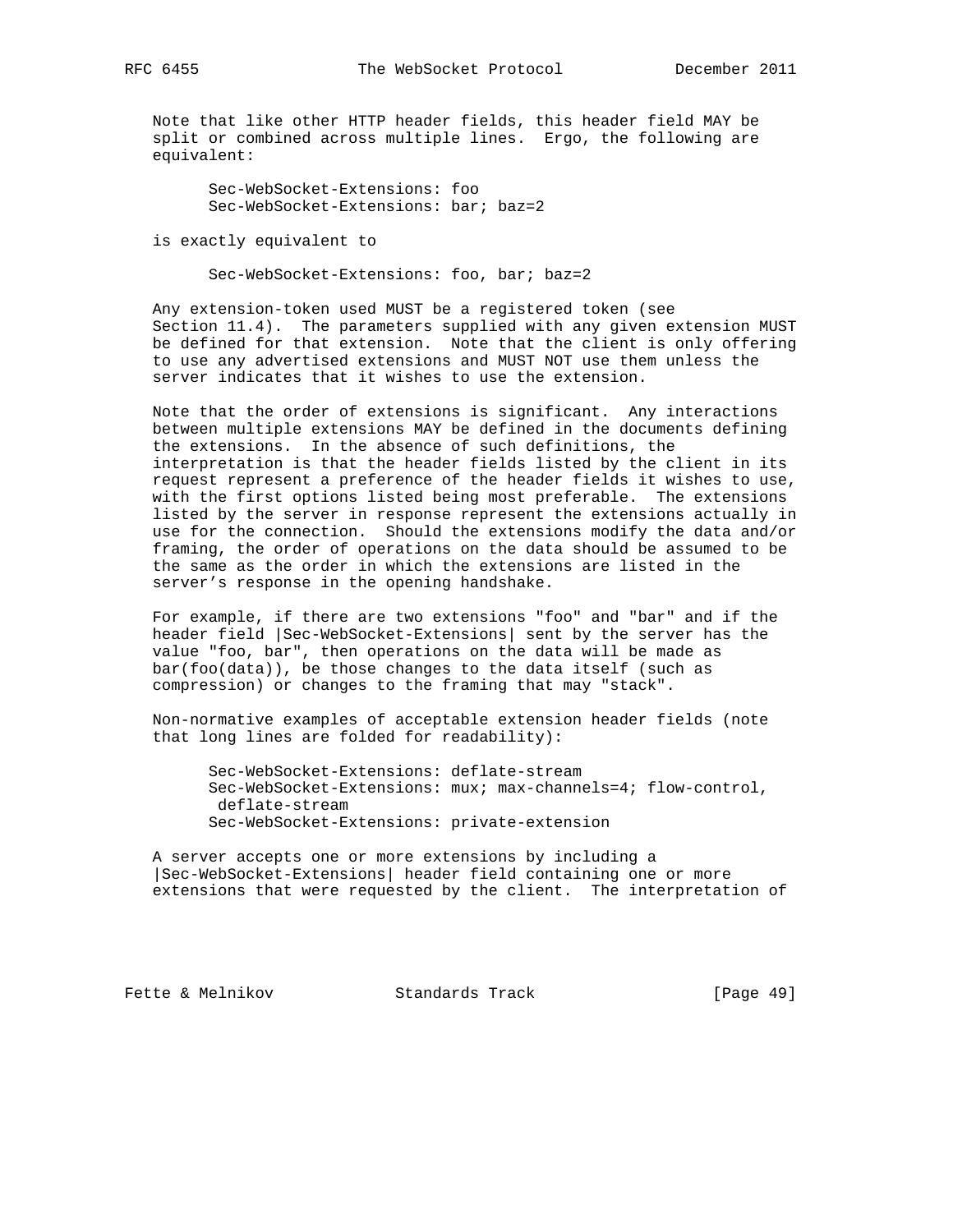any extension parameters, and what constitutes a valid response by a server to a requested set of parameters by a client, will be defined by each such extension.

9.2. Known Extensions

 Extensions provide a mechanism for implementations to opt-in to additional protocol features. This document doesn't define any extension, but implementations MAY use extensions defined separately.

10. Security Considerations

 This section describes some security considerations applicable to the WebSocket Protocol. Specific security considerations are described in subsections of this section.

10.1. Non-Browser Clients

 The WebSocket Protocol protects against malicious JavaScript running inside a trusted application such as a web browser, for example, by checking of the |Origin| header field (see below). See Section 1.6 for additional details. Such assumptions don't hold true in the case of a more-capable client.

 While this protocol is intended to be used by scripts in web pages, it can also be used directly by hosts. Such hosts are acting on their own behalf and can therefore send fake |Origin| header fields, misleading the server. Servers should therefore be careful about assuming that they are talking directly to scripts from known origins and must consider that they might be accessed in unexpected ways. In particular, a server should not trust that any input is valid.

 EXAMPLE: If the server uses input as part of SQL queries, all input text should be escaped before being passed to the SQL server, lest the server be susceptible to SQL injection.

10.2. Origin Considerations

 Servers that are not intended to process input from any web page but only for certain sites SHOULD verify the |Origin| field is an origin they expect. If the origin indicated is unacceptable to the server, then it SHOULD respond to the WebSocket handshake with a reply containing HTTP 403 Forbidden status code.

 The |Origin| header field protects from the attack cases when the untrusted party is typically the author of a JavaScript application that is executing in the context of the trusted client. The client itself can contact the server and, via the mechanism of the |Origin|

Fette & Melnikov Standards Track [Page 50]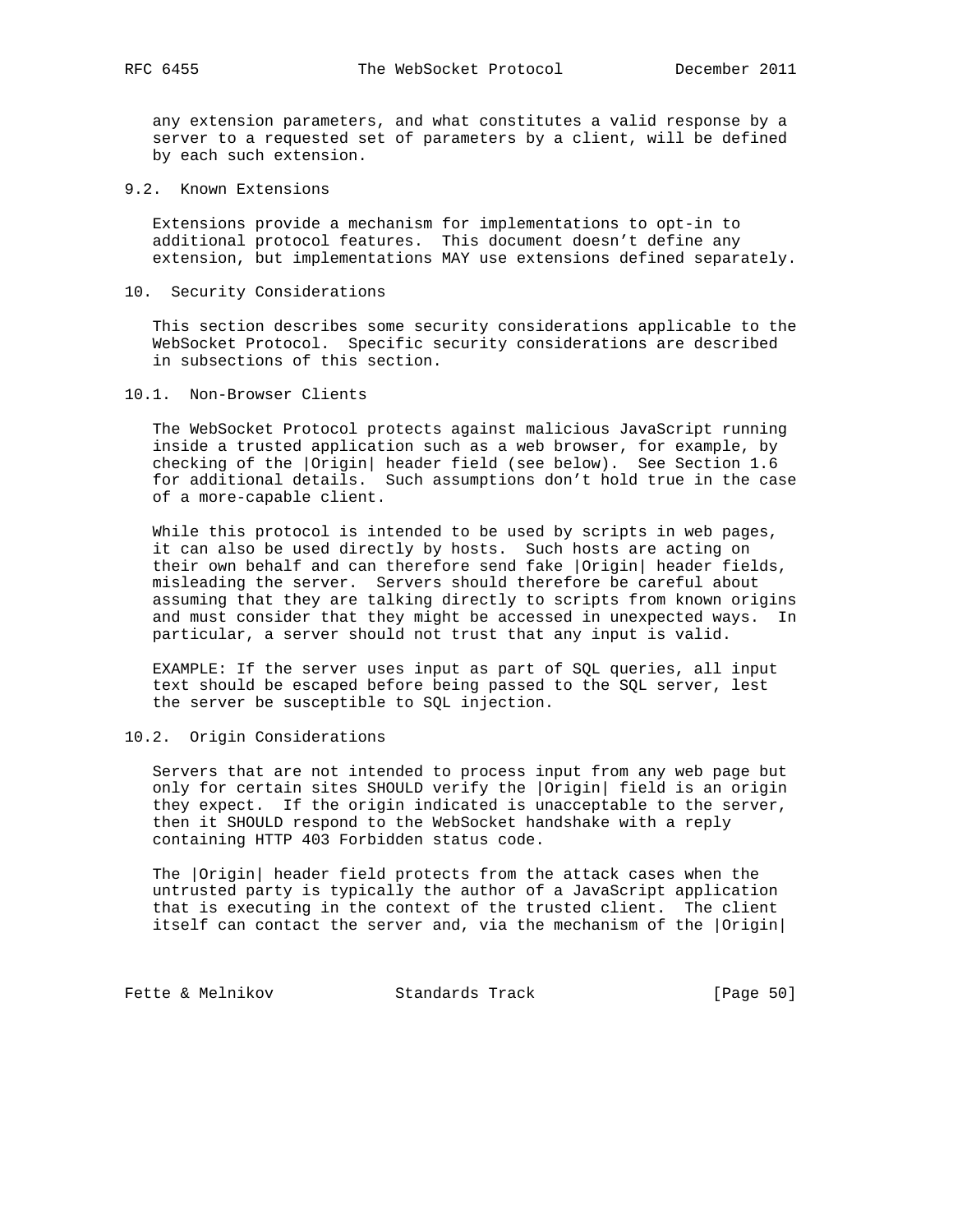header field, determine whether to extend those communication privileges to the JavaScript application. The intent is not to prevent non-browsers from establishing connections but rather to ensure that trusted browsers under the control of potentially malicious JavaScript cannot fake a WebSocket handshake.

## 10.3. Attacks On Infrastructure (Masking)

 In addition to endpoints being the target of attacks via WebSockets, other parts of web infrastructure, such as proxies, may be the subject of an attack.

 As this protocol was being developed, an experiment was conducted to demonstrate a class of attacks on proxies that led to the poisoning of caching proxies deployed in the wild [TALKING]. The general form of the attack was to establish a connection to a server under the "attacker's" control, perform an UPGRADE on the HTTP connection similar to what the WebSocket Protocol does to establish a connection, and subsequently send data over that UPGRADEd connection that looked like a GET request for a specific known resource (which in an attack would likely be something like a widely deployed script for tracking hits or a resource on an ad-serving network). The remote server would respond with something that looked like a response to the fake GET request, and this response would be cached by a nonzero percentage of deployed intermediaries, thus poisoning the cache. The net effect of this attack would be that if a user could be convinced to visit a website the attacker controlled, the attacker could potentially poison the cache for that user and other users behind the same cache and run malicious script on other origins, compromising the web security model.

 To avoid such attacks on deployed intermediaries, it is not sufficient to prefix application-supplied data with framing that is not compliant with HTTP, as it is not possible to exhaustively discover and test that each nonconformant intermediary does not skip such non-HTTP framing and act incorrectly on the frame payload. Thus, the defense adopted is to mask all data from the client to the server, so that the remote script (attacker) does not have control over how the data being sent appears on the wire and thus cannot construct a message that could be misinterpreted by an intermediary as an HTTP request.

 Clients MUST choose a new masking key for each frame, using an algorithm that cannot be predicted by end applications that provide data. For example, each masking could be drawn from a cryptographically strong random number generator. If the same key is used or a decipherable pattern exists for how the next key is chosen, the attacker can send a message that, when masked, could appear to be

Fette & Melnikov Standards Track [Page 51]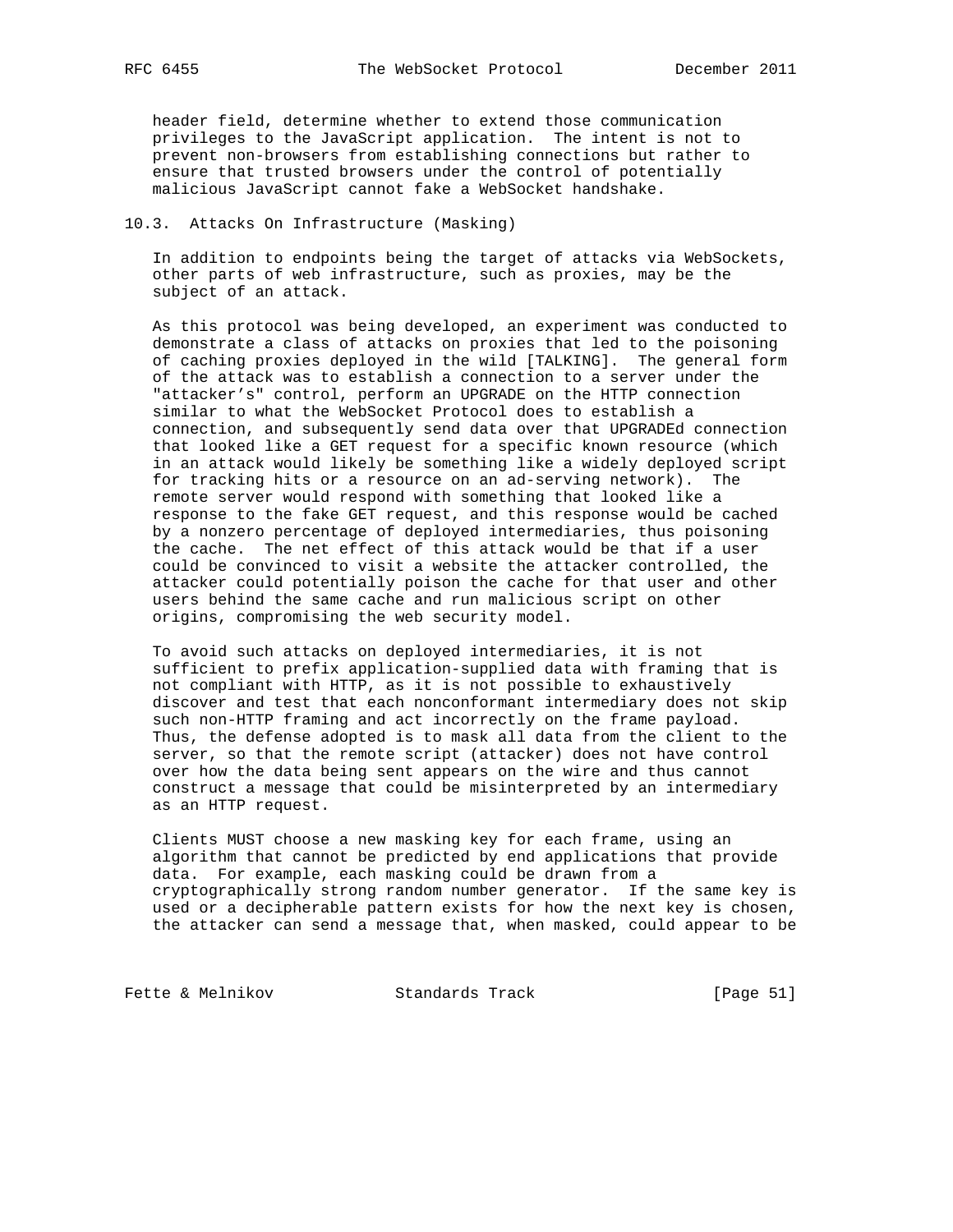an HTTP request (by taking the message the attacker wishes to see on the wire and masking it with the next masking key to be used, the masking key will effectively unmask the data when the client applies it).

 It is also necessary that once the transmission of a frame from a client has begun, the payload (application-supplied data) of that frame must not be capable of being modified by the application. Otherwise, an attacker could send a long frame where the initial data was a known value (such as all zeros), compute the masking key being used upon receipt of the first part of the data, and then modify the data that is yet to be sent in the frame to appear as an HTTP request when masked. (This is essentially the same problem described in the previous paragraph with using a known or predictable masking key.) If additional data is to be sent or data to be sent is somehow changed, that new or changed data must be sent in a new frame and thus with a new masking key. In short, once transmission of a frame begins, the contents must not be modifiable by the remote script (application).

 The threat model being protected against is one in which the client sends data that appears to be an HTTP request. As such, the channel that needs to be masked is the data from the client to the server. The data from the server to the client can be made to look like a response, but to accomplish this request, the client must also be able to forge a request. As such, it was not deemed necessary to mask data in both directions (the data from the server to the client is not masked).

 Despite the protection provided by masking, non-compliant HTTP proxies will still be vulnerable to poisoning attacks of this type by clients and servers that do not apply masking.

## 10.4. Implementation-Specific Limits

 Implementations that have implementation- and/or platform-specific limitations regarding the frame size or total message size after reassembly from multiple frames MUST protect themselves against exceeding those limits. (For example, a malicious endpoint can try to exhaust its peer's memory or mount a denial-of-service attack by sending either a single big frame (e.g., of size 2\*\*60) or by sending a long stream of small frames that are a part of a fragmented message.) Such an implementation SHOULD impose a limit on frame sizes and the total message size after reassembly from multiple frames.

Fette & Melnikov Standards Track [Page 52]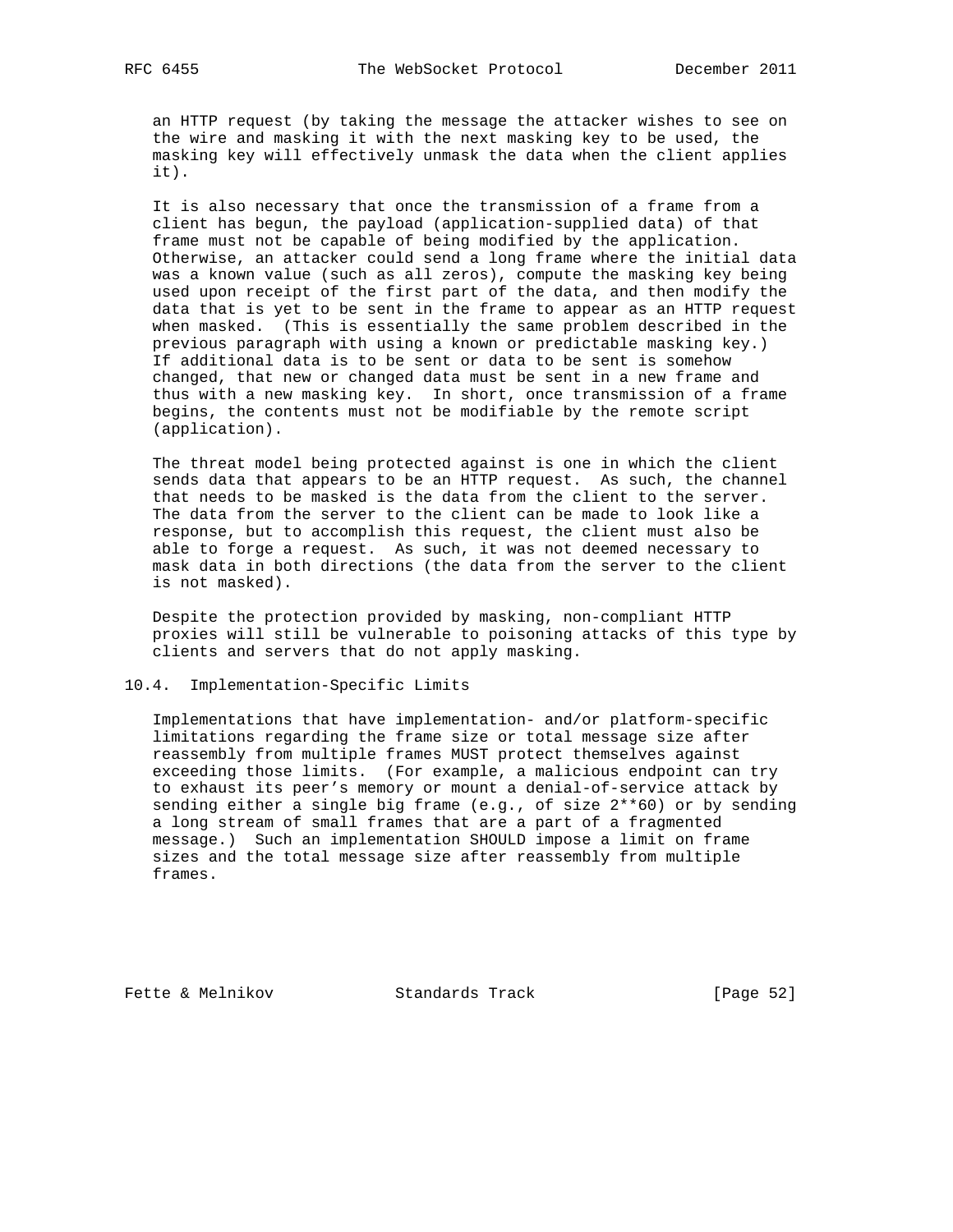# 10.5. WebSocket Client Authentication

 This protocol doesn't prescribe any particular way that servers can authenticate clients during the WebSocket handshake. The WebSocket server can use any client authentication mechanism available to a generic HTTP server, such as cookies, HTTP authentication, or TLS authentication.

#### 10.6. Connection Confidentiality and Integrity

 Connection confidentiality and integrity is provided by running the WebSocket Protocol over TLS (wss URIs). WebSocket implementations MUST support TLS and SHOULD employ it when communicating with their peers.

 For connections using TLS, the amount of benefit provided by TLS depends greatly on the strength of the algorithms negotiated during the TLS handshake. For example, some TLS cipher mechanisms don't provide connection confidentiality. To achieve reasonable levels of protection, clients should use only Strong TLS algorithms. "Web Security Context: User Interface Guidelines" [W3C.REC-wsc-ui-20100812] discusses what constitutes Strong TLS algorithms. [RFC5246] provides additional guidance in Appendix A.5 and Appendix D.3.

## 10.7. Handling of Invalid Data

 Incoming data MUST always be validated by both clients and servers. If, at any time, an endpoint is faced with data that it does not understand or that violates some criteria by which the endpoint determines safety of input, or when the endpoint sees an opening handshake that does not correspond to the values it is expecting (e.g., incorrect path or origin in the client request), the endpoint MAY drop the TCP connection. If the invalid data was received after a successful WebSocket handshake, the endpoint SHOULD send a Close frame with an appropriate status code (Section 7.4) before proceeding to \_Close the WebSocket Connection\_. Use of a Close frame with an appropriate status code can help in diagnosing the problem. If the invalid data is sent during the WebSocket handshake, the server SHOULD return an appropriate HTTP [RFC2616] status code.

 A common class of security problems arises when sending text data using the wrong encoding. This protocol specifies that messages with a Text data type (as opposed to Binary or other types) contain UTF-8 encoded data. Although the length is still indicated and applications implementing this protocol should use the length to determine where the frame actually ends, sending data in an improper

Fette & Melnikov Standards Track [Page 53]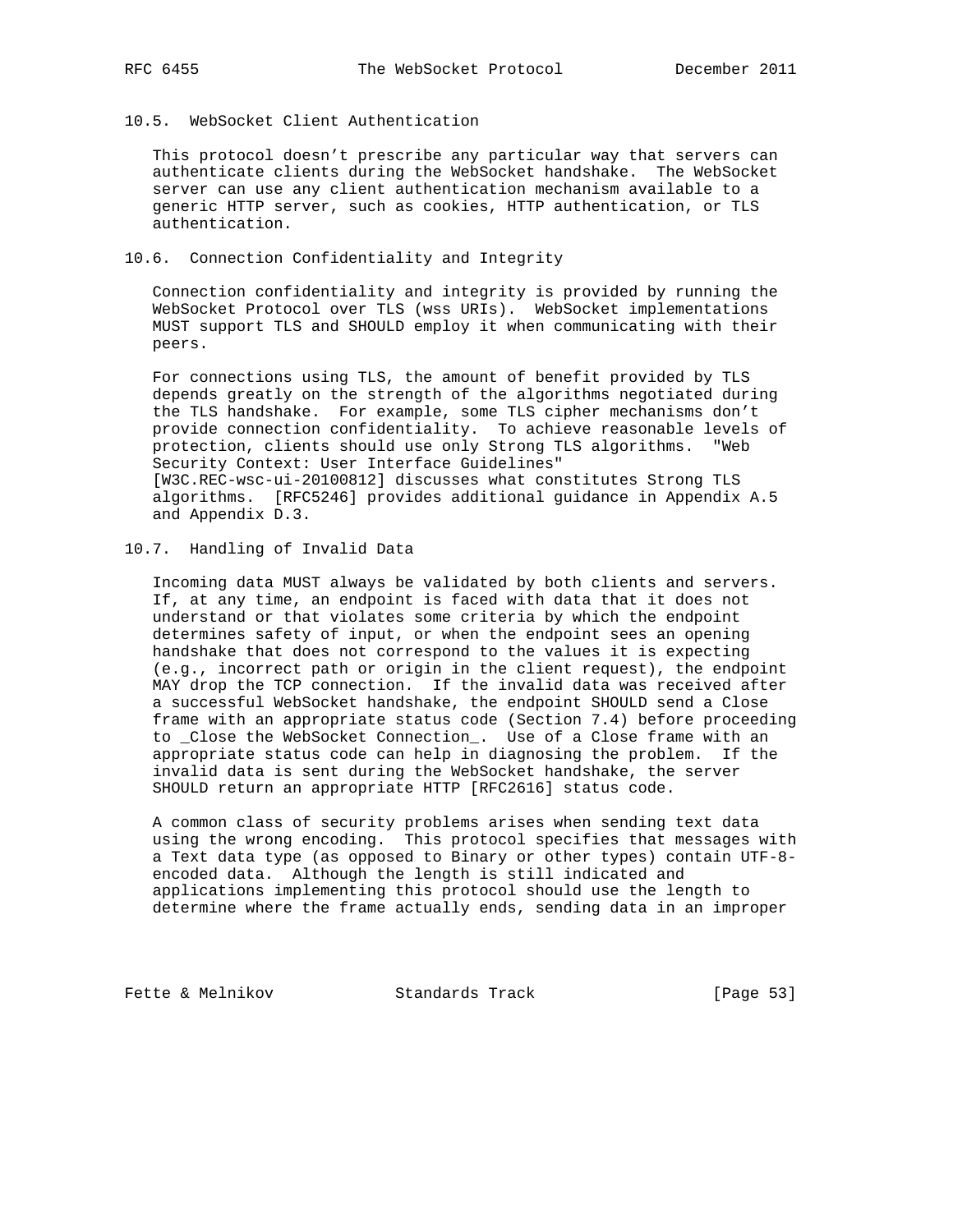encoding may still break assumptions that applications built on top of this protocol may make, leading to anything from misinterpretation of data to loss of data or potential security bugs.

10.8. Use of SHA-1 by the WebSocket Handshake

 The WebSocket handshake described in this document doesn't depend on any security properties of SHA-1, such as collision resistance or resistance to the second pre-image attack (as described in [RFC4270]).

11. IANA Considerations

11.1. Registration of New URI Schemes

11.1.1. Registration of "ws" Scheme

A |ws| URI identifies a WebSocket server and resource name.

 URI scheme name ws

 Status Permanent

 URI scheme syntax Using the ABNF [RFC5234] syntax and ABNF terminals from the URI specification [RFC3986]:

"ws:" "//" authority path-abempty [ "?" query ]

 The <path-abempty> and <query> [RFC3986] components form the resource name sent to the server to identify the kind of service desired. Other components have the meanings described in [RFC3986].

 URI scheme semantics The only operation for this scheme is to open a connection using the WebSocket Protocol.

Encoding considerations

 Characters in the host component that are excluded by the syntax defined above MUST be converted from Unicode to ASCII as specified in [RFC3987] or its replacement. For the purposes of scheme-based normalization, Internationalized Domain Name (IDN) forms of the host component and their conversions to punycode are considered equivalent (see Section 5.3.3 of [RFC3987]).

Fette & Melnikov Standards Track [Page 54]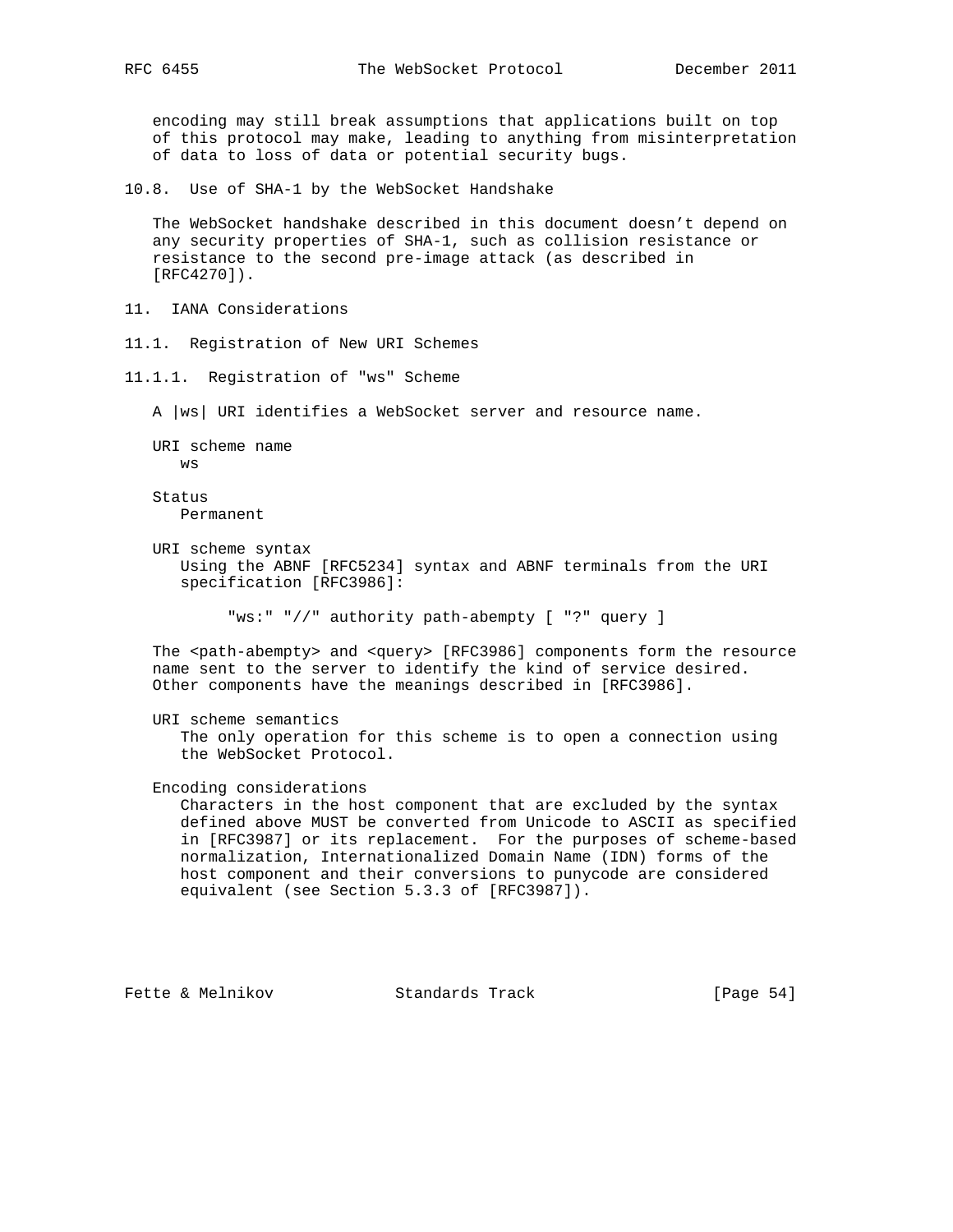Characters in other components that are excluded by the syntax defined above MUST be converted from Unicode to ASCII by first encoding the characters as UTF-8 and then replacing the corresponding bytes using their percent-encoded form as defined in the URI [RFC3986] and Internationalized Resource Identifier (IRI) [RFC3987] specifications.

```
 Applications/protocols that use this URI scheme name
    WebSocket Protocol
```
 Interoperability considerations Use of WebSocket requires use of HTTP version 1.1 or higher.

 Security considerations See "Security Considerations" section.

 Contact HYBI WG <hybi@ietf.org>

 Author/Change controller IETF <iesg@ietf.org>

 References RFC 6455

11.1.2. Registration of "wss" Scheme

 A |wss| URI identifies a WebSocket server and resource name and indicates that traffic over that connection is to be protected via TLS (including standard benefits of TLS such as data confidentiality and integrity and endpoint authentication).

 URI scheme name wss

 Status Permanent

 URI scheme syntax Using the ABNF [RFC5234] syntax and ABNF terminals from the URI specification [RFC3986]:

"wss:" "//" authority path-abempty [ "?" query ]

The <path-abempty> and <query> components form the resource name sent to the server to identify the kind of service desired. Other components have the meanings described in [RFC3986].

Fette & Melnikov Standards Track [Page 55]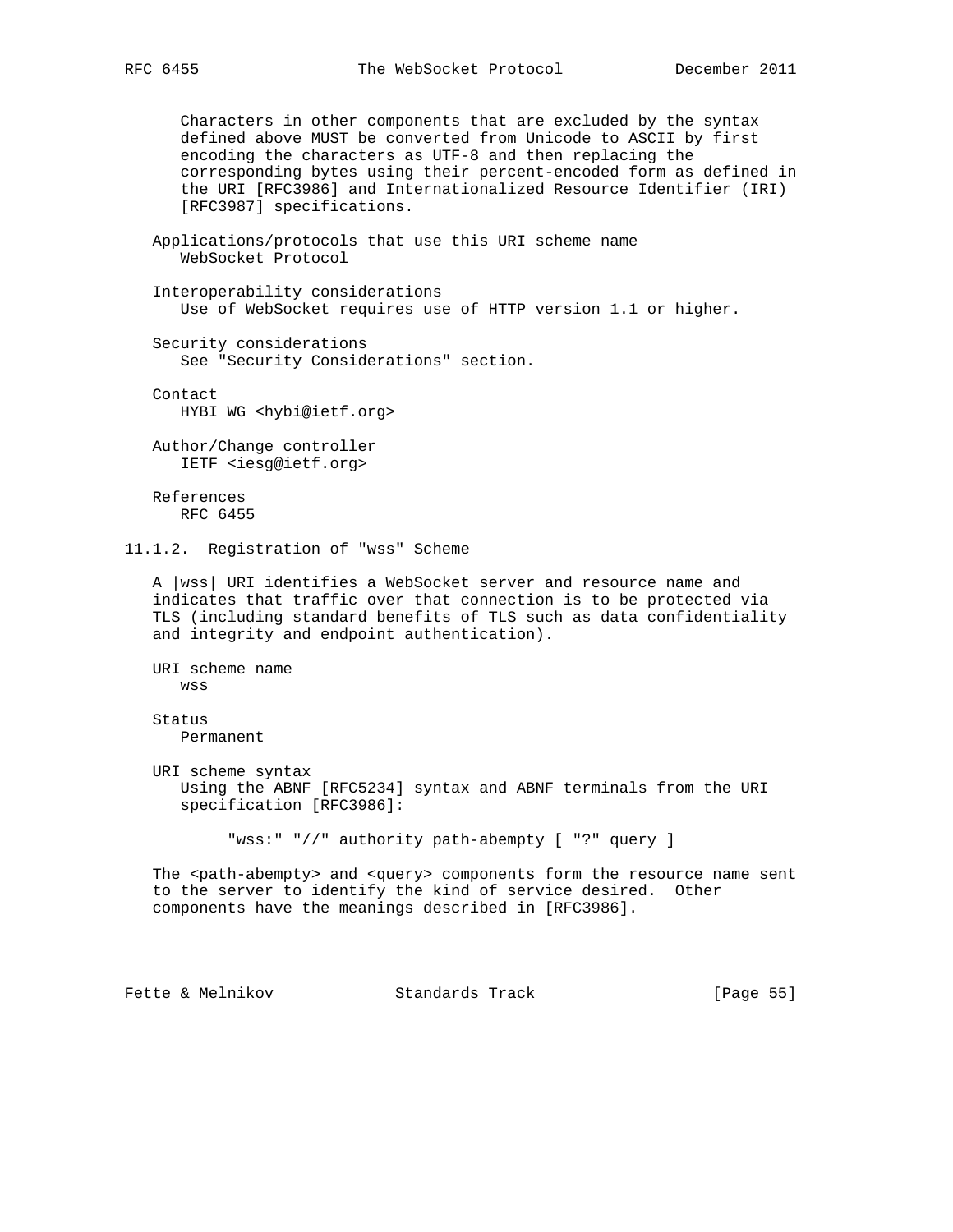URI scheme semantics The only operation for this scheme is to open a connection using the WebSocket Protocol, encrypted using TLS.

Encoding considerations

 Characters in the host component that are excluded by the syntax defined above MUST be converted from Unicode to ASCII as specified in [RFC3987] or its replacement. For the purposes of scheme-based normalization IDN forms of the host component and their conversions to punycode are considered equivalent (see Section 5.3.3 of [RFC3987]).

 Characters in other components that are excluded by the syntax defined above MUST be converted from Unicode to ASCII by first encoding the characters as UTF-8 and then replacing the corresponding bytes using their percent-encoded form as defined in the URI [RFC3986] and IRI [RFC3987] specifications.

 Applications/protocols that use this URI scheme name WebSocket Protocol over TLS

 Interoperability considerations Use of WebSocket requires use of HTTP version 1.1 or higher.

 Security considerations See "Security Considerations" section.

Contact

HYBI WG <hybi@ietf.org>

 Author/Change controller IETF <iesg@ietf.org>

 References RFC 6455

11.2. Registration of the "WebSocket" HTTP Upgrade Keyword

 This section defines a keyword registered in the HTTP Upgrade Tokens Registry as per RFC 2817 [RFC2817].

 Name of token WebSocket

 Author/Change controller IETF <iesg@ietf.org>

Fette & Melnikov Standards Track [Page 56]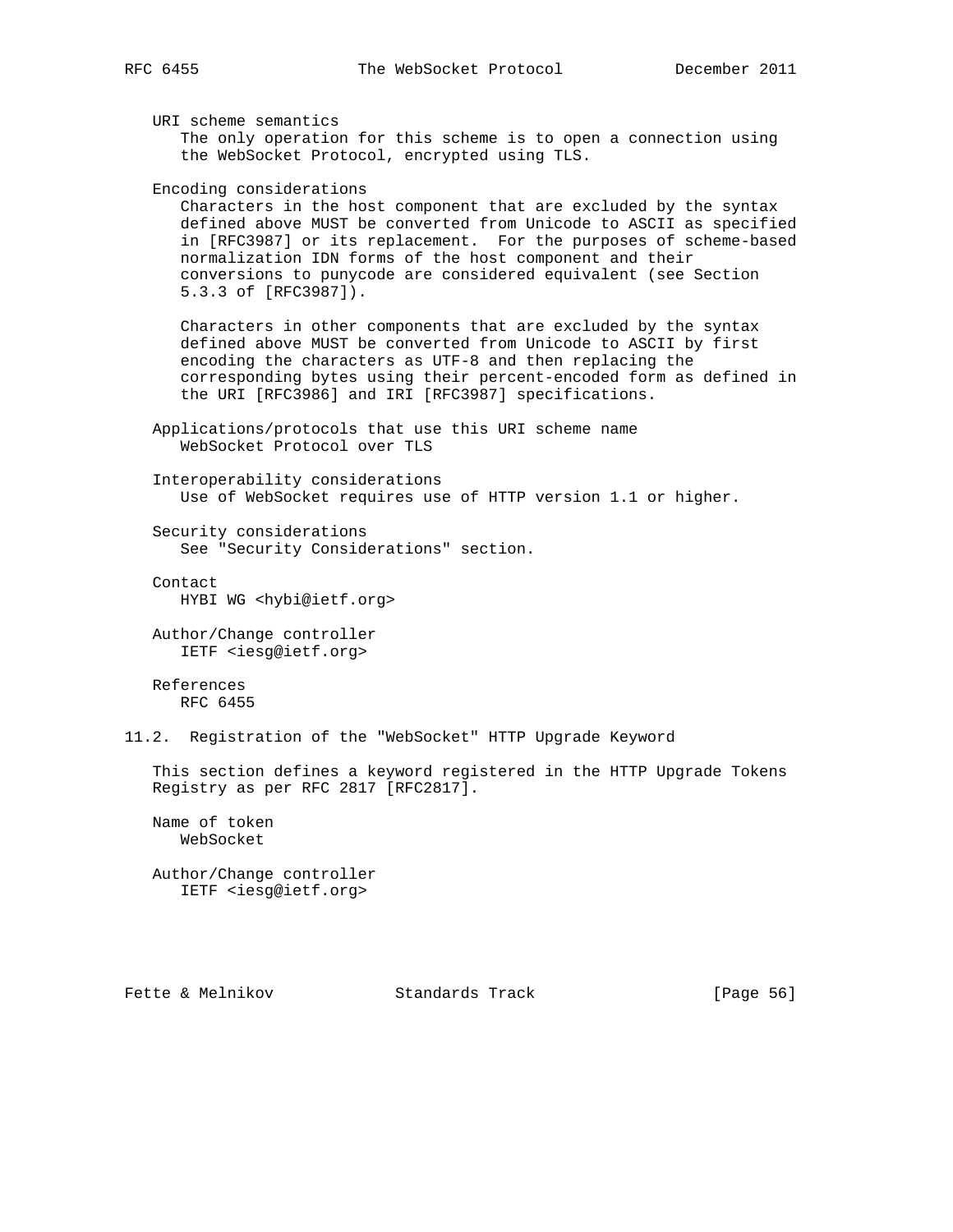Contact HYBI <hybi@ietf.org> References RFC 6455 11.3. Registration of New HTTP Header Fields 11.3.1. Sec-WebSocket-Key This section describes a header field registered in the Permanent Message Header Field Names registry [RFC3864]. Header field name Sec-WebSocket-Key Applicable protocol http Status standard Author/Change controller IETF Specification document(s) RFC 6455 Related information This header field is only used for WebSocket opening handshake.

 The |Sec-WebSocket-Key| header field is used in the WebSocket opening handshake. It is sent from the client to the server to provide part of the information used by the server to prove that it received a valid WebSocket opening handshake. This helps ensure that the server does not accept connections from non-WebSocket clients (e.g., HTTP clients) that are being abused to send data to unsuspecting WebSocket servers.

 The |Sec-WebSocket-Key| header field MUST NOT appear more than once in an HTTP request.

Fette & Melnikov Standards Track [Page 57]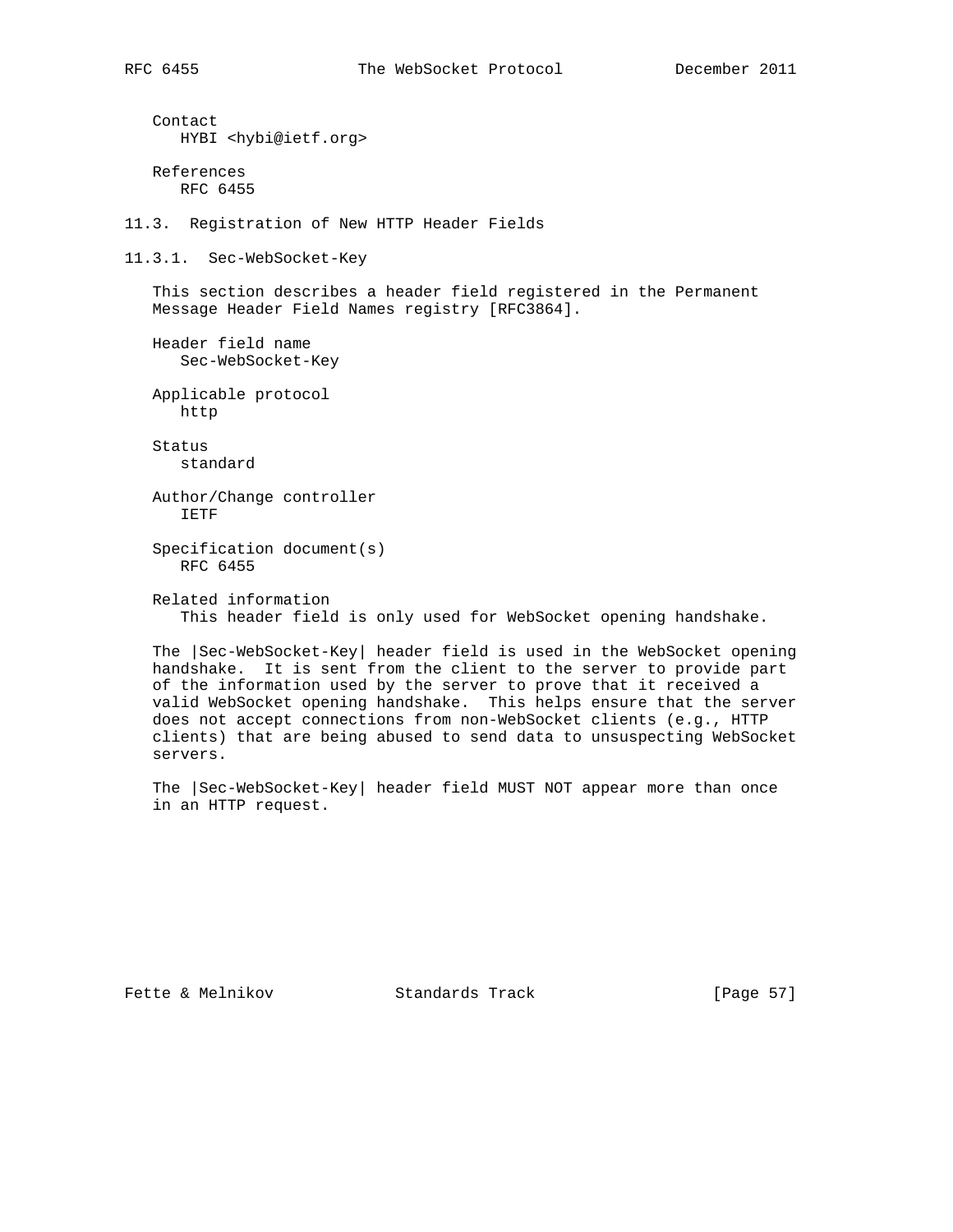## 11.3.2. Sec-WebSocket-Extensions

 This section describes a header field for registration in the Permanent Message Header Field Names registry [RFC3864].

 Header field name Sec-WebSocket-Extensions

 Applicable protocol http

 Status standard

 Author/Change controller IETF

 Specification document(s) RFC 6455

 Related information This header field is only used for WebSocket opening handshake.

 The |Sec-WebSocket-Extensions| header field is used in the WebSocket opening handshake. It is initially sent from the client to the server, and then subsequently sent from the server to the client, to agree on a set of protocol-level extensions to use for the duration of the connection.

 The |Sec-WebSocket-Extensions| header field MAY appear multiple times in an HTTP request (which is logically the same as a single |Sec-WebSocket-Extensions| header field that contains all values. However, the |Sec-WebSocket-Extensions| header field MUST NOT appear more than once in an HTTP response.

11.3.3. Sec-WebSocket-Accept

 This section describes a header field registered in the Permanent Message Header Field Names registry [RFC3864].

 Header field name Sec-WebSocket-Accept

 Applicable protocol http

 Status standard

Fette & Melnikov Standards Track [Page 58]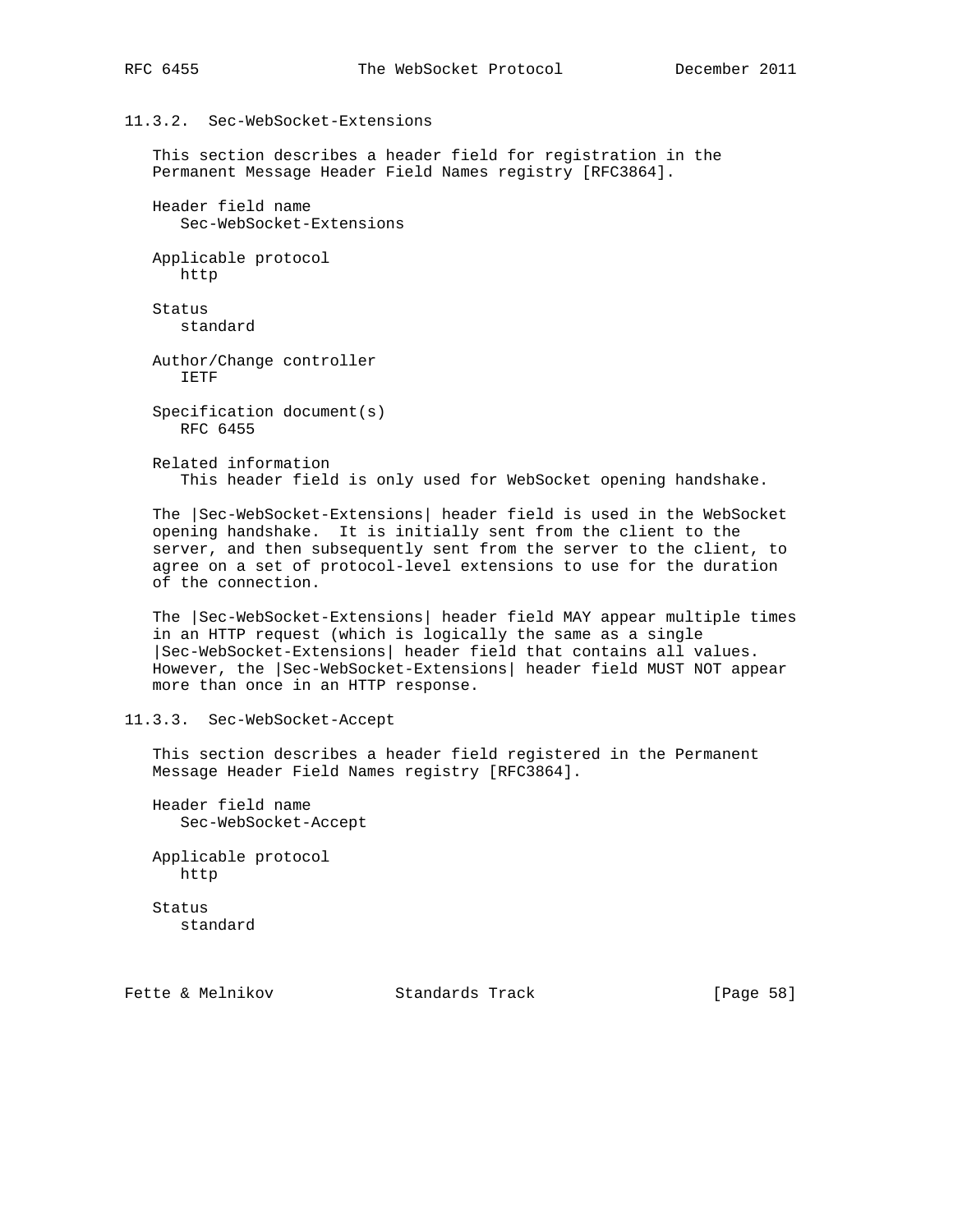```
 Author/Change controller
       IETF
    Specification document(s)
      RFC 6455
   Related information
      This header field is only used for the WebSocket opening
       handshake.
    The |Sec-WebSocket-Accept| header field is used in the WebSocket
    opening handshake. It is sent from the server to the client to
    confirm that the server is willing to initiate the WebSocket
    connection.
    The |Sec-WebSocket-Accept| header MUST NOT appear more than once in
    an HTTP response.
11.3.4. Sec-WebSocket-Protocol
    This section describes a header field registered in the Permanent
   Message Header Field Names registry [RFC3864].
   Header field name
       Sec-WebSocket-Protocol
   Applicable protocol
      http
    Status
       standard
   Author/Change controller
       IETF
    Specification document(s)
       RFC 6455
    Related information
       This header field is only used for the WebSocket opening
      handshake.
    The |Sec-WebSocket-Protocol| header field is used in the WebSocket
    opening handshake. It is sent from the client to the server and back
    from the server to the client to confirm the subprotocol of the
   connection. This enables scripts to both select a subprotocol and be
    sure that the server agreed to serve that subprotocol.
Fette & Melnikov               Standards Track               [Page 59]
```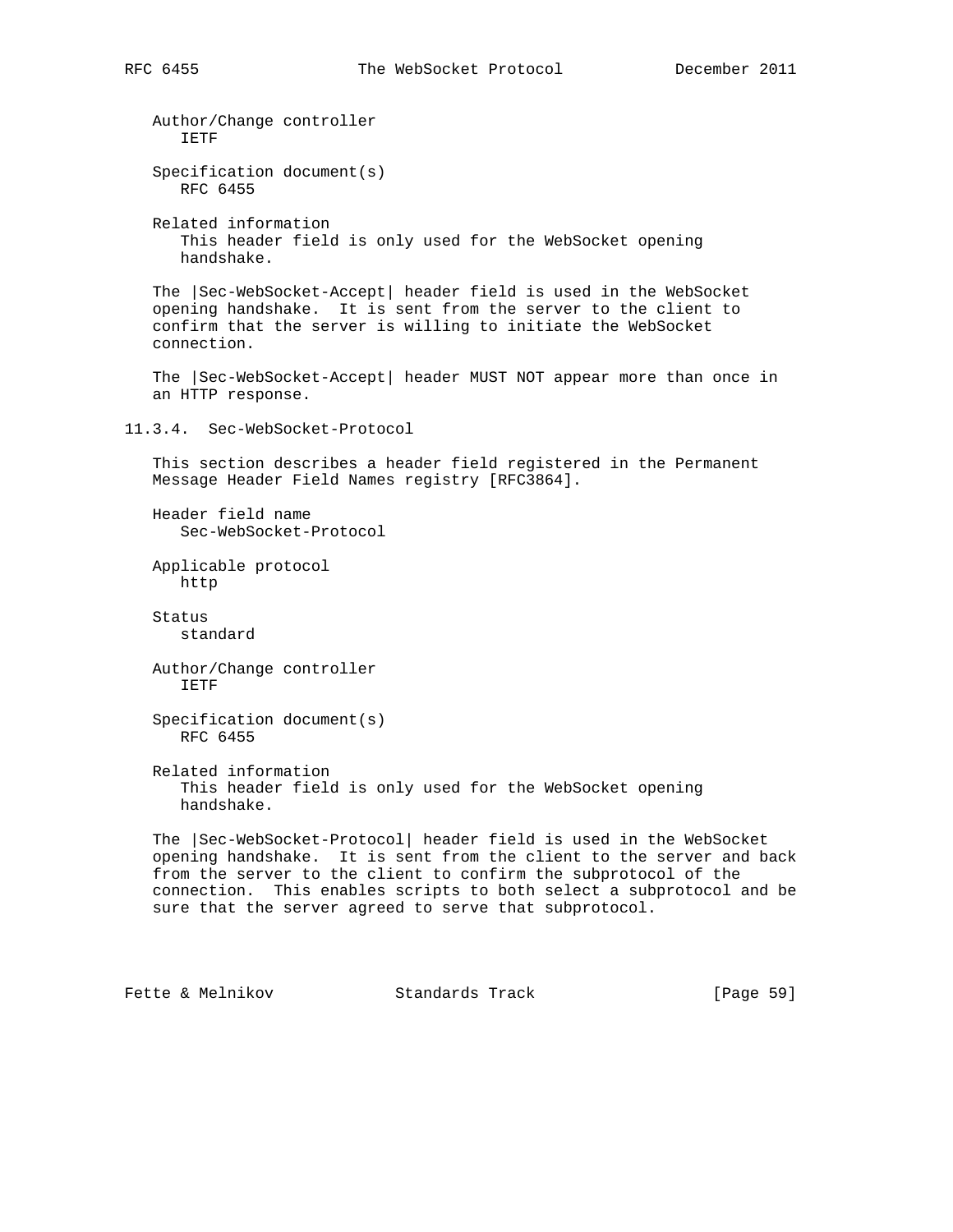The |Sec-WebSocket-Protocol| header field MAY appear multiple times in an HTTP request (which is logically the same as a single |Sec-WebSocket-Protocol| header field that contains all values). However, the |Sec-WebSocket-Protocol| header field MUST NOT appear more than once in an HTTP response.

#### 11.3.5. Sec-WebSocket-Version

 This section describes a header field registered in the Permanent Message Header Field Names registry [RFC3864].

 Header field name Sec-WebSocket-Version

 Applicable protocol http

 Status standard

 Author/Change controller IETF

 Specification document(s) RFC 6455

 Related information This header field is only used for the WebSocket opening handshake.

 The |Sec-WebSocket-Version| header field is used in the WebSocket opening handshake. It is sent from the client to the server to indicate the protocol version of the connection. This enables servers to correctly interpret the opening handshake and subsequent data being sent from the data, and close the connection if the server cannot interpret that data in a safe manner. The |Sec-WebSocket- Version| header field is also sent from the server to the client on WebSocket handshake error, when the version received from the client does not match a version understood by the server. In such a case, the header field includes the protocol version(s) supported by the server.

 Note that there is no expectation that higher version numbers are necessarily backward compatible with lower version numbers.

Fette & Melnikov Standards Track [Page 60]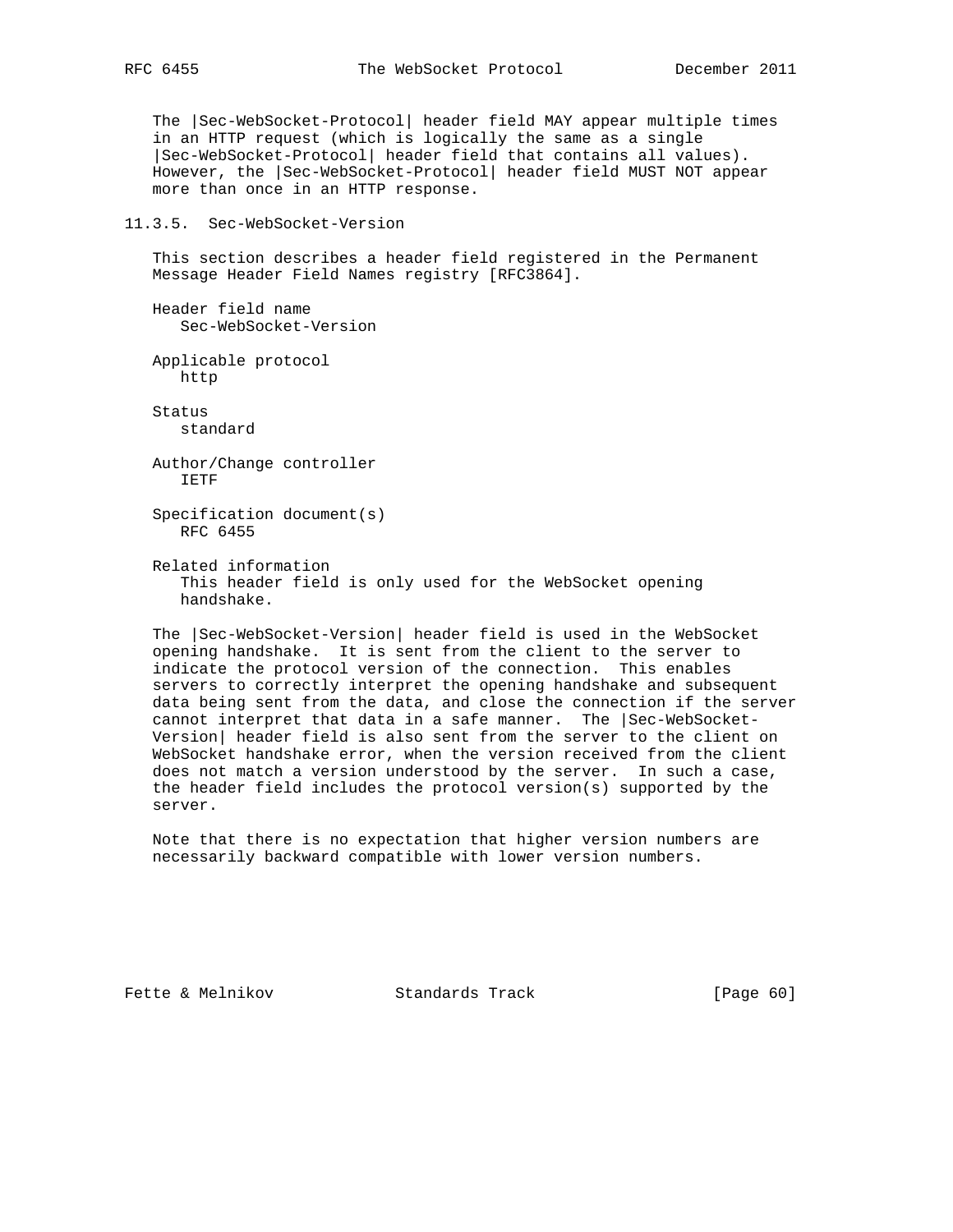The |Sec-WebSocket-Version| header field MAY appear multiple times in an HTTP response (which is logically the same as a single |Sec-WebSocket-Version| header field that contains all values). However, the |Sec-WebSocket-Version| header field MUST NOT appear more than once in an HTTP request.

#### 11.4. WebSocket Extension Name Registry

 This specification creates a new IANA registry for WebSocket Extension names to be used with the WebSocket Protocol in accordance with the principles set out in RFC 5226 [RFC5226].

As part of this registry, IANA maintains the following information:

Extension Identifier

 The identifier of the extension, as will be used in the |Sec-WebSocket-Extensions| header field registered in Section 11.3.2 of this specification. The value must conform to the requirements for an extension-token as defined in Section 9.1 of this specification.

Extension Common Name

 The name of the extension, as the extension is generally referred to.

Extension Definition

 A reference to the document in which the extension being used with the WebSocket Protocol is defined.

Known Incompatible Extensions

 A list of extension identifiers with which this extension is known to be incompatible.

 WebSocket Extension names are to be subject to the "First Come First Served" IANA registration policy [RFC5226].

There are no initial values in this registry.

11.5. WebSocket Subprotocol Name Registry

 This specification creates a new IANA registry for WebSocket Subprotocol names to be used with the WebSocket Protocol in accordance with the principles set out in RFC 5226 [RFC5226].

Fette & Melnikov Standards Track [Page 61]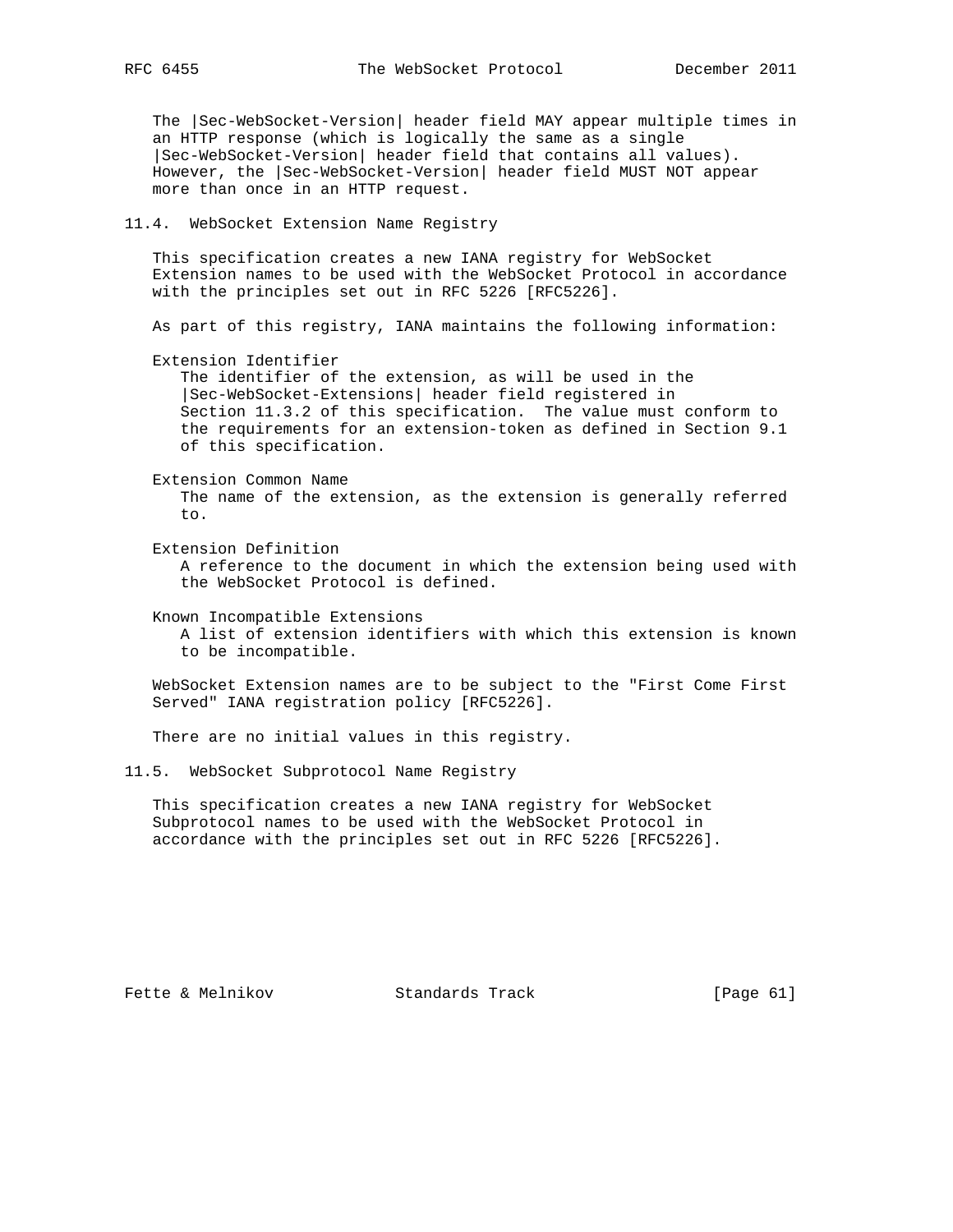As part of this registry, IANA maintains the following information: Subprotocol Identifier The identifier of the subprotocol, as will be used in the |Sec-WebSocket-Protocol| header field registered in Section 11.3.4 of this specification. The value must conform to the requirements given in item 10 of Section 4.1 of this specification -- namely, the value must be a token as defined by RFC 2616 [RFC2616]. Subprotocol Common Name The name of the subprotocol, as the subprotocol is generally referred to. Subprotocol Definition A reference to the document in which the subprotocol being used with the WebSocket Protocol is defined. WebSocket Subprotocol names are to be subject to the "First Come First Served" IANA registration policy [RFC5226]. 11.6. WebSocket Version Number Registry This specification creates a new IANA registry for WebSocket Version Numbers to be used with the WebSocket Protocol in accordance with the principles set out in RFC 5226 [RFC5226]. As part of this registry, IANA maintains the following information: Version Number The version number to be used in the |Sec-WebSocket-Version| is specified in Section 4.1 of this specification. The value must be a non-negative integer in the range between 0 and 255 (inclusive). Reference The RFC requesting a new version number or a draft name with version number (see below). Status Either "Interim" or "Standard". See below for description. A version number is designated as either "Interim" or "Standard". A "Standard" version number is documented in an RFC and used to identify a major, stable version of the WebSocket protocol, such as the version defined by this RFC. "Standard" version numbers are subject to the "IETF Review" IANA registration policy [RFC5226].

Fette & Melnikov Standards Track [Page 62]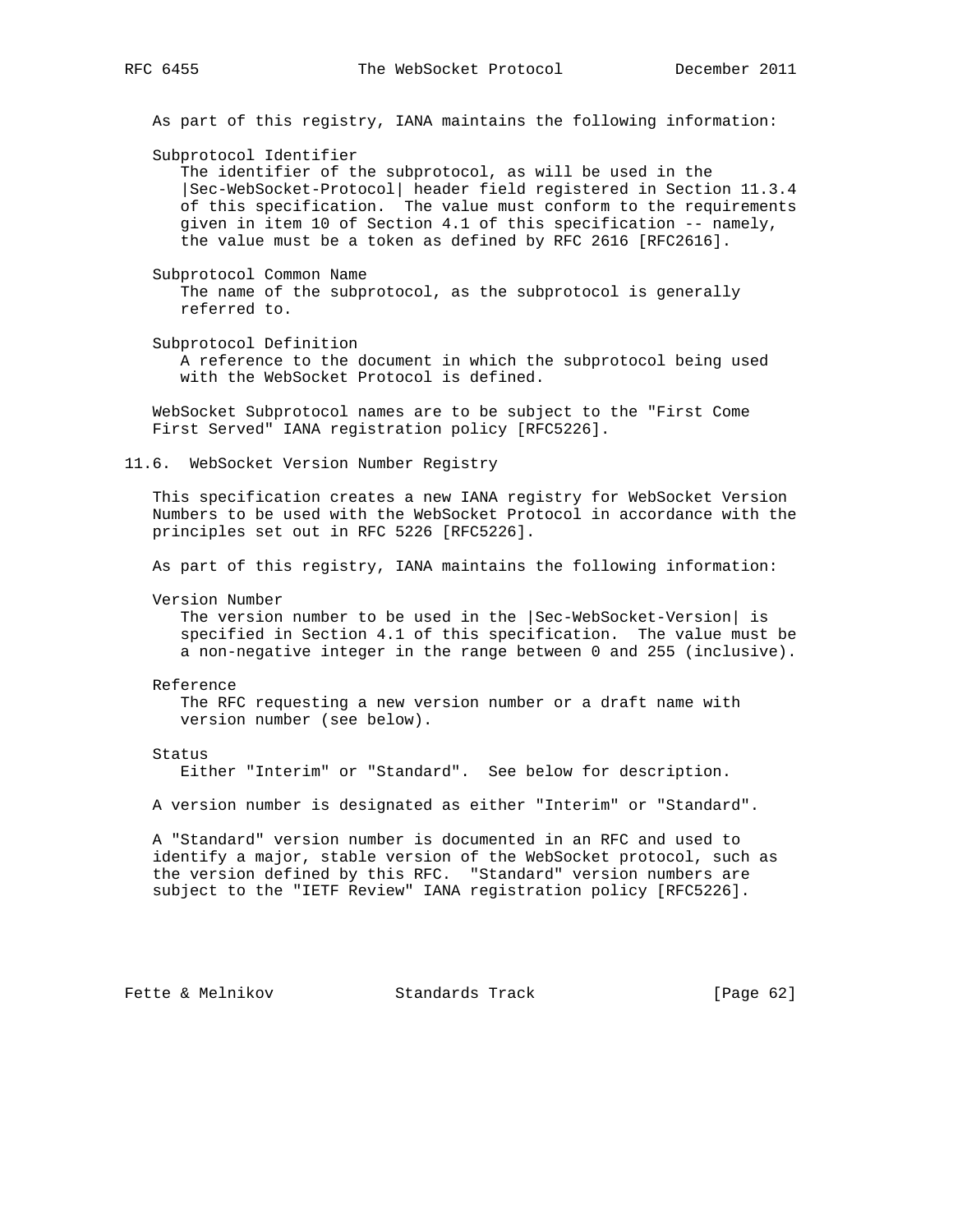An "Interim" version number is documented in an Internet-Draft and used to help implementors identify and interoperate with deployed versions of the WebSocket protocol, such as versions developed before the publication of this RFC. "Interim" version numbers are subject to the "Expert Review" IANA registration policy [RFC5226], with the chairs of the HYBI Working Group (or, if the working group closes, the Area Directors for the IETF Applications Area) being the initial Designated Experts.

IANA has added initial values to the registry as follows.

| Version<br>Number | Reference                                 | Status   |
|-------------------|-------------------------------------------|----------|
| 0                 | + draft-ietf-hybi-thewebsocketprotocol-00 | Interim  |
| 1                 | + draft-ietf-hybi-thewebsocketprotocol-01 | Interim  |
| 2                 | + draft-ietf-hybi-thewebsocketprotocol-02 | Interim  |
| 3                 | + draft-ietf-hybi-thewebsocketprotocol-03 | Interim  |
| 4                 | + draft-ietf-hybi-thewebsocketprotocol-04 | Interim  |
| 5                 | + draft-ietf-hybi-thewebsocketprotocol-05 | Interim  |
| 6                 | + draft-ietf-hybi-thewebsocketprotocol-06 | Interim  |
| 7                 | + draft-ietf-hybi-thewebsocketprotocol-07 | Interim  |
| 8                 | + draft-ietf-hybi-thewebsocketprotocol-08 | Interim  |
| 9                 | Reserved<br>$\div$                        |          |
| 10                | Reserved                                  |          |
| 11                | Reserved<br>$\,{}^+$                      |          |
| 12                | Reserved                                  |          |
| 13                | RFC 6455                                  | Standard |

Fette & Melnikov Standards Track [Page 63]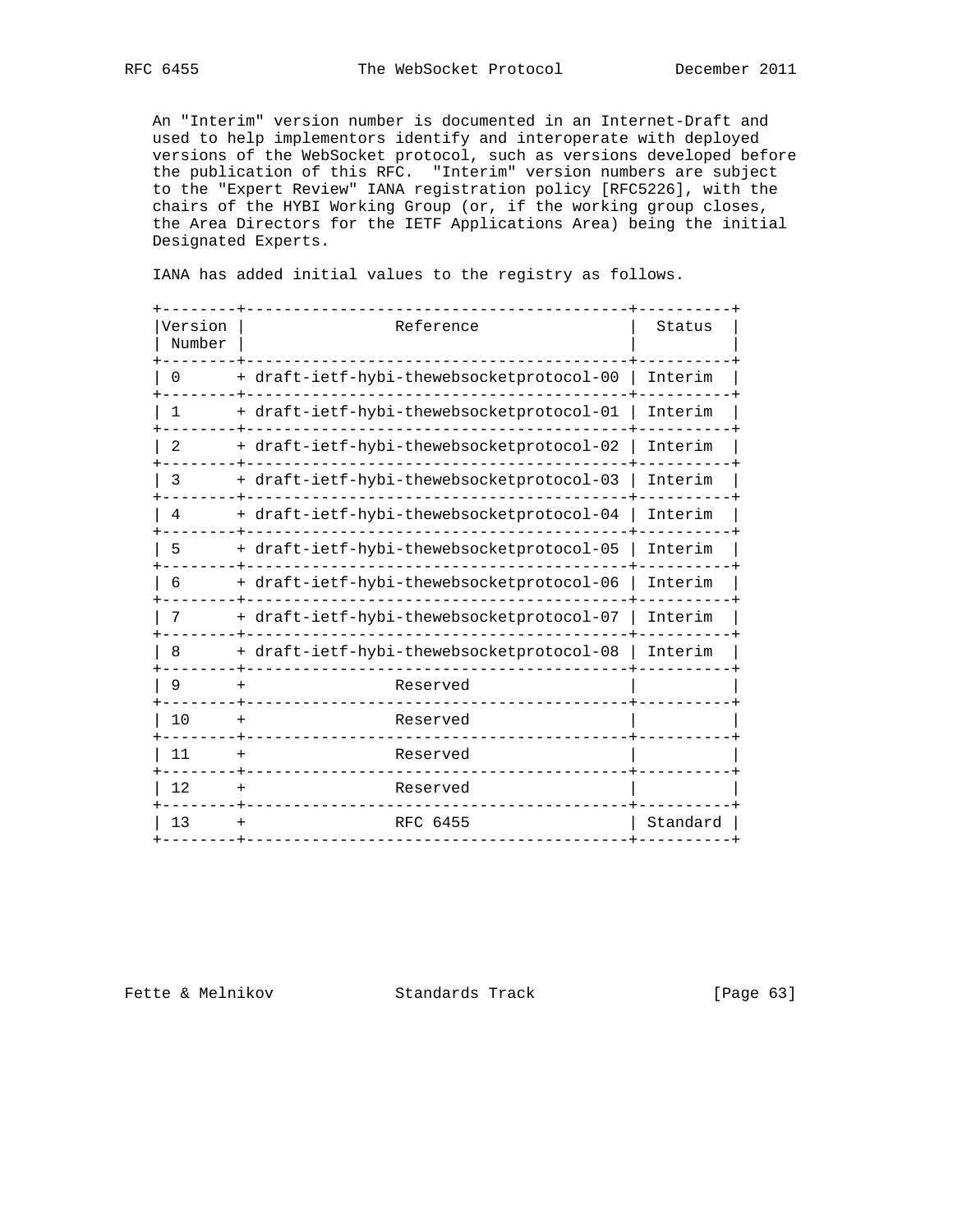## 11.7. WebSocket Close Code Number Registry

 This specification creates a new IANA registry for WebSocket Connection Close Code Numbers in accordance with the principles set out in RFC 5226 [RFC5226].

As part of this registry, IANA maintains the following information:

Status Code

 The Status Code denotes a reason for a WebSocket connection closure as per Section 7.4 of this document. The status code is an integer number between 1000 and 4999 (inclusive).

Meaning

 The meaning of the status code. Each status code has to have a unique meaning.

Contact

A contact for the entity reserving the status code.

Reference

 The stable document requesting the status codes and defining their meaning. This is required for status codes in the range 1000-2999 and recommended for status codes in the range 3000-3999.

 WebSocket Close Code Numbers are subject to different registration requirements depending on their range. Requests for status codes for use by this protocol and its subsequent versions or extensions are subject to any one of the "Standards Action", "Specification Required" (which implies "Designated Expert"), or "IESG Review" IANA registration policies and should be granted in the range 1000-2999. Requests for status codes for use by libraries, frameworks, and applications are subject to the "First Come First Served" IANA registration policy and should be granted in the range 3000-3999. The range of status codes from 4000-4999 is designated for Private Use. Requests should indicate whether they are requesting status codes for use by the WebSocket Protocol (or a future version of the protocol), by extensions, or by libraries/frameworks/applications.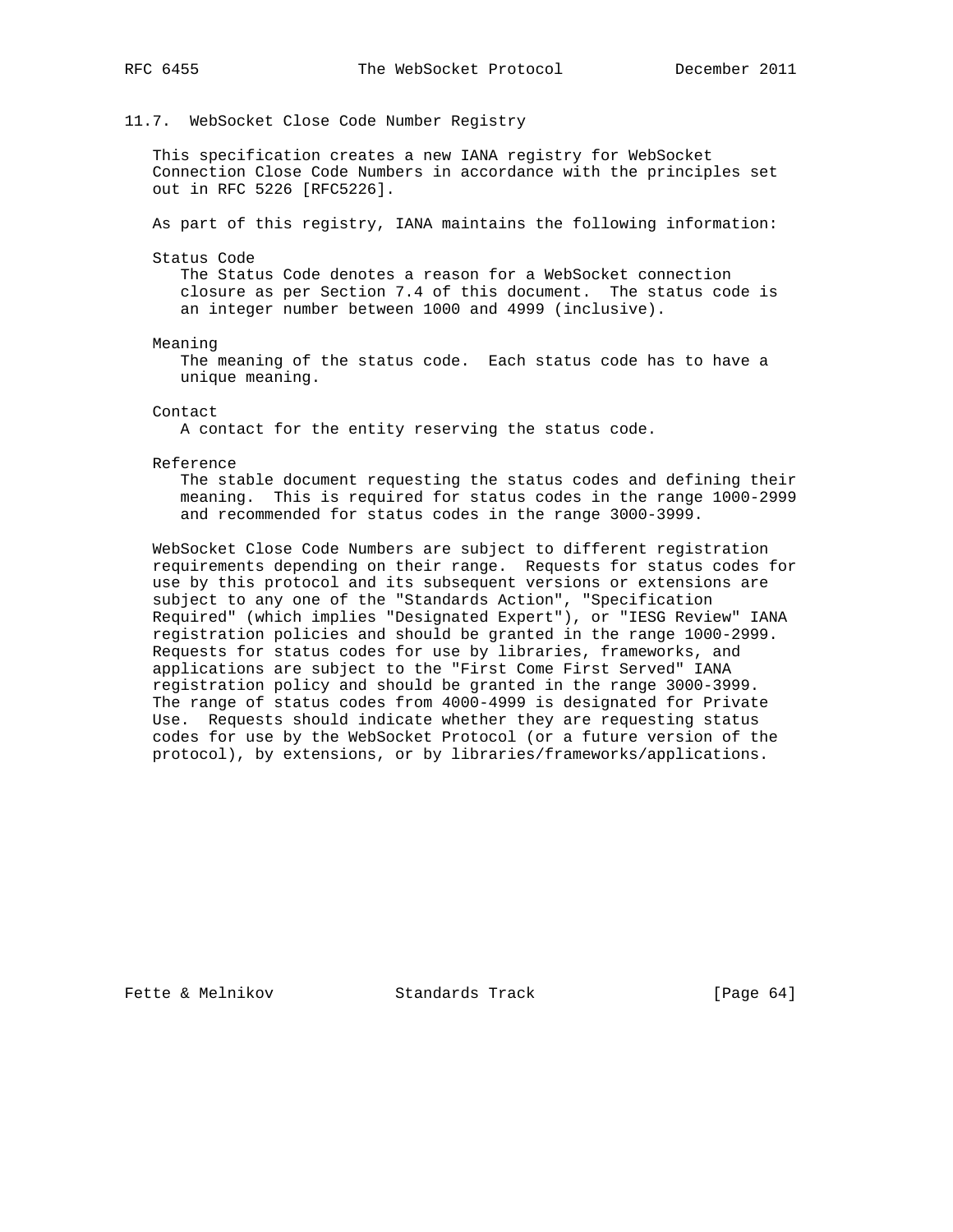| Status Code | Meaning                        | Contact       | Reference |
|-------------|--------------------------------|---------------|-----------|
| 1000        | Normal Closure                 | hybi@ietf.org | RFC 6455  |
| 1001        | Going Away                     | hybi@ietf.org | RFC 6455  |
| 1002        | Protocol error                 | hybi@ietf.org | RFC 6455  |
| 1003        | Unsupported Data hybi@ietf.org |               | RFC 6455  |
| 1004        | ---Reserved----                | hybi@ietf.org | RFC 6455  |
| 1005        | No Status Rcvd                 | hybi@ietf.org | RFC 6455  |
| 1006        | Abnormal Closure               | hybi@ietf.orq | RFC 6455  |
| 1007        | Invalid frame<br>payload data  | hybi@ietf.org | RFC 6455  |
| 1008        | Policy Violation               | hybi@ietf.org | RFC 6455  |
| 1009        | Message Too Big                | hybi@ietf.org | RFC 6455  |
| 1010        | Mandatory Ext.                 | hybi@ietf.org | RFC 6455  |
| 1011        | Internal Server<br>Error       | hybi@ietf.org | RFC 6455  |
| 1015        | TLS handshake                  | hybi@ietf.org | RFC 6455  |
|             |                                |               |           |

IANA has added initial values to the registry as follows.

# 11.8. WebSocket Opcode Registry

 This specification creates a new IANA registry for WebSocket Opcodes in accordance with the principles set out in RFC 5226 [RFC5226].

As part of this registry, IANA maintains the following information:

Opcode

 The opcode denotes the frame type of the WebSocket frame, as defined in Section 5.2. The opcode is an integer number between 0 and 15, inclusive.

#### Meaning

The meaning of the opcode value.

Fette & Melnikov Standards Track [Page 65]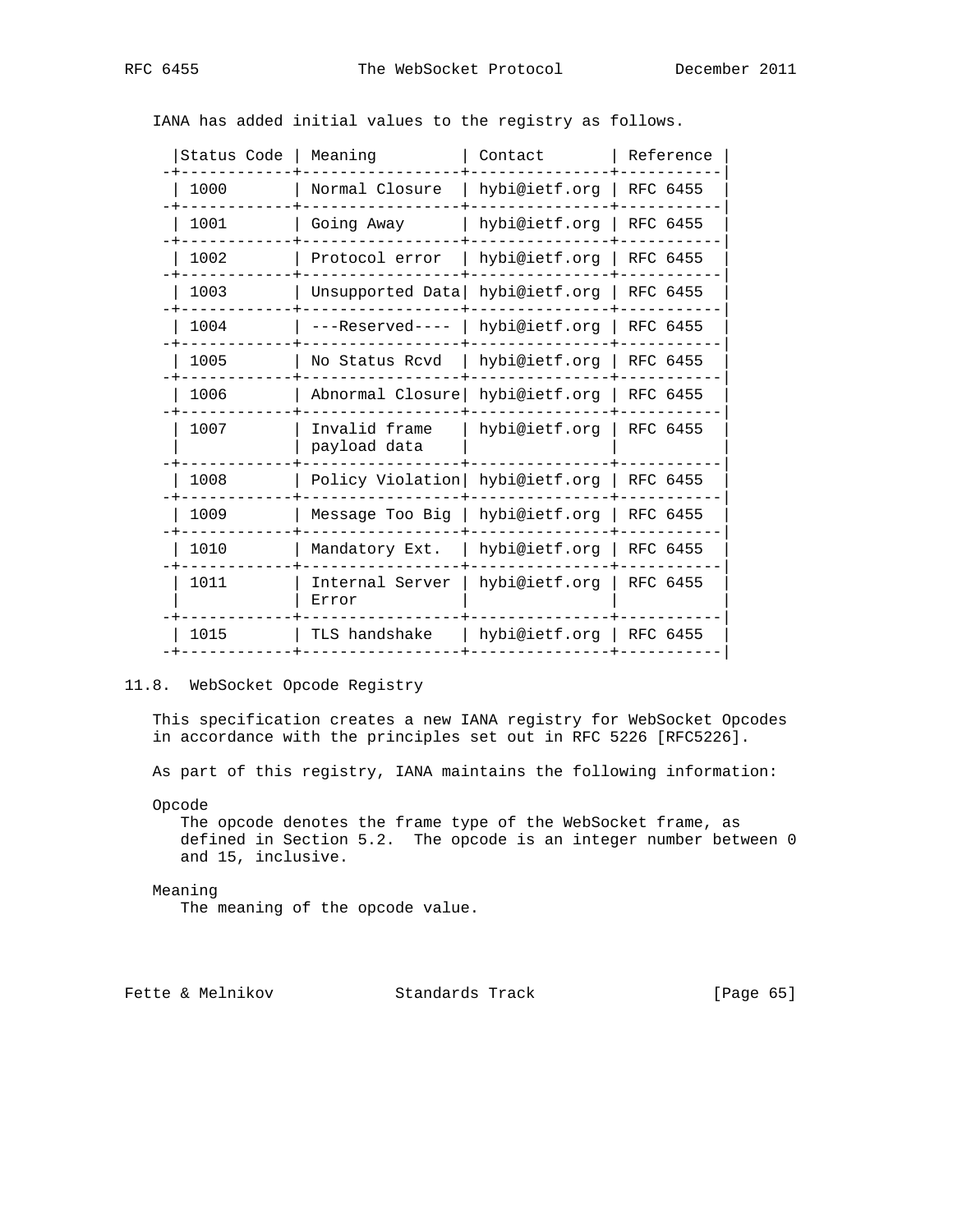Reference

The specification requesting the opcode.

 WebSocket Opcode numbers are subject to the "Standards Action" IANA registration policy [RFC5226].

IANA has added initial values to the registry as follows.

| Opcode<br>-+--------+- | Meaning                | Reference |
|------------------------|------------------------|-----------|
| $\Omega$               | Continuation Frame     | RFC 6455  |
|                        | Text Frame             | RFC 6455  |
| 2                      | Binary Frame           | RFC 6455  |
| 8                      | Connection Close Frame | RFC 6455  |
| 9                      | Ping Frame             | RFC 6455  |
| 10                     | Pong Frame             | RFC 6455  |
|                        |                        |           |

## 11.9. WebSocket Framing Header Bits Registry

 This specification creates a new IANA registry for WebSocket Framing Header Bits in accordance with the principles set out in RFC 5226 [RFC5226]. This registry controls assignment of the bits marked RSV1, RSV2, and RSV3 in Section 5.2.

 These bits are reserved for future versions or extensions of this specification.

 WebSocket Framing Header Bits assignments are subject to the "Standards Action" IANA registration policy [RFC5226].

12. Using the WebSocket Protocol from Other Specifications

 The WebSocket Protocol is intended to be used by another specification to provide a generic mechanism for dynamic author defined content, e.g., in a specification defining a scripted API.

 Such a specification first needs to \_Establish a WebSocket Connection\_, providing that algorithm with:

o The destination, consisting of a /host/ and a /port/.

Fette & Melnikov Standards Track [Page 66]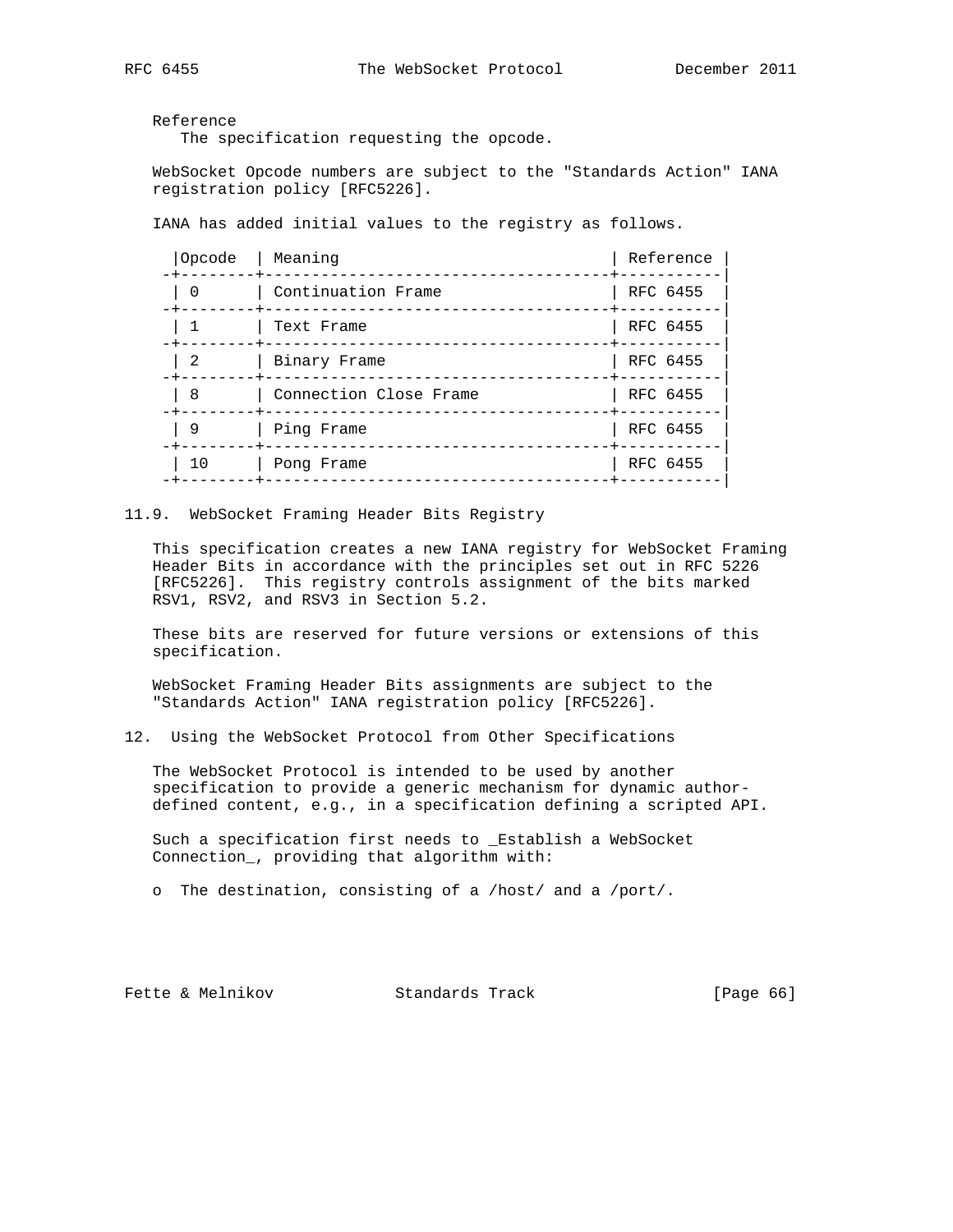- o A /resource name/, which allows for multiple services to be identified at one host and port.
- o A /secure/ flag, which is true if the connection is to be encrypted and false otherwise.
- o An ASCII serialization of an origin [RFC6454] that is being made responsible for the connection.
- o Optionally, a string identifying a protocol that is to be layered over the WebSocket connection.

 The /host/, /port/, /resource name/, and /secure/ flag are usually obtained from a URI using the steps to parse a WebSocket URI's components. These steps fail if the URI does not specify a WebSocket.

 If at any time the connection is to be closed, then the specification needs to use the \_Close the WebSocket Connection\_ algorithm (Section 7.1.1).

Section 7.1.4 defines when \_The WebSocket Connection is Closed\_.

 While a connection is open, the specification will need to handle the cases when \_A WebSocket Message Has Been Received\_ (Section 6.2).

 To send some data /data/ to an open connection, the specification needs to \_Send a WebSocket Message\_ (Section 6.1).

### 13. Acknowledgements

 Special thanks are due to Ian Hickson, who was the original author and editor of this protocol. The initial design of this specification benefitted from the participation of many people in the WHATWG and WHATWG mailing list. Contributions to that specification are not tracked by section, but a list of all who contributed to that specification is given in the WHATWG HTML specification at http://whatwg.org/html5.

 Special thanks also to John Tamplin for providing a significant amount of text for the "Data Framing" section of this specification.

 Special thanks also to Adam Barth for providing a significant amount of text and background research for the "Data Masking" section of this specification.

Fette & Melnikov Standards Track [Page 67]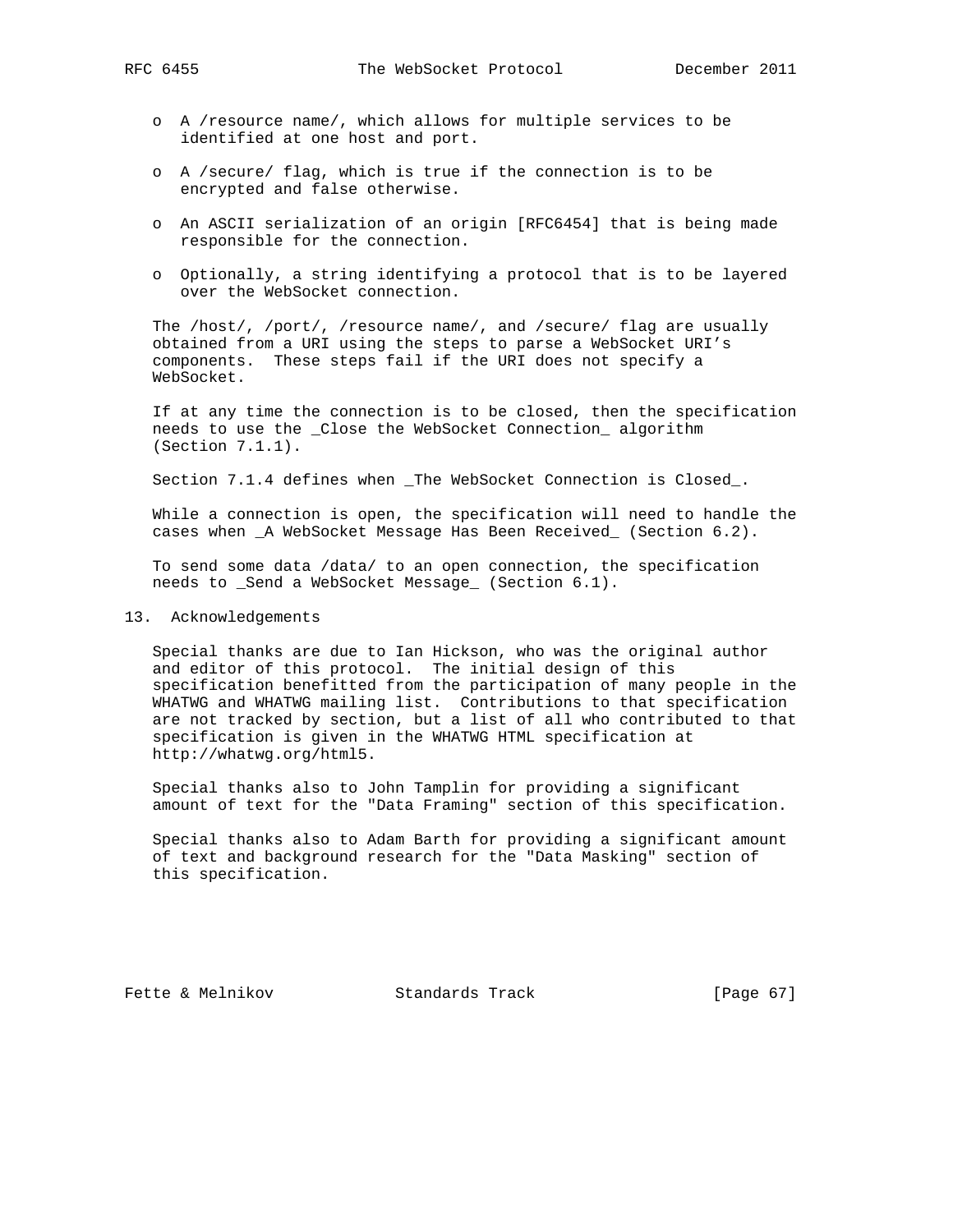Special thanks to Lisa Dusseault for the Apps Area review (and for helping to start this work), Richard Barnes for the Gen-Art review, and Magnus Westerlund for the Transport Area Review. Special thanks to HYBI WG past and present WG chairs who tirelessly worked behind the scene to move this work toward completion: Joe Hildebrand, Salvatore Loreto, and Gabriel Montenegro. And last but not least, special thank you to the responsible Area Director Peter Saint-Andre.

 Thank you to the following people who participated in discussions on the HYBI WG mailing list and contributed ideas and/or provided detailed reviews (the list is likely to be incomplete): Greg Wilkins, John Tamplin, Willy Tarreau, Maciej Stachowiak, Jamie Lokier, Scott Ferguson, Bjoern Hoehrmann, Julian Reschke, Dave Cridland, Andy Green, Eric Rescorla, Inaki Baz Castillo, Martin Thomson, Roberto Peon, Patrick McManus, Zhong Yu, Bruce Atherton, Takeshi Yoshino, Martin J. Duerst, James Graham, Simon Pieters, Roy T. Fielding, Mykyta Yevstifeyev, Len Holgate, Paul Colomiets, Piotr Kulaga, Brian Raymor, Jan Koehler, Joonas Lehtolahti, Sylvain Hellegouarch, Stephen Farrell, Sean Turner, Pete Resnick, Peter Thorson, Joe Mason, John Fallows, and Alexander Philippou. Note that people listed above didn't necessarily endorse the end result of this work.

#### 14. References

- 14.1. Normative References
	- [ANSI.X3-4.1986]

 American National Standards Institute, "Coded Character Set - 7-bit American Standard Code for Information Interchange", ANSI X3.4, 1986.

[FIPS.180-3]

 National Institute of Standards and Technology, "Secure Hash Standard", FIPS PUB 180-3, October 2008, <http://csrc.nist.gov/publications/fips/fips180-3/ fips180-3\_final.pdf>.

- [RFC1928] Leech, M., Ganis, M., Lee, Y., Kuris, R., Koblas, D., and L. Jones, "SOCKS Protocol Version 5", RFC 1928, March 1996.
- [RFC2119] Bradner, S., "Key words for use in RFCs to Indicate Requirement Levels", BCP 14, RFC 2119, March 1997.
- [RFC2616] Fielding, R., Gettys, J., Mogul, J., Frystyk, H., Masinter, L., Leach, P., and T. Berners-Lee, "Hypertext Transfer Protocol -- HTTP/1.1", RFC 2616, June 1999.

Fette & Melnikov Standards Track [Page 68]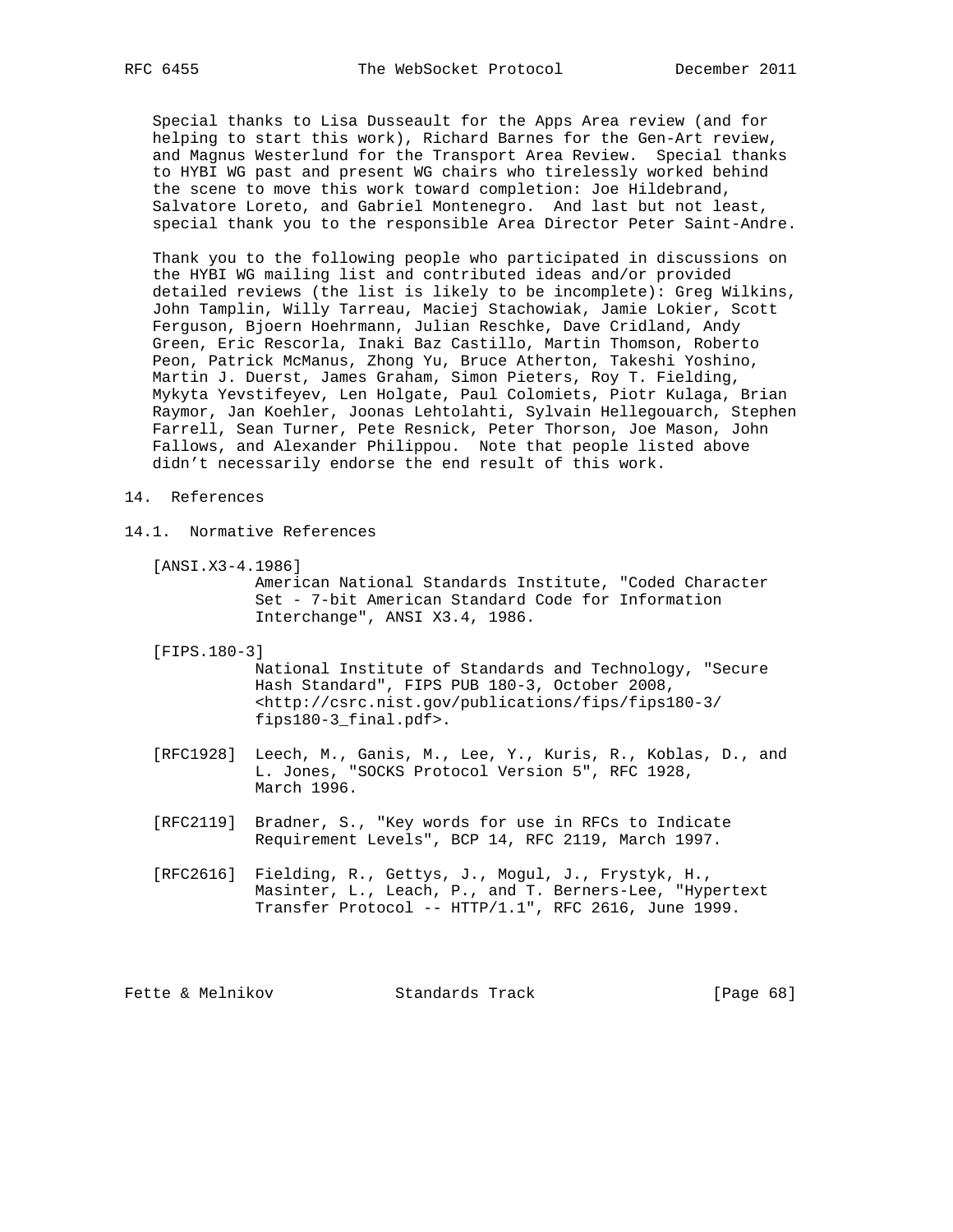- [RFC2817] Khare, R. and S. Lawrence, "Upgrading to TLS Within HTTP/1.1", RFC 2817, May 2000.
- [RFC2818] Rescorla, E., "HTTP Over TLS", RFC 2818, May 2000.
- [RFC3629] Yergeau, F., "UTF-8, a transformation format of ISO 10646", STD 63, RFC 3629, November 2003.
- [RFC3864] Klyne, G., Nottingham, M., and J. Mogul, "Registration Procedures for Message Header Fields", BCP 90, RFC 3864, September 2004.
- [RFC3986] Berners-Lee, T., Fielding, R., and L. Masinter, "Uniform Resource Identifier (URI): Generic Syntax", STD 66, RFC 3986, January 2005.
- [RFC3987] Duerst, M. and M. Suignard, "Internationalized Resource Identifiers (IRIs)", RFC 3987, January 2005.
- [RFC4086] Eastlake, D., Schiller, J., and S. Crocker, "Randomness Requirements for Security", BCP 106, RFC 4086, June 2005.
- [RFC4648] Josefsson, S., "The Base16, Base32, and Base64 Data Encodings", RFC 4648, October 2006.
- [RFC5226] Narten, T. and H. Alvestrand, "Guidelines for Writing an IANA Considerations Section in RFCs", BCP 26, RFC 5226, May 2008.
- [RFC5234] Crocker, D. and P. Overell, "Augmented BNF for Syntax Specifications: ABNF", STD 68, RFC 5234, January 2008.
- [RFC5246] Dierks, T. and E. Rescorla, "The Transport Layer Security (TLS) Protocol Version 1.2", RFC 5246, August 2008.
- [RFC6066] Eastlake, D., "Transport Layer Security (TLS) Extensions: Extension Definitions", RFC 6066, January 2011.
- [RFC6454] Barth, A., "The Web Origin Concept", RFC 6454, December 2011.
- 14.2. Informative References
	- [RFC4122] Leach, P., Mealling, M., and R. Salz, "A Universally Unique IDentifier (UUID) URN Namespace", RFC 4122, July 2005.

Fette & Melnikov Standards Track [Page 69]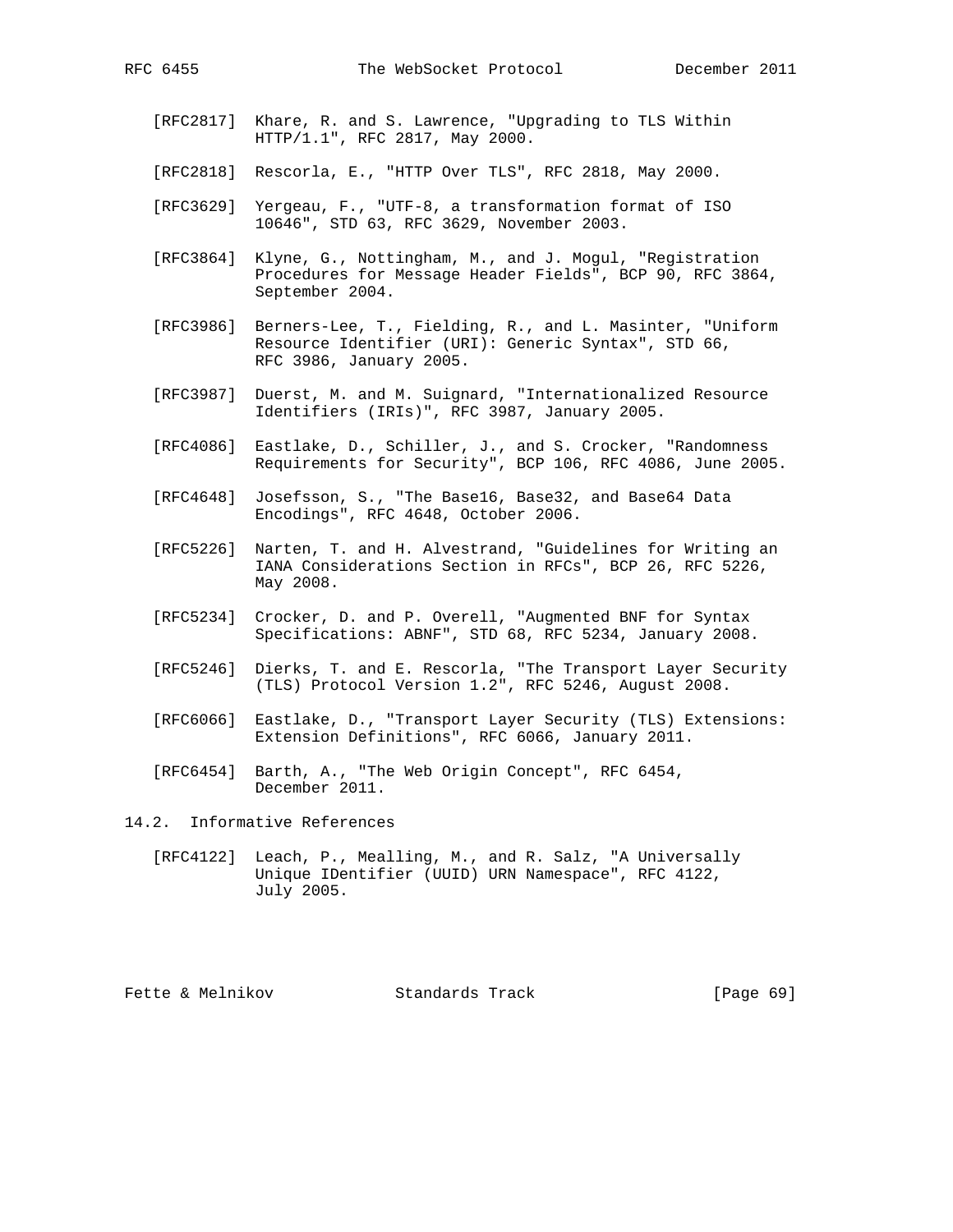- [RFC4270] Hoffman, P. and B. Schneier, "Attacks on Cryptographic Hashes in Internet Protocols", RFC 4270, November 2005.
- [RFC5321] Klensin, J., "Simple Mail Transfer Protocol", RFC 5321, October 2008.
- [RFC6202] Loreto, S., Saint-Andre, P., Salsano, S., and G. Wilkins, "Known Issues and Best Practices for the Use of Long Polling and Streaming in Bidirectional HTTP", RFC 6202, April 2011.
- [RFC6265] Barth, A., "HTTP State Management Mechanism", RFC 6265, April 2011.
- [TALKING] Huang, L-S., Chen, E., Barth, A., Rescorla, E., and C. Jackson, "Talking to Yourself for Fun and Profit", 2010, <http://w2spconf.com/2011/papers/websocket.pdf>.
- [W3C.REC-wsc-ui-20100812]

 Roessler, T. and A. Saldhana, "Web Security Context: User Interface Guidelines", World Wide Web Consortium Recommendation REC-wsc-ui-20100812, August 2010, <http://www.w3.org/TR/2010/REC-wsc-ui-20100812/>.

 Latest version available at <http://www.w3.org/TR/wsc-ui/>.

 [WSAPI] Hickson, I., "The WebSocket API", W3C Working Draft WD websockets-20110929, September 2011, <http://www.w3.org/TR/2011/WD-websockets-20110929/>.

> Latest version available at <http://www.w3.org/TR/websockets/>.

# [XMLHttpRequest]

 van Kesteren, A., Ed., "XMLHttpRequest", W3C Candidate Recommendation CR-XMLHttpRequest-20100803, August 2010, <http://www.w3.org/TR/2010/CR-XMLHttpRequest-20100803/>.

 Latest version available at <http://www.w3.org/TR/XMLHttpRequest/>.

Fette & Melnikov Standards Track [Page 70]